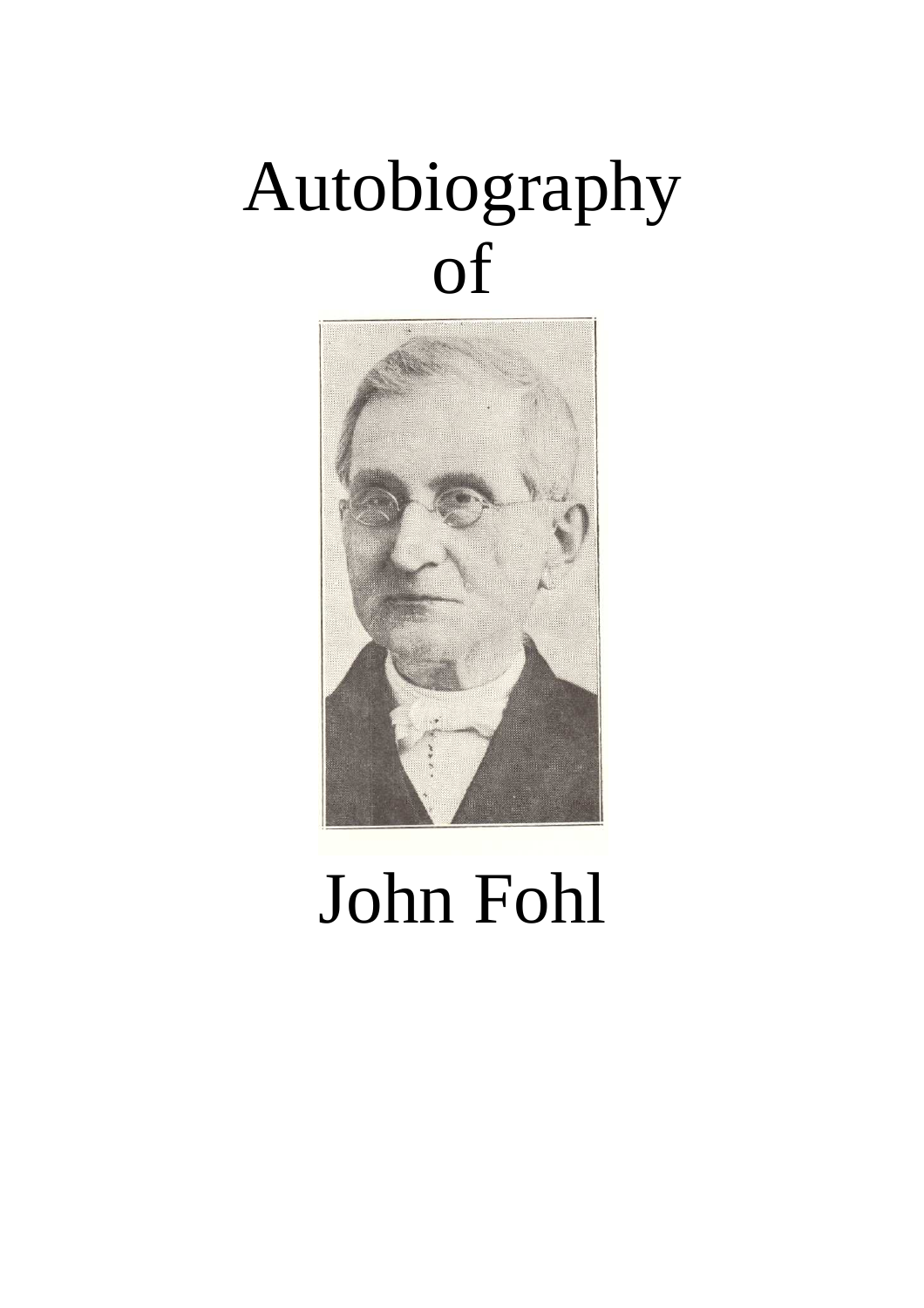#### Autobiography of John Fohl by Milton Loyer, 2000

John Fohl (1815-1901) was a major figure in the early United Brethren Church. This dedicated pastor and presiding elder left his imprint in three conferences: Pennsylvania, East Pennsylvania, and White River. A principled visionary, he is the denomination's only member to have direct connections with both of its splits: the 1877 organization of the United Christian Church by George W. Hoffman and the 1889 organization of the Old Constitution faction by Milton Wright. The story presented here has been reconstructed from conference journals, articles on his theological beliefs and personal experiences written by John Fohl for religious newspapers, and other archival sources. In the first-person and in a style consistent with his surviving writings, the "autobiography" attempts to probe the mind of John Fohl while making only those factual statements which can be supported from the documentation at hand. The material has supposedly been prepared for the September 25, 1900, commemoration of the 100th anniversary of the formal founding of the United Brethren in Christ denomination – just four months before the death of Rev. Fohl.

The remaining pages, including the appendices, are presented as if prepared by Fohl without knowledge of any events past September 25, 1900. Research on John Fohl and his brother-in-law David O'Farrell continues, and it is hoped that an expanded version of this booklet will be available in the foreseeable future – with footnotes providing additional insights into people and places mentioned by Fohl and informing the reader of developments subsequent to September 1900.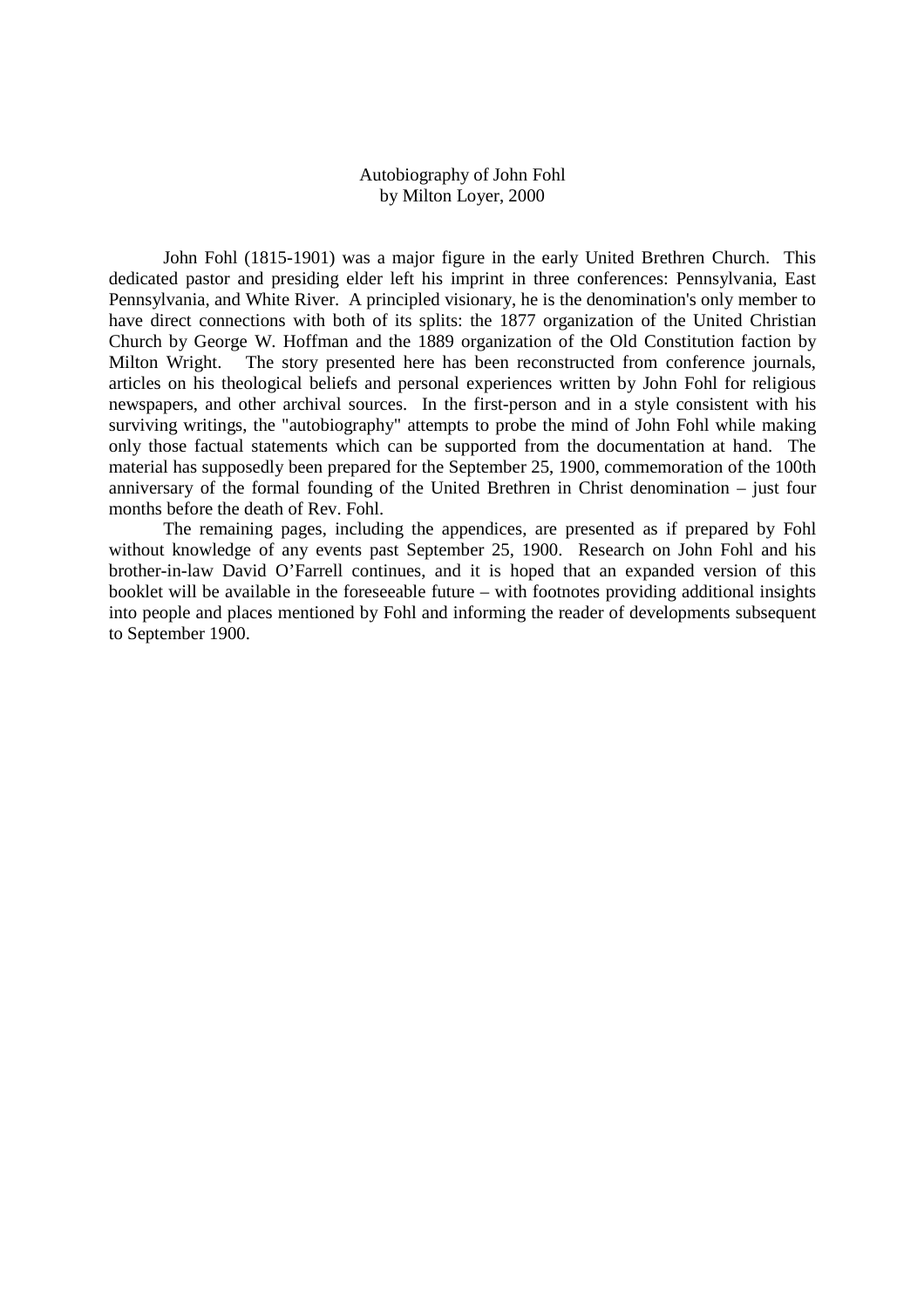### Autobiography of John Fohl

born June 7, 1815 born again May 10, 1832

September 25, 1900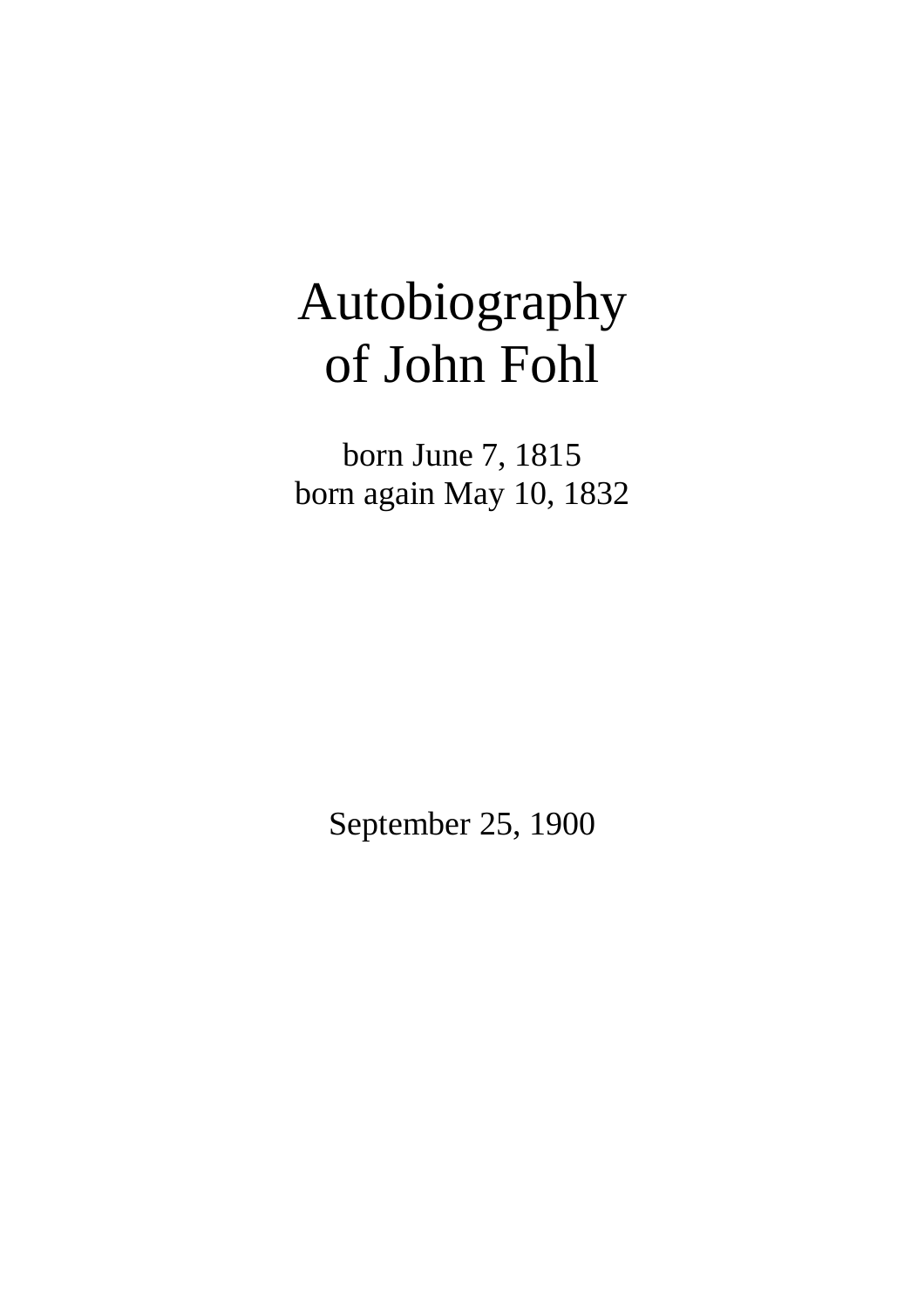#### Dearest Reader,

I have been asked to record the story of my life and ministry in the United Brethren Church as an encouragement to those celebrating the  $100<sup>th</sup>$  anniversary of her founding by Bishops Otterbein and Boehm and anticipating continuing faithfully within the Church as she enters this new century. And so over these past months I have recorded my recollections. Give glory to our Lord where there is success, ponder the human condition where there is not, and forgive the frailty of this old man where there are errors. John Fohl – Chambersburg, Penna.

#### **Early Life**

God leads his people onward. As far back as I have been told, each of my direct ancestors moved from the place of his birth in search of new frontiers. Immigrant greatgrandfather Hans Jorg Voll [Fohl] left Europe to settle in Berks county in 1749. Grandfather David Fohl left his parents and siblings to settle in Adams county in the early 1790's. He was a shoemaker by trade. Father Johannes [John] Fohl continued by moving to Antrim township in Franklin county in 1809. I never knew my Adams county aunts and uncles or cousins, and trust that God in His mercy has provided each of them opportunity hear the blessed gospel.

Born June 7, 1815, I spent my childhood and youth on the farm, attended country schools during the winter, and learned the value and virtue of hard work. My parents were members of the Lutheran church who diligently instructed each of their children in the Holy Scriptures. It was my fortune to be reared in morality, and I was never guilty of profane language or any outbreaking crimes. My father was an elder (that being a lay office in Lutheranism) in the congregation, yet we all lived in ignorance of experiential religion for many years.

By the grace of God we were privileged to live in an area of United Brethren activity. I had the advantage of associating with many of our worthy fathers – who with great emphasis preached regeneration of the heart, baptism of the Holy Ghost, and (as a consequence) the example of the pure life. My pious mother found the Savior in 1827. Fully convinced of the natural depravity of the heart, I reasoned that without the new birth it was utterly impossible to enter heaven.

Shortly before my seventeenth birthday, we were visited by two United Brethren local preachers – Peter Hawbaker and John Dowe. Father Hawbaker, as he was known, was a blacksmith in Greencastle. It was when Christian Newcomer preached at his house in 1816 and a number of conversions resulted that the first United Brethren class in Franklin county was organized. Although ordained in 1831, he never accepted circuit but rather was called to open his home to traveling preachers and serve as a local evangelist-exhorter. As I was transporting these two men in my father's wagon, they enquired as to whether I had experienced conversion. Their words touched my heart and that day, May 10, 1832, was to become my spiritual birthday.

I returned home and prayed alone on my knees in an upper room in my father's house. I "mourned as a dove and chattered like a swallow." For the time being my distress was indescribable, all the while drinking the "wormwood and gall" of repentance. A voice spoke plainly, "Arise and go down stairs, and you shall get better." This was followed by another in about the same tone, saying, "Wait until tomorrow." Startled with such revelations, I exercised my free agency and happily obeyed the first voice.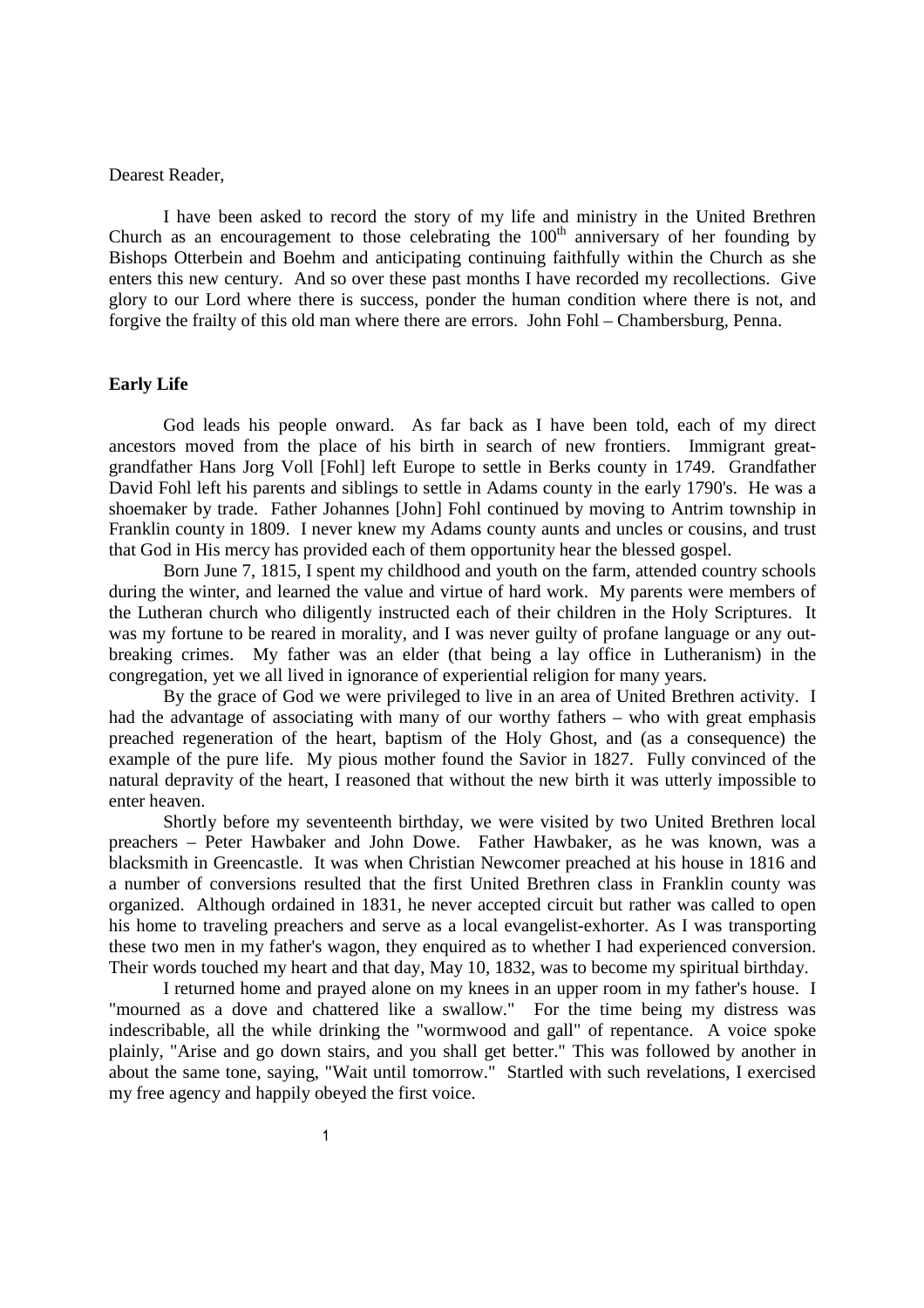Being weighed down with a load of sin, I got down the stairway with difficulty and entered the lower room. My parents and elder sisters were in the act of singing in family worship. In great agony of soul I cast myself at full length, tossing from side to side, upon the floor near to the side of my devoted mother. She, stooping down, enquired, "John, what's the matter?" My answer was, "Nothing but sin."

In the very act of confessing, the fallow ground of the heart was thoroughly broken up, and I wept as never before. After wrestling with God in prayer about one hour, I felt deliverance and the burden of sin was removed. With the baptism of the Holy Ghost received, and the evidence as clear as a sunbeam that my sins were pardoned, I was a new creature in Christ Jesus.

 During that memorable hour on my knees, a text was given me out of the book of Job – and under the high pressure of divine grace it was as easy to preach as to breathe. This being ended I was raised to my feet, seemingly by a supernatural power, and threw my arms around the neck of my father, saying, "Father, you have a form of godliness, but know nothing of the power. Ye must be born again." He was 50 years old and an elder in the church, but like many others he had been lulled asleep in the cradle of carnal security. But I am happy to say the Holy Spirit disclosed to him his sandy foundation, and from that memorable hour he had no rest until he found the Savior in the pardon of his sins. Thus God gave me a seal to the ministry the first hour of my conversion in the person of my own dear father. To God alone be all the glory.

My father being a farmer with considerable live stock, the following day had been selected for sheep shearing. Mrs. Tenie Hart, one of the employees, came early. Not knowing what had occurred the previous night, and being naturally very jovial and mirthful, she began to joke and laugh as she drew nigh to the house. One of my sisters, standing in the door, raised her hand and said, "Hush, John got religion last night." From that hour she became distressed about her own soul and had no rest until deliverance came. She became one of the most active Christians we ever knew, and she died in the triumphs of faith in Greencastle some forty years ago.

Her son Charles G. Hart was employed by a neighbor in sight of our residence. Two weeks following he was suddenly stricken to the ground by the power of God. After repenting and weeping for three days, he found the Savior in the pardon of his sins. He proved faithful and died at Waterloo, Indiana, about the year 1885.

Another young man was employed as a hireling soon after my conversion, and I felt it my daily business to point him to the Savior. Three weeks following he found peace by my side. Thus God was gathering to himself a people, without any special external efforts. So thorough was the work, and so full the separation from the world, that there was no backsliding among us.

As there were no prayer or class meetings in that community, zeal for souls led me to organize prayer meetings in the neighborhood and exhort sinners to repentance. Too timid to announce the meetings publicly, we met for a time secretly (like the ancient disciples for fear of the Jews). But the leaven of Gospel was still working, and by the grace of God I assumed courage to appoint a meeting publicly and found a crowd assembled. No doubt many came out of vain curiosity, but God blessed these humble efforts and several professed conversion. Upon the encouragement of my Lutheran pastor, I enrolled at the Gettysburg Theological Seminary. When it became apparent that this was not the place God had prepared for His child, I returned home devoted to the study of the Scriptures and the search for His perfect will for this life.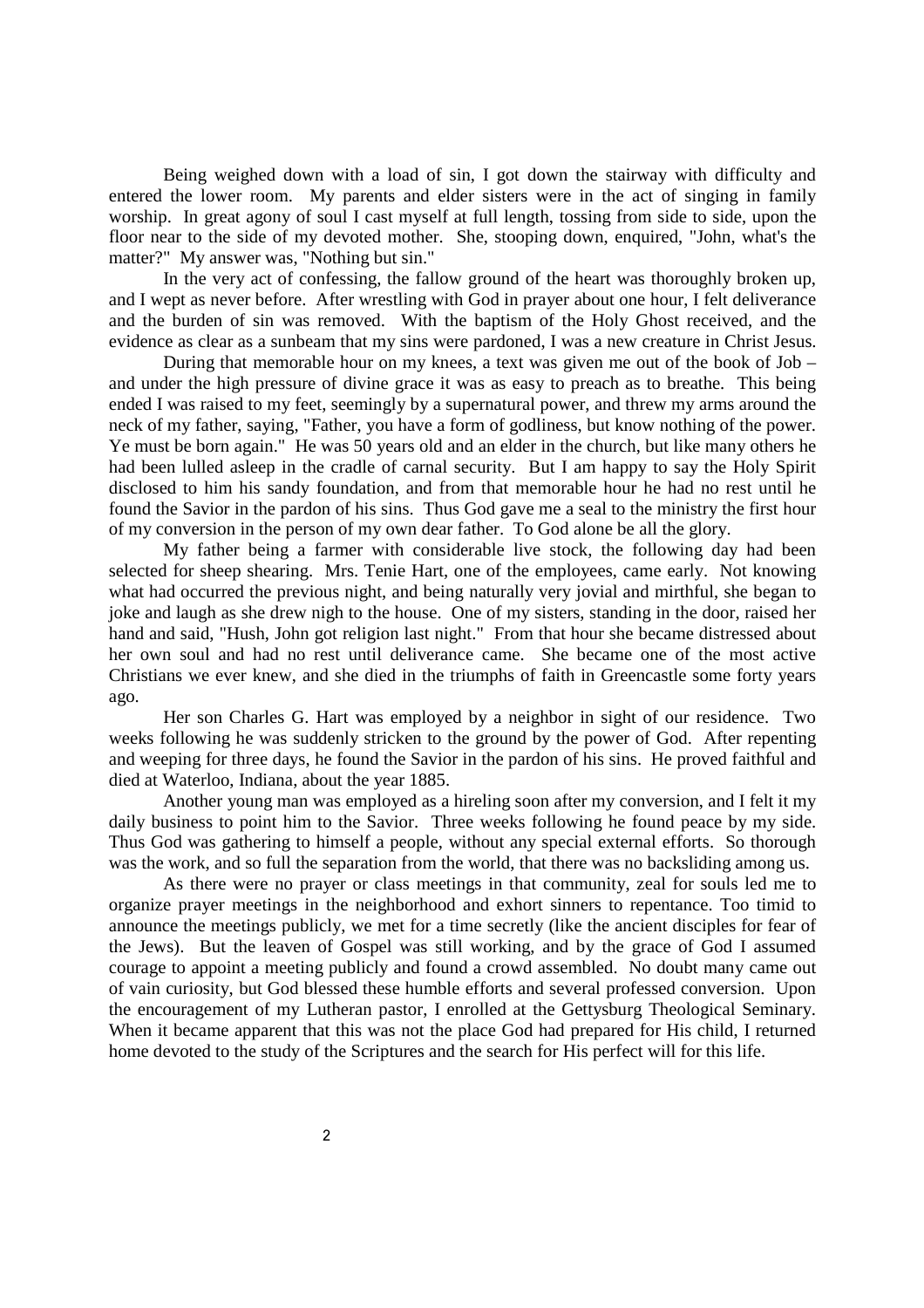#### **1835-36**

Called to the work of winning souls for Christ from the first hour of conversion, but naturally timid, I asked God whether my youth and the great need of laborers on my father's farm might not provide excuse for not pursuing the work. But while following the plow, I plainly heard from day to day the whisper of the Spirit, "Go to the mountains." Although a stranger to the mountain regions, I knew the people there were generally poor and of the sort that those who labored for filthy lucre would, like the priest and Levite, pass by. Yet the souls of the mountaineers as well as those who live in princely palaces cost the tears, sweat, blood and life of the blessed Son of God.

Fearful of running in advance of the Spirit, as many others have, I sought a sign of the Heavenly Father. After the labors of the day, the horses being turned into pasture, I had the custom of praying under a large and fruitful wild cherry tree, a full quarter of a mile north of my father's residence. I told the Lord that if the tree would wither in two weeks, that I should conclude definitely that He would have His child enter the ministry. But the summer season being dry, the thought occurred that the tree might die for natural lack of moisture and I would be deceived. To avoid this, each evening in the darkness of the night, and unknown to any of those I loved, I would take two large buckets of water across the fields. After pouring out my heart to God in prayer with tears, I poured out the water under the boughs of the tree. And the tree continued to prosper.

But still the echo continued, "Go to the mountains." The burden increased until came the cry, "Lord, here I am." Yet but a boy, I was furnished by my father with a horse and bridle and saddle. My own resources supplied a saddle-bag and the books necessary for equipment as an itinerant. Having too much principle to beg, and too timid to ask for remuneration, I was permitted by my father the privilege of gleaning during the harvest of 1835. After toiling with the company during the heat of the day, I ventured out by the light of the moon, while others were sleeping. With a horse and rake, I thus gleaned wheat which when threshed sold for \$32.50. This was considered a sacred fund to aid the poor and defray expenses in seeking to win souls to Christ.

With neither experience nor preaching license, I set out to "Try the Spirit." On the morning of December 2, 1835, I bade farewell to my father, mother, sisters and only little brother. We all wept, and it was a most solemn scene. Yet each was fully convinced that God had called, and not one said, "John, don't go."

The first day I crossed over the mountain and entered into Path Valley, tarrying over night with the Presbyterian family headed by Joseph Flickinger. Though naturally timid, I told them of my mission. The second day I ascended and descended towering mountains to tarry over night at Shirleysburg. A burden for souls prompted the sharing of the message of what one must do to be saved with those passed along the way.

The third day I arrived and stayed for the night near Huntingdon. Finally on the fourth day I came to Penn's Valley in Centre county – and fortunately met Rev. F. Gilbert, who gave me words of cheer. There I commenced to travel from cabin to cabin among the poor, many of whom to be sure had never been visited by a messenger of Christ. I met a congregation in a log school house in Brush Valley and selected Revelation 3:20 as a text, which I had committed to memory. But supposing that I should be "preacher-like," I opened and held the Bible before me. As I was trembling like as aspen leaf, this caused me to misread the passage.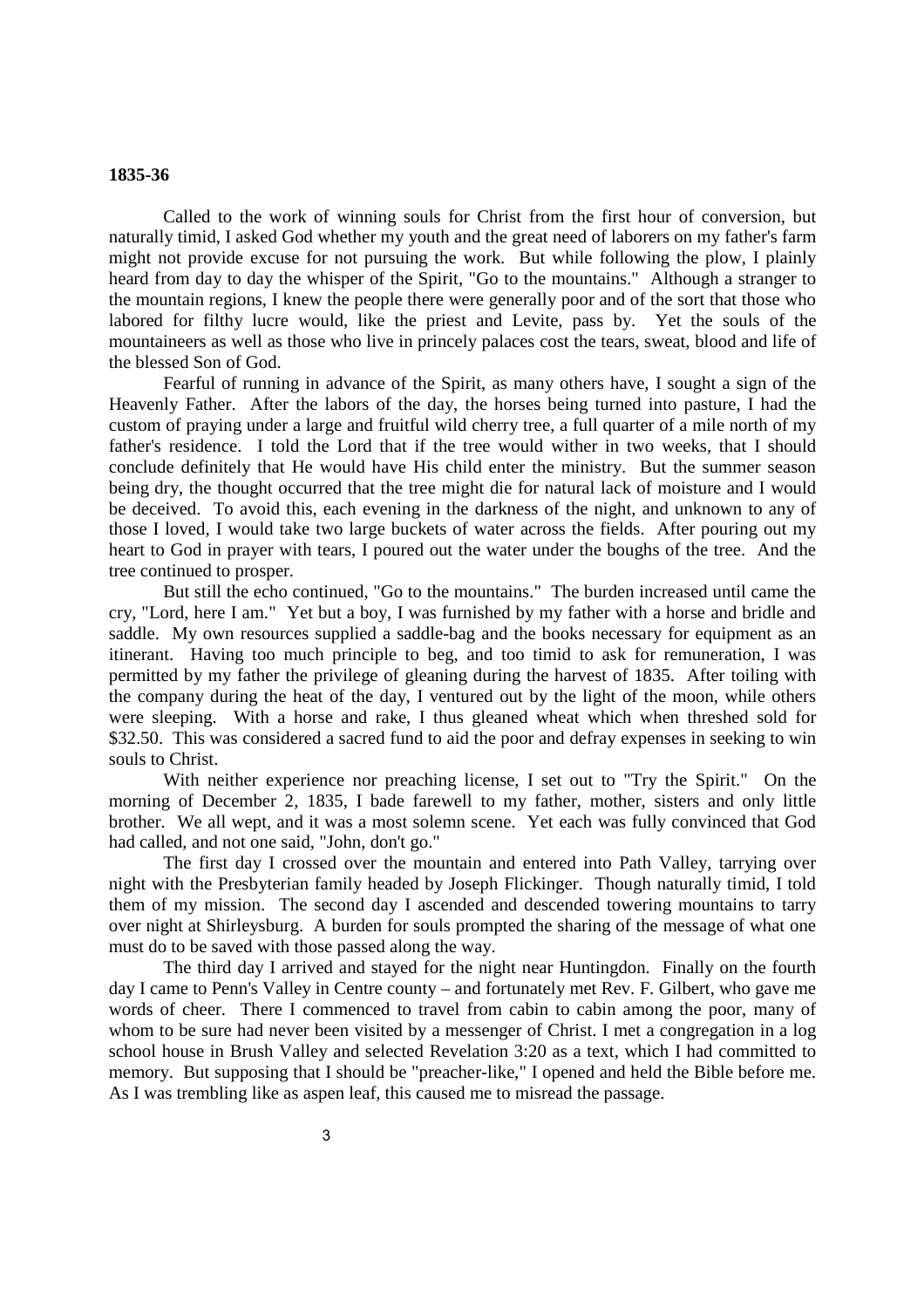From thence I came to Centre Furnace, then a place of some note, it being the first Sabbath of my mission. There I met a congregation assembled in the house of Brother William Wells, a man of eminent piety. With great reluctance I consented to preach, and soon became embarrassed and took my seat. For a time Satan sought to sift me as wheat and had almost prompted me to vow to return home and never expose my ignorance again before a congregation.

 At the close of the service Brother Wells, I suppose seeing my countenance despondent, took his seat close by my side and sought to give me words of encouragement – but seemingly to no purpose. Then he said, "My young brother, I have an advice to give you, and it is a good one and I hope you will ever remember it." I expressed a willingness to receive it. Said he, "Here it is: The next time you get up to preach, just think you have a whole parcel of cabbage heads before you, and your head is the biggest." This single utterance from one whom I never saw before nor since, in my following experience for many years, proved "like apples of gold in pitchers of silver." No doubt that good man was prompted by the Spirit of God to give me that advice at that important crisis.

Kindly received by all classes, I continued to thus explore the mountainous country for between six and seven weeks. Having "tried the Spirit," I became fully convinced that it was the design of the Divine Master that this should be my life's work. In the meantime a deep snow had fallen. By the aid of a kind friend, I constructed a "jumper" by bending two hickory saplings and returned to my loved ones. They were overjoyed to see me once more. The facilities of communication not being as we have them now, they had not heard one word of my welfare during our separation. Thus ended my first mission.

#### **1836-37 Clearfield Circuit**

In March 1836 I traveled to Lebanon county for my first United Brethren conference. There were at the time but two annual conferences: Virginia and Pennsylvania, the latter encompassing what is now Pennsylvania, East Pennsylvania and Allegheny. The conference assembled at Light's meeting house on the north edge of Lebanon. Erected in 1817 it was the second United Brethren building east of the Susquehanna. Bishop Hiestand presided, with presiding elder Jacob Erb elected to assist. A more humble and devoted body of men I never saw.

On Tuesday the 10th those desiring licenses from the conference to preach were summoned forward to present themselves before the entire body. With trembling hearts and many tears, we each gave account of our conversion and call to the ministry. Two were dismissed, and the others were referred to a committee for further examination. Daniel Hoffman, Adam Noon, Abraham Wengert and (though I had fewer years than any of the entire body) John Fohl were granted license to preach the gospel.

As the entire state of Pennsylvania was embraced within one conference, the fields of labor were very large. There was one circuit in the conference that was proverbially called "the college." It was 250 miles in circumference, met about 28 appointments, and embraced parts of 5 counties: Clearfield, Centre, Indiana, Cambria and Westmoreland. Owing to my youth and inexperience, I had a presentiment that "the college" was to be my lot. At the close of the conference the venerable bishop arose and read out the allotments for the ensuing year. I sat shaking like Belshazzar, so that it could be said "his knees smote one against the other."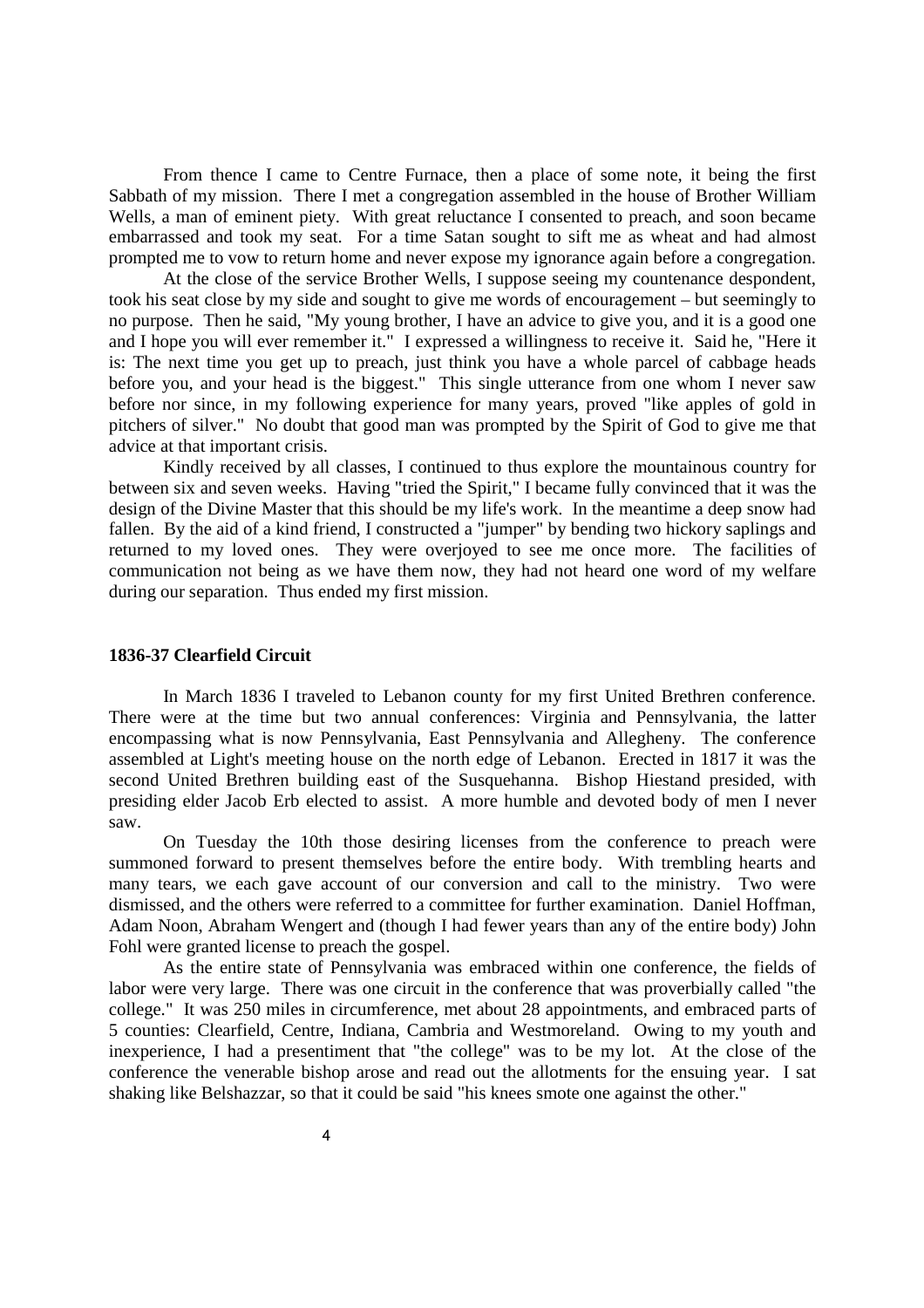As anticipated, the assignment was to Clearfield circuit. Inwardly I wept like a child. Some of the aged brethren gathered around, laid their hands upon my head, and commended me to God while saying, "Don't be discouraged, Brother Johnny." "I am not discouraged," I replied, "but who is sufficient for such things?" In a few short days I bade farewell to parents, an only little brother, and sisters.

I traveled over rugged mountains about 100 miles, reaching the first appointment at the home of Brother George Goss, between Osceola and Philipsburg, on March 27, 1836. George was a brother to Sarah Goss Kephart, mother of that noted trio of Kepharts: Isaiah L., Ezekiel B., and Cyrus J. I preached as best I could. In the afternoon I met another congregation about eight miles distant at the house of Brother George Snell (or was it Smeal?). On the following day I had a long ride to reach the Monday evening appointment.

Though it was the latter part of March, I was in the Allegheny mountains and the snow was deep. In some places there was neither road nor path. I got into a snow drift that became deeper and deeper, with a heavy crust. I had been furnished with an excellent horse, the gift of a kind father, but the faithful beast became discouraged and came to a halt. Even under the whip he could go no farther. What shall I do? Seeing a cabin in the distance, I left the beast and baggage and plunged into the snow. Running on the crust to the cabin, I procured a shovel to extricate the animal and reached the evening appointment.

Though without a human pilot, I succeeded in making the first round of the circuit. Part of the path lay through dense forest, and blazed trees guided the way. There were three streams to cross, which in the spring season had become swollen and were overflowing their banks. I did not see or meet a person to enquire whether the streams were fordable or not, and return would mean failure to reach the other appointments. In such case I would dismount and plead on my knees my case before the Lord. I was engaged in His cause, the One who promised "Lo, I am with you alway," and sink or swim I would cross. Throwing saddle-bags over shoulders, and kneeling on the saddle, I took a firm hold on the mane of the horse and entered the swollen streams. The water ran over the saddle, but the Lord tenderly cared and preserved. In addition, the forest was infested with bears, panthers and wildcats. But deer were very numerous, and I frequently feasted on venison. A Mr. Snider, in whose cabin I had a regular appointment, shot 25 deer during the winter of 1836-37.

In passing through a dense forest one day, my attention was suddenly arrested by a singular noise. After halting for a few moments, I discovered a huge rattle-snake lying in the path just before my horse. Having more zeal than knowledge, I dismounted and seized a stick and hastily made battle. Unfortunately, the stick proved defective and broke in my hand. I had no time or place to retreat, so I continued the assault until I had killed the reptile. This was the first of that species I had ever seen, and had the battle proved the reverse I might have died alone in that dense forest.

After filling one appointment in Brush Valley, I was informed that a young man had died with small pox in despair in that neighborhood a few days previous. His father, a Mr. Miller, was in great distress of mind. I hastened to pay him a visit, and I found him alone with grief seemingly indescribable. I endeavored to console him with the promises of God's Word, and I exhorted him to resignation to his Divine Providence. "Oh yes," said he, "to all this I could readily consent – had my son not died as he did." I then asked him to give me the particulars of his death.

"About one hour before his departure," the father replied, "he called me to his bedside,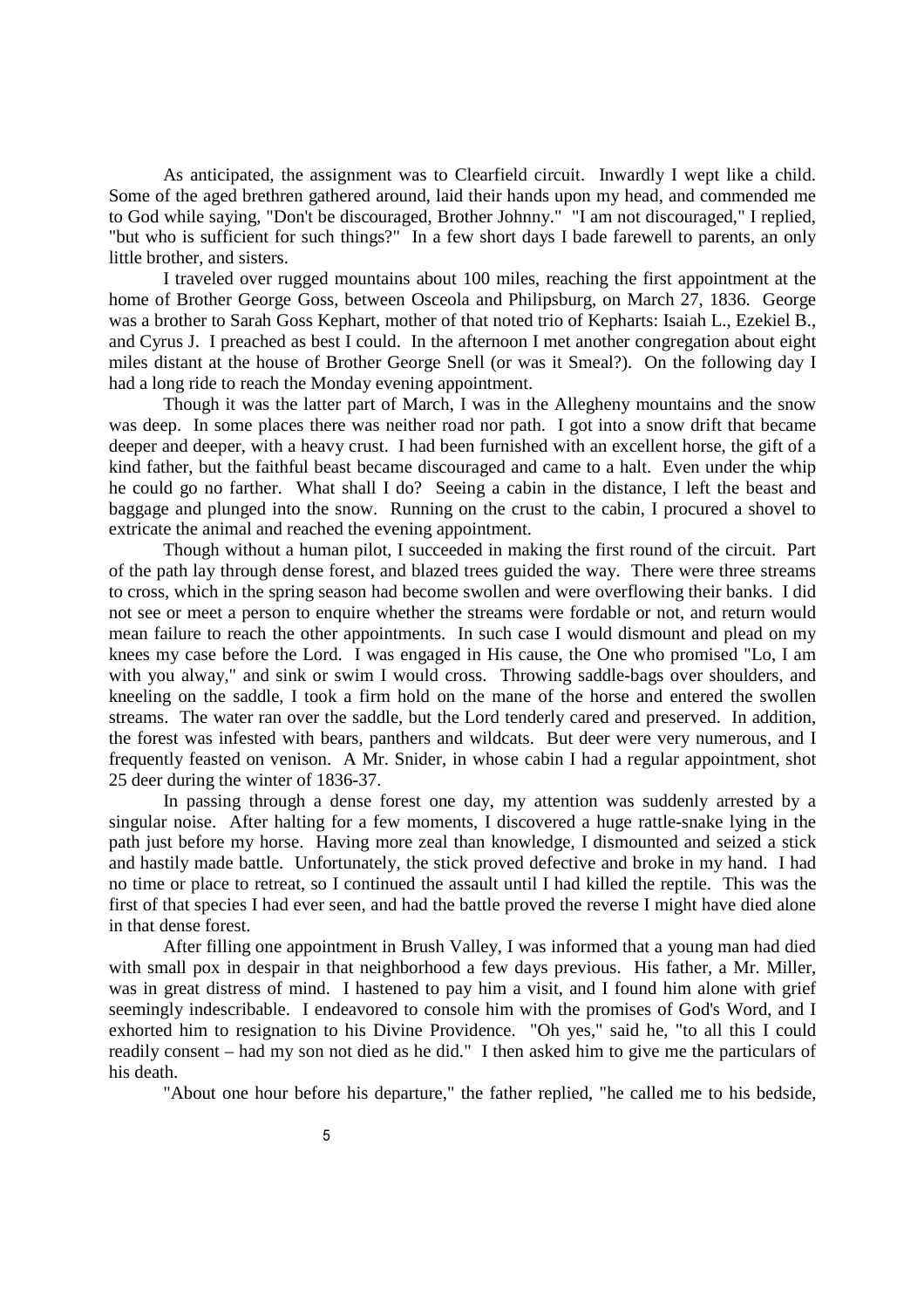saying, 'Father, I am dying and my soul will be lost and you are the cause of it, as your whole concern was in seeking after the things of this world. Family worship and religious training were neglected, and now for me it is too late. I am lost, forever lost.'" Never shall I forget the anguish depicted on the countenance of that man as he gave utterance to the forgoing incident of the death of his son, who was just 21 years of age. Surely parents should heed this warning and seek to rescue their children before it is too late.

On the second round, in the month of May, I met with a peculiar incident which I shall never forget. The weather was very inclement. Having a long ride, I failed to reach the evening appointment and called at a cabin. A young colored woman came to the door and to an enquiry about lodging replied that they were not prepared to entertain strangers. Her husband was not at home, but would return in an hour or two. When I answered that I was very tired and easily served, her sympathy was aroused and I was invited to dismount. They had no provision for my hungry horse. I enquired whether he might graze the night in a grass lot nearby, to which she consented.

In the meantime her husband came home. He was a bright young African about 25 years of age. Supper was prepared and we ate heartily. After supper we sat around a huge fire. I enquired if they could sing. They answered that neither of them could read, but that they had committed to memory several hymns. I asked whether we could sing a hymn and I offer a prayer, to which they readily consented.

Just as we knelt to pray there was a heavy rap at the door. In view of the late hour, falling rain, and dense forest in which we were lodged, the noise startled us all and we rose to our feet. In came a large colored man, about 45 years old. Not a word was spoken. I suggested that we return to our knees to continue in prayer. While leading in prayer, I heard the visitor walk across the cabin. He procured a tallow candle and held it before my face as I continued praying. After we arose he called my host out into the rain, and then called out his wife. I heard considerable noise and supposed there might be a conspiracy to take my life. I opened the door and meekly enquired what was wrong.

The old man fell in a great rage saying, "You are a kidnapper," and declaring that he would brew his hands in the blood of a kidnapper even if he would hang for it the next hour. I learned that he was the father-in-law of my host, and that I was suspected of coming to capture his son-in-law and daughter. When I professed to entering the mountainous country as a minister of the gospel to win souls for Christ, he said it was a disguise and that he would not believe a word of it. He was so enraged that I found it impossible to reason with him.

Finally I proposed that were I a kidnapper, any colored man of ordinary strength could easily overcome me, for I was but a youth. This seemed to appease his rage, and we returned to the cabin where he inspected me from head to foot. When he saw the truth he apologized saying, "I judged you too fast; I wonder I did not strike you." As he dried his clothes by the fire, he remarked again, "I wonder I did not strike you."

The evening being far spent, I proposed to retire on the floor. They objected and said I must take the bed, the only one in the one-room cabin. I invited the old man to accompany me – not so anxious to have him as bed-fellow as to convince him more fully of my good intentions. "I will take the floor with the rest," he replied. After the candle was extinguished, he once again repeated, "Bless your stars that I did not strike you." I learned that it was to see whether I was a white or a colored man that he held the candle to my face as I was praying. There was murder in his heart. It was the same Omnipotent Hand that saved Daniel in the den of lions that stayed the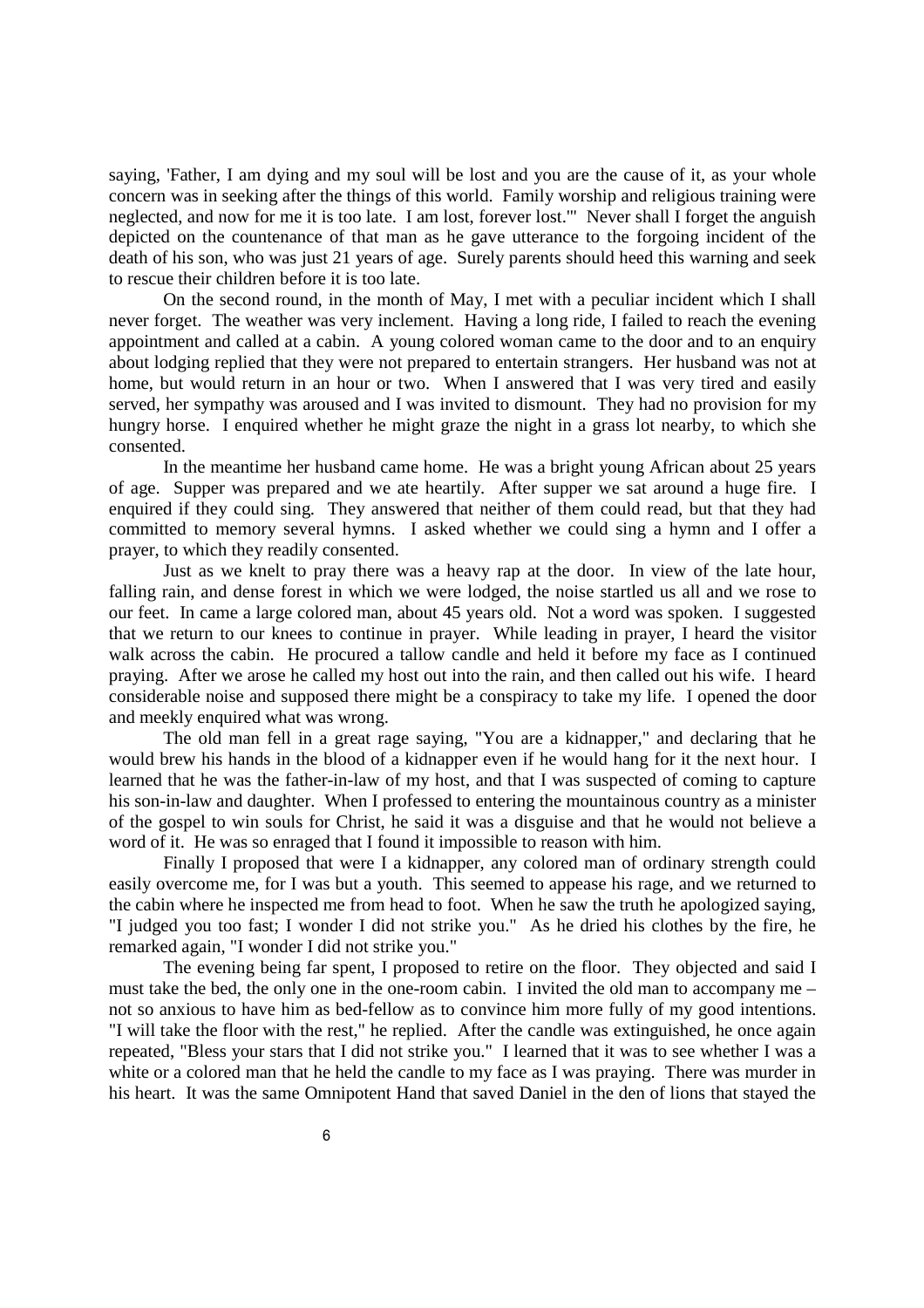wrath of that enraged African. Praise the Lord!

At that time Clearfield county had denser forests than any other county in Pennsylvania, and it was the refuge of fugitive slaves. The cabin in which I lodged had secreted a fugitive, whom they called Sam, for two weeks. He had gone out the previous day and was captured. The old man had come at that late hour to bring the news that Sam was kidnapped. The young man who was my host was also a fugitive. He was detected two months after my visit, taken from his wife, carried south, and not heard from again during my stay in that country.

Owing to the long rides, I had to do my principal reading and studying on horseback. Cut off from my ministerial brethren, I became at times depressed in spirit. Feeling such great responsibility resting on such a youth, I would sometimes weep as a child. To seek comfort I often got on my knees under the lofty white pines and told my sorrows to Jesus. I implored his sustaining grace which, happy to say, always proved sufficient.

By a little effort we succeeded in holding a camp-meeting in the month of August. The tents were made of small pine logs and covered with clap-boards, which presented a rather novel appearance. So far as I have any knowledge, it was the first camp-meeting ever held in Clearfield county. The attendance was good and the order was excellent. A number of souls were won to Christ. The managers decided that there should be no promiscuous sitting. A certain lady violated our rule by sitting on the male side. When I told her kindly to change her seat, she refused, saying, "I have heard so much about camp-meetings, and if anything serious should occur I prefer being near my husband."

At that early date we had but one log church on that large field of labor. Our meetings were generally held in one-room cabins. Church, parlor, dining-room, sleeping apartment, and kitchen were all combined into one. Frequently several large dogs claimed the right of way and were sure to be under the table while we were feeding the outward man.

As large as the work was, the love of souls prompted an increase in the number of appointments. I secured the court-house in Clearfield to hold a number of meetings, and a number of souls were converted to God. At the close of the meeting 6 or 7 of the converts made application for baptism by immersion, as the west branch of the Susquehanna river ran through the midst of the town. Owing to the absence of ordained ministers on the circuit, the annual conference had authorized me to perform the ordinances of the church, and so I would.

The day for baptizing was appointed, and the banks of the river on either side were lined with people. Here I met with one of the greatest trials of my young life. Being naturally timid and inexperienced, I had naught to lean upon but the arm of Omnipotence. With a trembling heart I entered the stream, leading one after another. One of the candidates was a very large colored woman. I seemed endued with supernatural strength, and a halo of glory seemed to characterize the entire assembly. Praise the Lord for victory!

At that time the salary allowed a single pastor was \$80.00. Being absorbed in preaching Christ and the resurrection, I gave no heed to finances, knowing that "our bread should be given us and our water should be sure." When the year closed and I was about to depart from those beloved people, they gave me \$81.00. The surplus dollar I paid over to the conference, and thus closed the labors of my first circuit. Despite constant exposure, my health remained good.

Owing to the great distance to my father's house, and the importance of my work, I remained on the circuit the entire year. Yet I often felt homesick and shed many tears to relieve my aching heart. Post-offices were few and far between, and for a single letter I paid 25 cents. At last ended the arduous labors of my first circuit. I was permitted again to see my native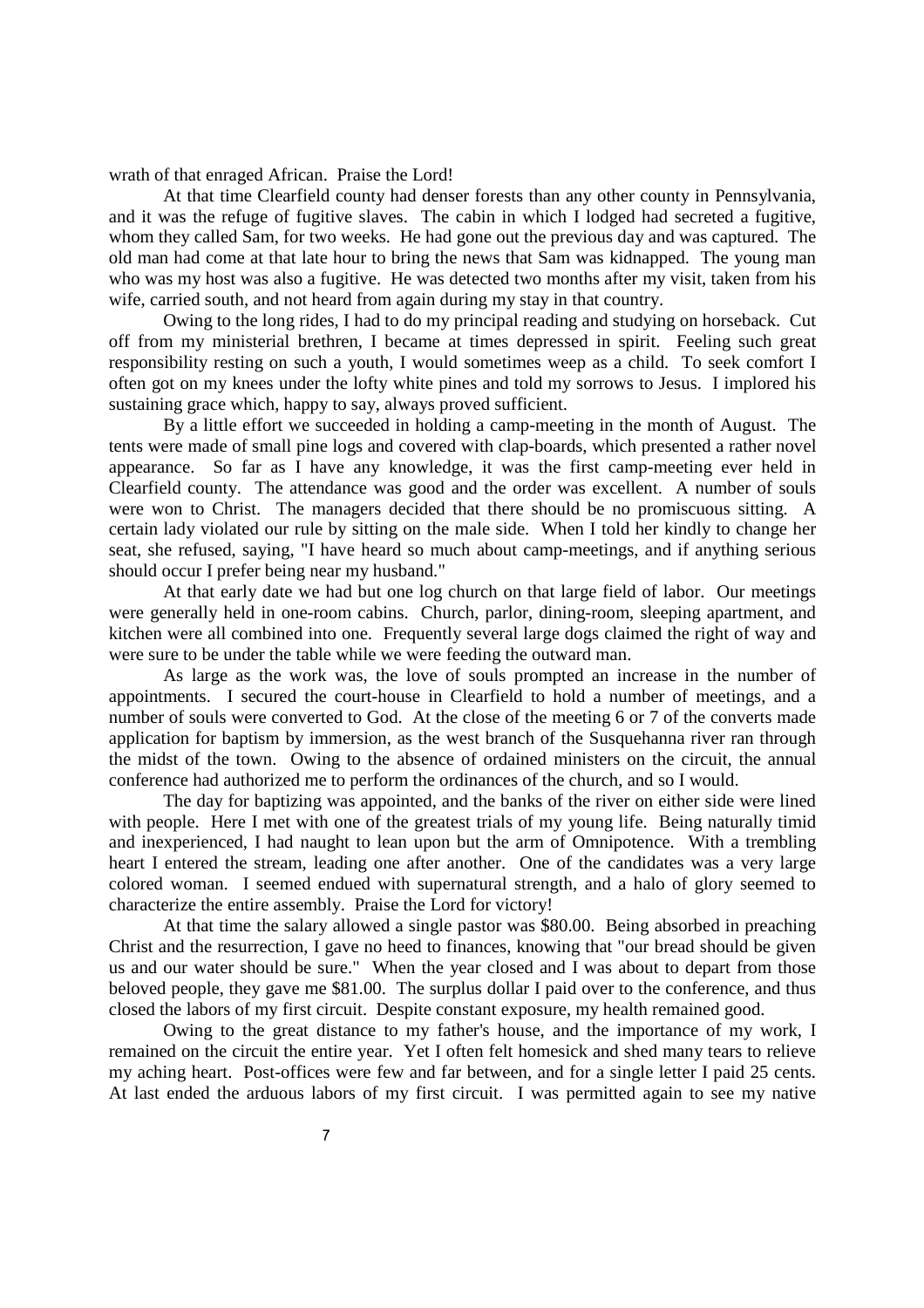home, and to greet once more my dear friends whom I tenderly loved. To God alone be all the glory!

#### **1837-38 Washington Circuit**

In March 1837 the Pennsylvania Conference met near to my home at Fetterhoff's Chapel, Franklin county. Conference began on Tuesday the 8th with the usual elections, examinations and other official business. At 10 o'clock on Thursday the ordination sermon was preached by Bishop Hiestand from II Corinthians 5:5, and John Winters exhorted. Then ordination took place. The sermon was a blessed one, and the presence of the Lord was consciously felt. The name of the Lord be praised!

On Friday the conference was opened with singing and prayer. Supposing I had graduated from "the college," I waited with no little anxiety as the traveling preachers received their appointments. It was my lot to be junior preacher on Washington circuit to John Wallace, one of those ordained the previous day. Also ordained on that occasion was Henry Kephart, an honest laborer born and re-born in Clearfield county, among whose offspring are counted Bishops Ezekiel and Cyrus Kephart and Rev. Isaiah Kephart, editor of the Religious Telescope.

Brother Wallace had preceded me on Clearfield circuit and, having been properly educated by the experience, spent the last year traveling Washington mission. This seed had been sown by Newcomer and Pfrimmer and watered for many years by John Winter, the fruit of their labors. There now being sufficient appointments, it was deemed a two-handed circuit and covered five counties: Washington Allegheny, Butler, Beaver and Green. Zion Church, the first United Brethren building west of the Alleghenies was one of the appointments,

The whole circuit was 200 miles in circumference, having each round to cross by ferry the Allegheny and Ohio rivers – which during the spring season were such swollen and floating with ice as to endanger our lives.

A large portion of this field had been opened by the venerable Jacob Winter, of blessed memory, who was a man of talent and eminent in piety. He preached in both languages, English and German, and catechized and confirmed his members after the order of the Lutheran and Reformed churches. He made no report to annual conference, yet claimed membership in the Church of the United Brethren in Christ. He was the means of winning many souls to Christ, and I found him highly esteemed among the people. As the infirmities of age were coming upon him, he wisely transferred his entire work to the Pennsylvania Conference.

The people then were a strange sort – mostly from the Lutherans or Reformed. While professing experiential religion, they disdained the mourner's bench and class meetings and found ample opportunity to use alcoholic spirits. And my co-laborer was of Scotch-Irish descent – more concerned I feared over pleasing the eye and tickling the ear than over winning souls to Christ. In consequence of these conditions, our labors were not crowned with that success I had anticipated.

We extended our mission along the state line between Pennsylvania and West Virginia, into one of the most desolate portions of country ever I visited. Having to ride 25 miles over hills and deep gorges, I found a community but little superior to the uncivilized Indians – living in cabins with puncheon floors and clapboard doors, without schools or churches. The people told me they had never heard a sermon prior to our coming.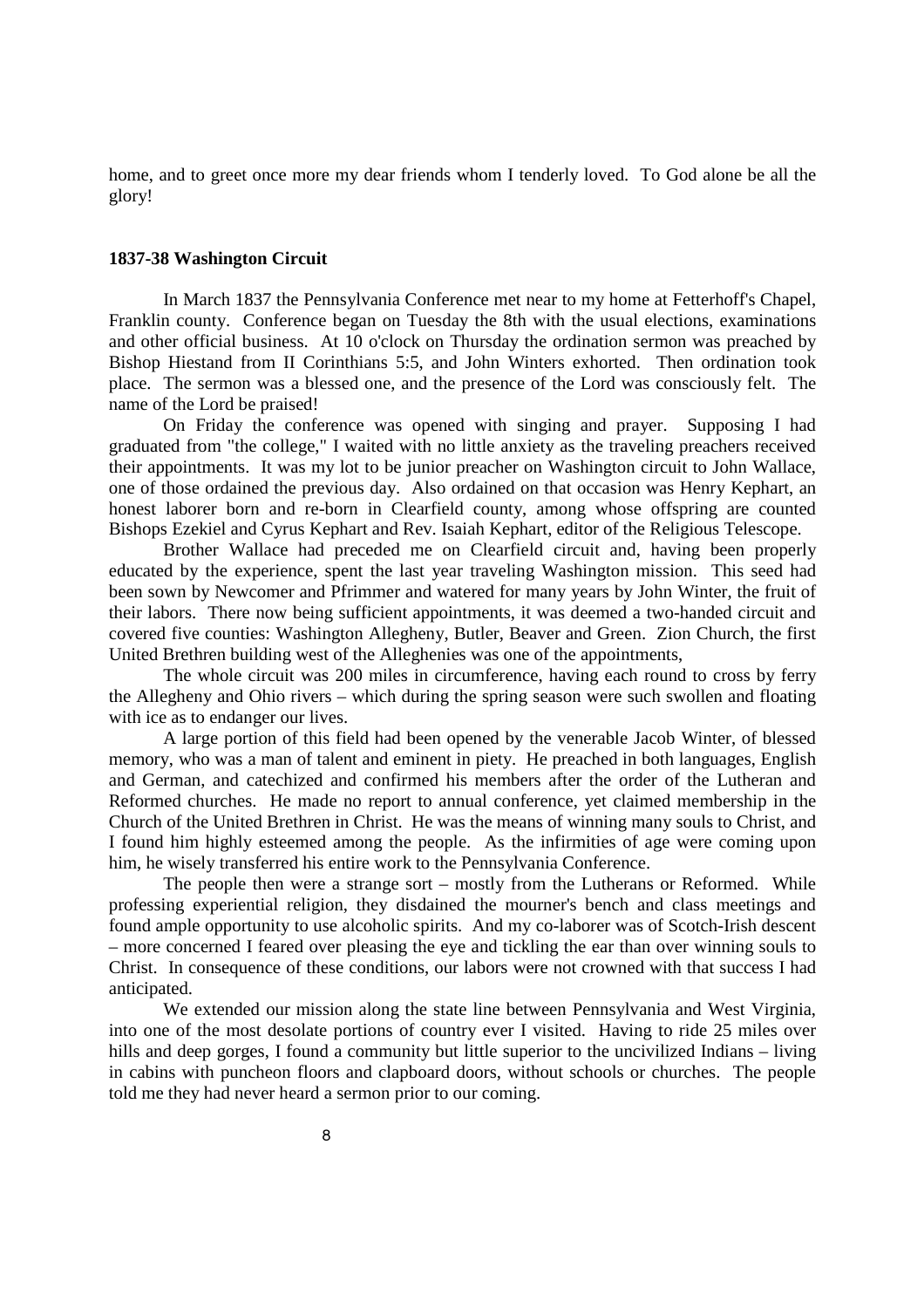During the month of July I was attacked by jaundice. My visage became changed, the whites of the eyes assuming a yellow appearance. My whole system becoming debilitated, I was advised to seek rest. As an itinerant, I had no home save my father's – a distance of nearly 200 miles to be made on horseback in the heat of mid-summer. Not favored at that early date with modern facilities of traveling, I undertook the tour in feeble state and reached my father's house safely by the blessing of kind Providence. After medical treatment for several weeks, I regained my health.

A camp-meeting was held the latter part of August at Rocky Spring in Franklin county, where I had been reared. I gladly took opportunity to attend. The meeting was under the superintendence of the once-noted Samuel Huber. He was a man of few words and stern countenance. On Saturday he said, "Brother Fohl, according to arrangements you will preach tomorrow at 2 o'clock." My answer was similar to that of the ancient prophet: "Oh, Lord God! Behold I cannot speak, for I am but a child." (Jeremiah 1:6) I suppose many were anxious to her the "boy preacher."

I approached the presiding elder and he replied, "Well, you shall preach or get a substitute." I enjoyed the hope that the latter could be easily obtained, but all among the large number of ministers in the itinerancy refused. At last I went to Brother J M, a local preacher who had come to us recently from another church. He was a gun-smith by trade and seemed flattered with the prospect of preaching to a large congregation. It was evident that he was more anxious to hear himself preach than were others.

At the appointed hour the trumpet was sounded and the congregation was seated. Our Brother J M arose with an air of dignity and his voice was heard afar off. About the middle of his discourse, the venerable presiding elder whispered, "Brother Fohl, you will follow with an exhortation." This was equally as great a cross as to preach, yet I had too much principle to disobey. I arose before the large assembly and stood as speechless as a marble statue, having lost all consciousness of self and surroundings. How long I stood I was never told, but I remember being pulled to my seat by the hand of the presiding elder upon my coat-tail.

Had he not done so, who can tell but I might not yet be standing there like Lot's wife until this day as a warning to others. Upon due reflection it was apparent that my disobedience exemplified what God told the prophet: "Gird up thy loins and arise and speak unto them all that I command thee: be not dismayed at their faces, least I confound you before them." (Jeremiah 1:17)

Children are commanded in the Holy Scriptures to obey their parents in the Lord, and we are also required to be subject to kings and those who are in authority. How much more should we obey God, who is the ruler of the entire universe. A profession without love is as a nut without a kernel, a shadow without substance, or a watch without a main-spring. As the love of God in the soul, so is the seal of our heir-ship. Paul gives a summary of what we might be or do: if destitute of love (the New Version; also, the German) we become as "sounding brass and tinkling cymbal." (I Corinthians 13:1-3)

A certain writer says "God has three kinds of servants in the world. The first are slaves and serve God through a principle of fear; the second are hirelings and serve God for wages; the third are sons and serve God through a principle of love." I learned from this incident to love God and serve Him with obedience. Nor was I an hireling serving for wages, as my reduced salary for the year was \$34.00.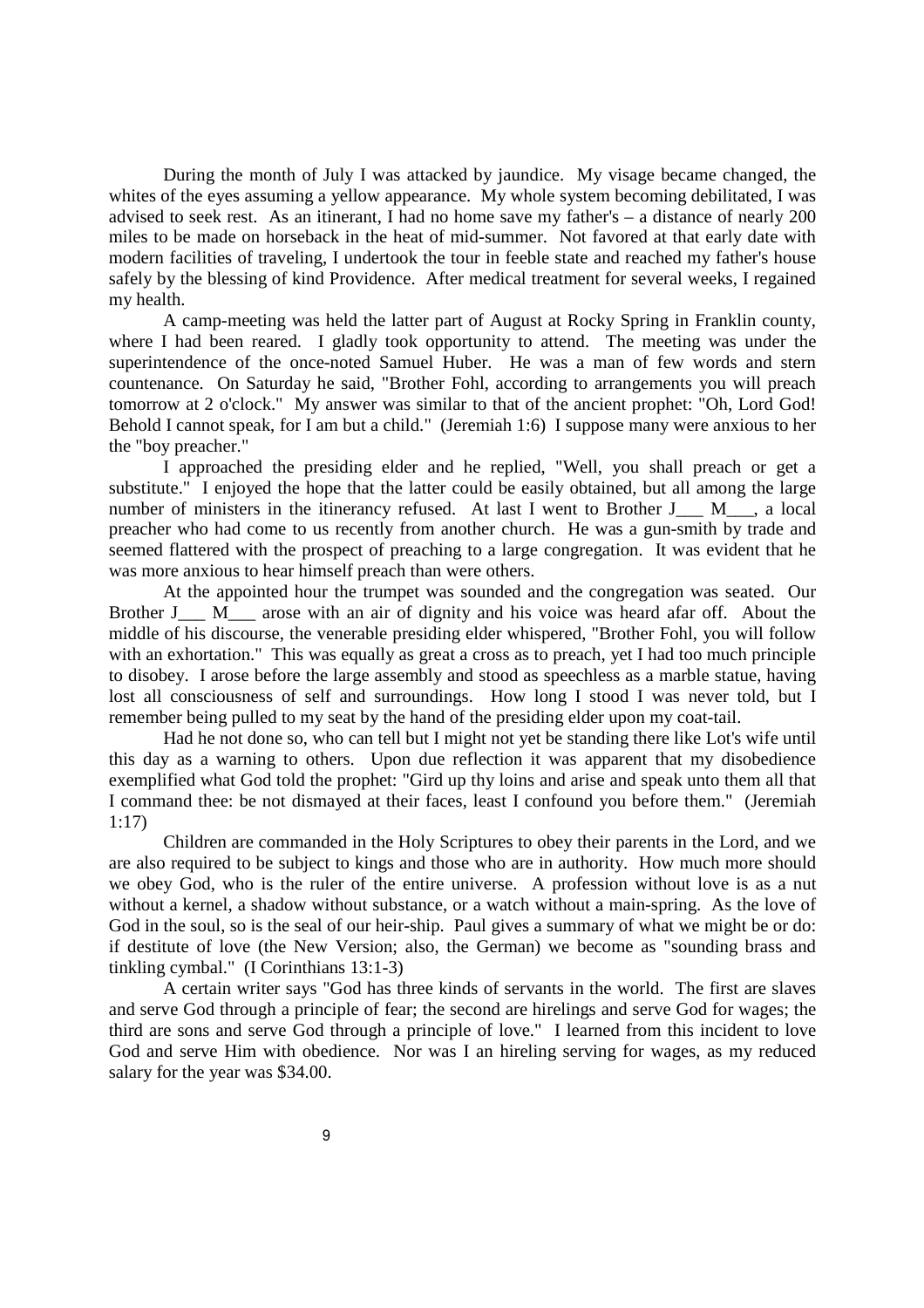#### **1838-39 Chambersburg Circuit, and marriage**

In March 1838 I traveled to Cumberland county, overlooking the Susquehanna near Wormleysburg, to the house of Bishop Jacob Erb. It was there the annual conference met, Brother Erb making good the invitation extended the year before, when he was not yet a bishop. Because of the size of the conference, it became difficult to find a place to entertain it. Finally Brother Erb volunteered to entertain the entire conference at his own expense. Ninety-six preachers reported.

The plan which he adopted to hold his session was this: First, he rented from Squire Black, of that town, a large hall used as a private school in which to hold the meetings of the conference. Second, he himself boarded 40 preachers and paid his sisters, who lived in the place, to board 40 more – the rest he assigned to places among his friends. Third, he laid in a good supply of oats and hay for the horses. Mother Erb was in charge of the cooking, and all passed off pleasantly.

Wednesday, March 7, the committee appointed to divide the Pennsylvania Conference reported as follows: the dividing line to commence at the Maryland line on the Tuscarora mountain, from thence north along the mountain to the Juniata river, from thence east to the mouth of said river, from thence north along the Susquehanna river to the North Branch, from thence along a straight line to Lake Erie. It was resolved that the part cut off by the committee be called the Allegheny Conference.

The following day the appointments were read and I was assigned to Chambersburg circuit, thus remaining in the Pennsylvania Conference. It was a two-handed appointment with Jacob Kessler, who had been ordained two days previous, in charge. The field embraced a large territory with about 18 appointments. It was called a four-week circuit, there being preaching at each appointment every two weeks with alternating pastors.

A camp-meeting was held in August 1838 near Greencastle. Brother Jacob Markwood, afterward bishop, and the writer became very intimate. In our zeal, we each had desire to labor in regions beyond our circuits. By consent of our presiding elders, we exchange work for one round of four weeks – he traveling the Chambersburg circuit, and I traversing the one for Hagerstown, Md. While attempting to uphold the banner of the cross in a strange state, I was led by my natural timidity to doubt for the first time the call to ministry. My voice, talents and delivery seemed deficient for me to be ranked with the ministry and standing in the way of another who might prove more effective.

At this time of crisis, known only to God and myself, I came to Father John Clopper's of blessed memory, near Rohrersville, early in the day in the month of September. Being kindly received, I cared for my horse and told the family not to look for me until evening – while I repaired to an adjoining woods to spend the day in reading, fasting and prayer. My request to God was that if He designed for me to continue in the itinerancy, the evidence of such would be the conversion of a soul that night. There was no revival influence in the community at that time.

A large congregation attended that evening. After speaking for about 15 minutes from Proverbs 29:1, I felt a strange sensation – as if a person standing behind were anointing my head with oil. This I felt quite tangibly. At this moment the Holy Ghost descended, the congregation became electrified, and the penitent cry was heard, "What must we do to be saved?" Three grown persons came to the altar for prayers, one of whom received the evidence of her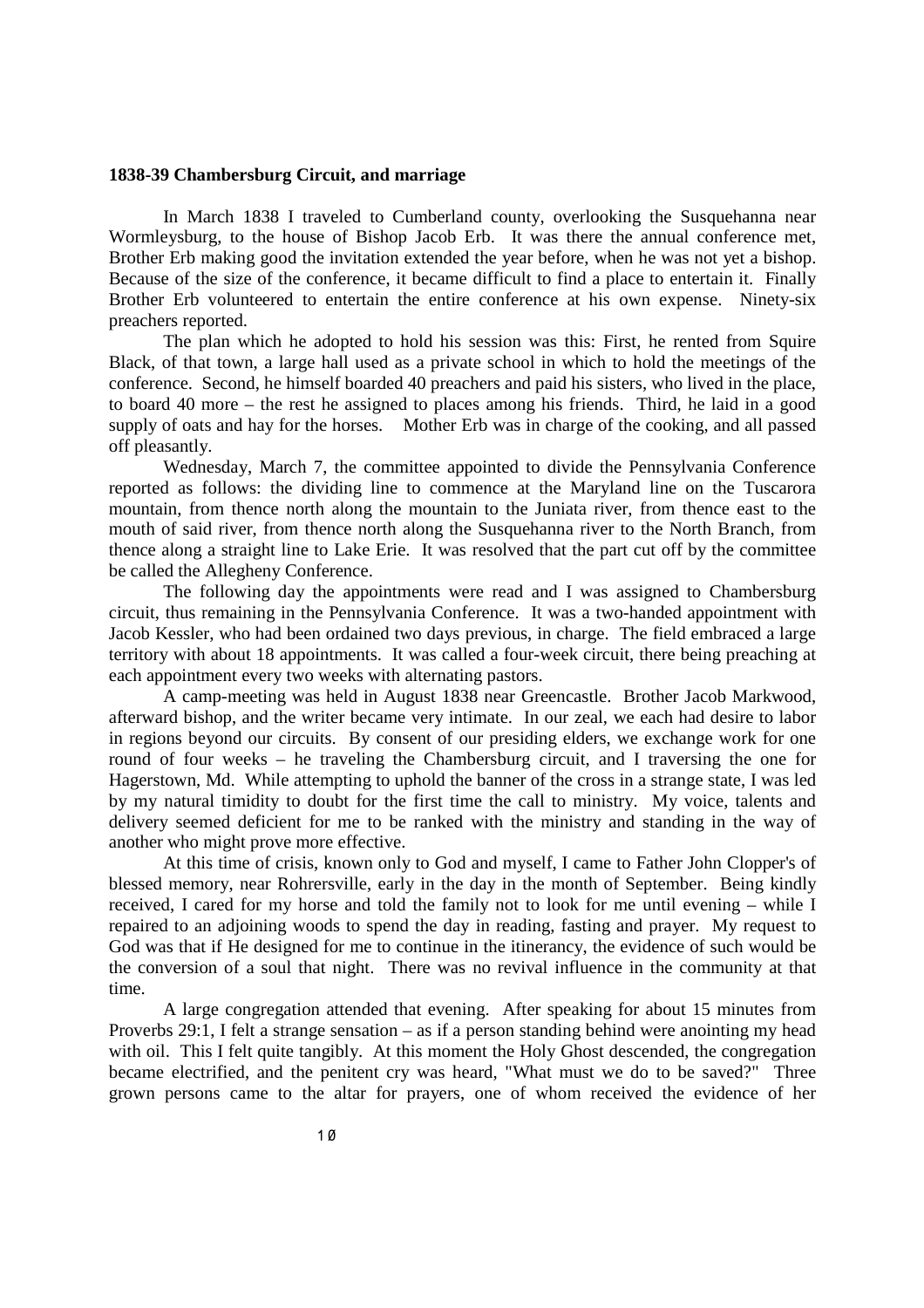acceptance with God as clear as a sunbeam.

But the conflict had not ended. The enemy came during the night to convince my soul that my predecessor had sown the seed that I had unjustly reaped. To learn the facts, I traveled several miles to visit the convert – but she had left home. To reach the next appointment near Harper's Ferry required a journey of about 18 miles. I wept like a child and cried mightily to God that if I were to continue in the work He should visit us with the conversion of a soul that night.

I lodged with Brother George Baker who treated me kindly and advised that a large congregation would be on hand that night to hear the stranger, which proved to be the case. After speaking for about 20 minutes from Numbers 10:29, I saw a tall lady spring to her feet. She pressed toward the stand with both arms extended and crying at the top of her voice, "I am lost; I am lost; O brother, pray for me." I replied that God was speaking, and we would pray after continuing for about an hour. The burden of sin was then removed and her soul was happy.

The next morning before leaving I called to visit her. She said that on the evening previous in going to church she had no concern for the salvation of her soul. But while sitting under God's word she saw her lost condition as she had never seen it before. She gave conclusive evidence that she was a new creature in Christ. Since that hour every doubt has been removed. Were it not for age and infirmities, I still feel a zeal to encircle the globe preaching Christ and the resurrection.

In Chambersburg we had a small stone church with a membership of about 25. They were pillars in the House of God, being true and tried, yet reckoned little and unknown by the world when contrasted with other popular churches. But God did not despise the day of small things.

A protracted meeting was appointed to commence on the 8th of November, 1838. Brother Jacob Rinehart of Maryland was invited to assist. Some weeks previous three of our devoted sisters who felt burdened for the salvation of souls entered into a band to meet once a week, fasting and praying for a revival of religion. This was concealed from all save God and themselves. In the meantime, one of the band sisters had a remarkable dream.

She dreamed that they were worshiping in the little stone church and a fountain of water clear as crystal gushed forth from the altar and flowed copiously down the aisle on the female side to the door. Then it repeated, but this time flowing down the aisle on the male side of the church. They all drank of the fountain and were joyous. The dream was related at their next meeting, and the two other sisters immediately interpreted, saying, "Surely God has heard our prayers and we shall have a revival."

The meeting commenced on the 8th of November. The weather was favorable and the attendance good. On Sunday evening, the 9th, Brother J. Rinehart was assigned to preach and the writer to follow with an exhortation. Suddenly the Spirit of God fell upon the congregation with supernatural power, filling the house, and the cry was heard, "What must we do to be saved?" When the invitation was given for mourners, the altar was soon crowded with – true to the dream – all females. During that memorable night, 14 of the mourners received the baptism of the Holy Ghost. Among that number was one Mary Radebaugh. So far as is known, not one of the 14 who were converted on that night ever lost sight of the Cross – although the greater number have since been called from labor to their heavenly home.

The meeting was protracted for 5 weeks. After a few days, as the sister had dreamed, the living water flowed down the other aisle, and the conversion of souls was confined for a season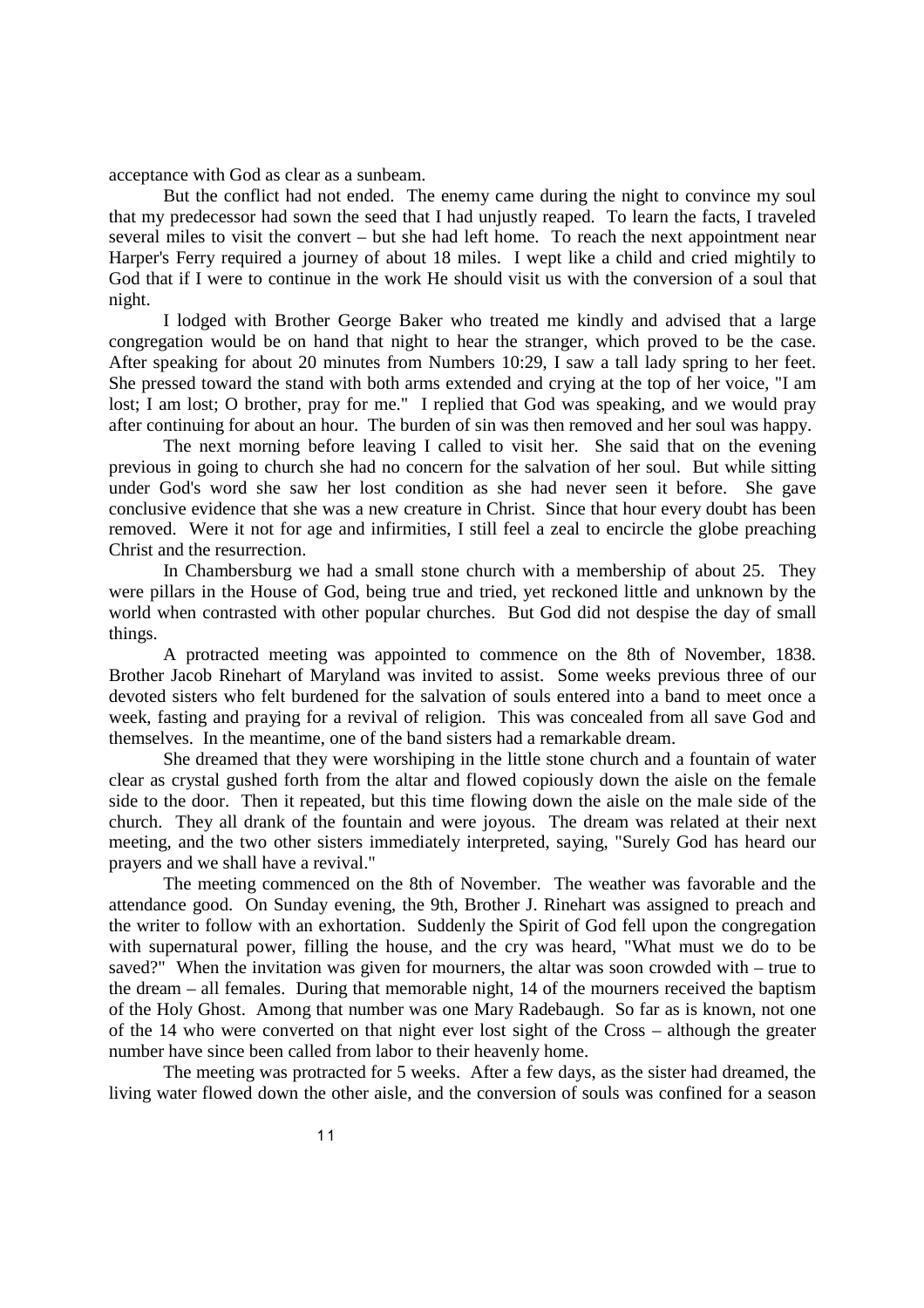principally to the male part of the congregation.

But the tidal wave soon extended to other churches. Hundreds of souls were converted to God. The winter of 1838-39 will be read in history as one of the greatest revivals ever known in Chambersburg, Pa. In those days the policy of the church was the thorough breaking up of the fallow ground of the heart by conviction and confession of sins, and the restitution of wrongs. Each convert was expected to practice self denial by laying aside all superfluity in dress, and to pray and speak in prayer and class meetings, so that all the world might see that each had been with Jesus and learned of Him. Nor were revivals followed by the abominable curse of fairs and festivals which now snare the greater number of the so-called converts.

At this period of my history I was convinced that I could be more useful by having a pious help-mate. I accordingly made the matter a subject of special prayer. One of the young converts of this revival, Mary Radebaugh, had come under my exhortation to the altar as a penitent. A few days following I received her into the church. A correspondence by letter ensued, which by some means was communicated to her parents. Members of the Lutheran church, they felt indignant at the idea of having a daughter wedded to a United Brethren minister. But what God decrees it is hard for man to counteract.

After a few months they were disposed to send their daughter to Newville to evade the subject. On the 7th of March, 1839, while on my way to annual conference in Lebanon in company with Rev. Jacob Felmlee, we called at Newville. The marriage was consummated and she us accompanied to conference as my bride. But the news soon spread as upon the wings of the wind that John Fohl had "stolen a wife."

#### **1839-40 Chambersburg Station**

Conference convened again in Light's meeting house, Lebanon county, Pa, on March 11, 1839. Despite the commotion caused by the recent matrimonial events, the character of the junior pastor of the Chambersburg circuit was passed. On Wednesday, the 13th, the brethren who stood three years on probation were examined whether they should be ordained as elders. It was found that the following brothers were worthy to take this responsible office: Christian Crider, John Fohl, Jacob Gallagher, Adam Noon and Christian Peffley. (Who but the Almighty knew at the time that Brother Peffley and I would be fellow soldiers for Christ in the United Christian Church some 40 years hence.) Following the conference sermon by John Russell – then serving Otterbein church in Baltimore and several years later elected bishop – and others, we were ordained. So far as is known, only the writer remains to this day from that class.

When the appointments were read the following day, Brother Kessler and I were returned to our circuit. But on our return from conference we were surprised to learn that suit was entered by my newly-formed father- and mother-in-law against the minister who performed the rite of matrimony, claiming their daughter was lacking about two months of being of age. The sheriff of Franklin county had already served the summons upon the Rev. J. Felmlee, and the excitement ran high among all. The penalty of the law in the forgoing case was £50 (\$133.33). I prevailed upon my kind father for the sum – which I placed in the hands of the squire to give to the offended father-in-law. Mark the change in sentiment: the community that before had accused the preacher of stealing a wife now arose to say, "Mr. Radebaugh sold his daughter for \$133, and he had better dispose of them all while the price is so high!"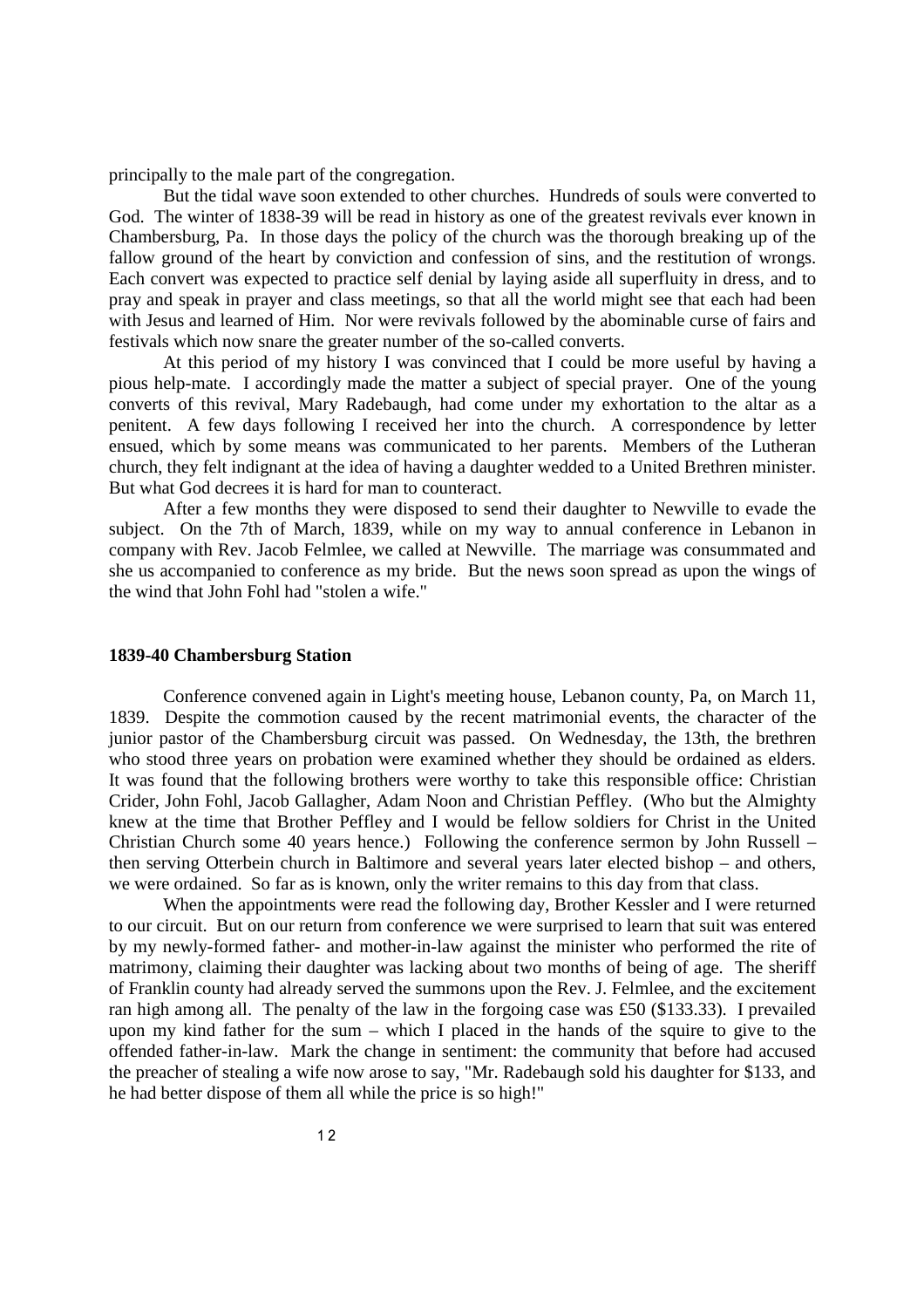It was then deemed appropriate to separate Chambersburg from the remainder of the circuit for a number of reasons: the work in town had greatly progressed on account of the revival, a settled ministry would be more suited for one with connubial responsibilities, and there was such lingering opinion on the circuit that some terrible indecency had been committed by their junior pastor that they refused to receive me upon the circuit. And so Chambersburg, denouncing the action of the circuit, became a station appointment. God moves in mysterious ways his wonders to perform!

Winter blessed the congregation with another glorious revival. Among those in attendance was one young man whose complexion was so dark as to attract attention. He seemed interested, always occupied the second seat from the rear entrance, and – unlike his companions – his deportment was serious. One night I approached him and asked him about the safety of his soul. Almost immediately he arose and went to the altar. After several nights had passed he became discouraged but agreed to try once more. That night Alexander Owen was born into the kingdom. One of five brothers, all of whom were called to Christian ministry, he entered the conference a few years later and became a minister, presiding elder, Sunday School editor, and president of Otterbein College. His death in 1861 in the prime of life was an inestimable loss to the church, and his body lies in the Oakville, Cumberland county, cemetery while his spirit communes on high.

#### **1840-43 Presiding Elder, Chambersburg District**

The 1840 annual conference met in February at Otterbein church, Baltimore. It being my first occasion to visit the church and grave of Father Otterbein, I was deeply moved – even more so on the third day of conference, when John Light and I were elected by our brethren to assume the office of presiding elder. Brother Light was assigned to the Lebanon district and I to the Chambersburg district.

What a task for one so young! Yet our heavenly Father had called, and He would sustain. The district covered 5 counties: Franklin, Adams, Perry (south of the Juniata), Cumberland and York – some of the circuits including appointments in Maryland. The duties of a presiding elder are to travel throughout the appointed district, preaching as often as practical and seeing that the traveling and local preachers conduct themselves as becometh the gospel of Christ. With the help of the Almighty this was accomplished – along with the appointment of camp-meetings and quarterly meetings, and the administration of the Lord's Supper. Spiritual religion prevailed, revivals confirmed the approval of the Father, and the mission in the city of York prospered to be made a station.

The 1841 annual conference met in March at Rapho school house no. 3, the Strickler appointment, in Lancaster county. Bishop Erb held the chair, and I was elected by the brethren as the assistant to preside at the absence or discretion of the bishop. Charges and disagreements consumed much of the time. Why men who claim they are called of God cannot act in honesty and charity with one another at all times is a mystery.

Continuing dependent upon divine Providence, I was elected presiding elder a second time and returned to Chambersburg district. Our heavenly Father continued to pour out His Spirit across the district. Littlestown and the neighboring appointments were sufficiently blessed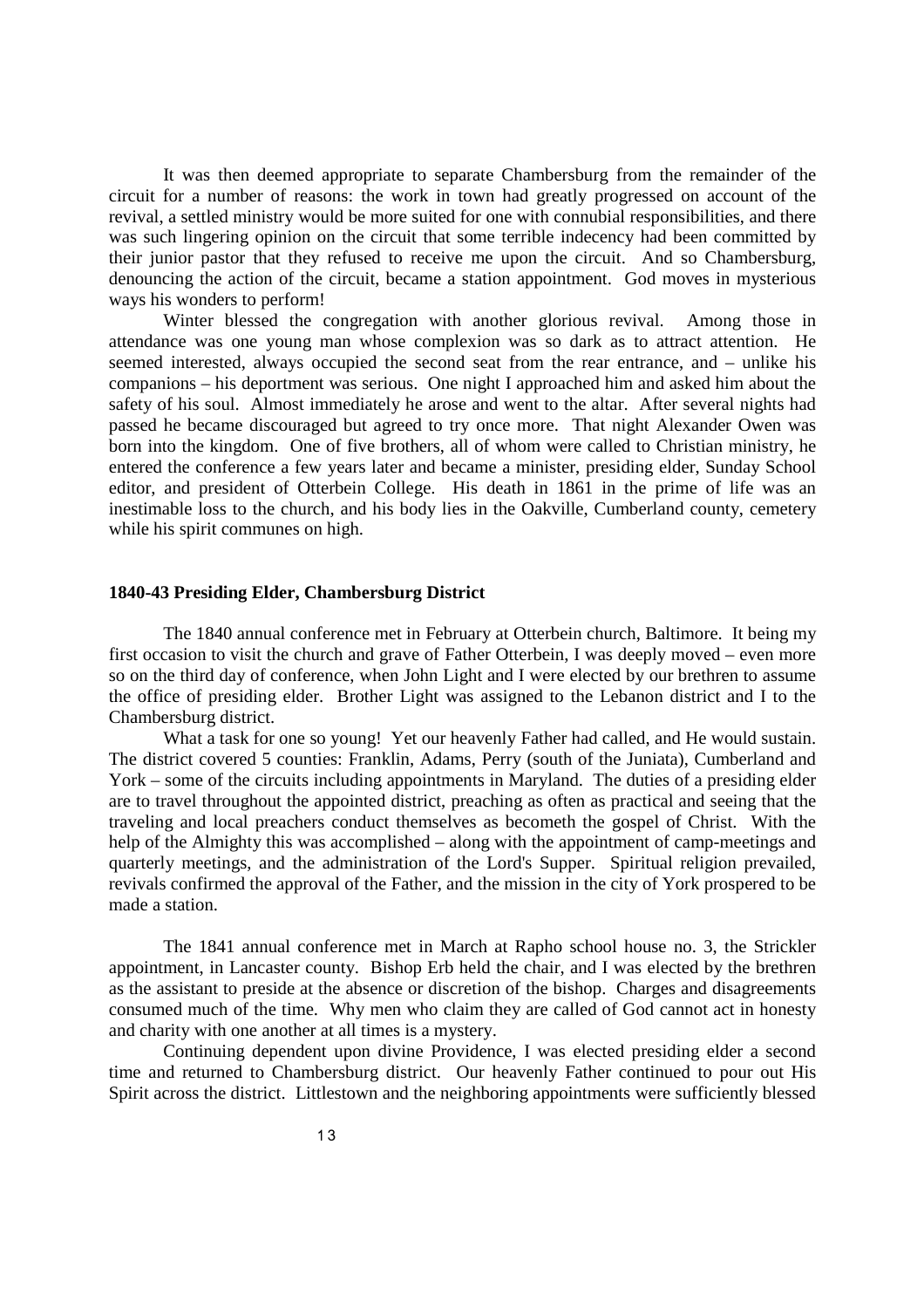to seek for withdrawal from York circuit as a separate mission.

The 1842 annual conference met in January at Funk's school house in Powell's Valley, Dauphin county. In the absence of Bishop Erb, conference was opened by John Light, presiding elder of Lebanon district. Simon Dresbach and I were elected substitutes to preside until the arrival of the bishop. Oh that preachers of the gospel could settle their quarrels between themselves, according to the Disciplines of the Church and the sure desires of God!

A third time the brethren of the elected the writer to the position of presiding elder, and for as many years appointment was made to the Chambersburg district. It was during this year that we suffered the premature death of my earthly father, whose body lies in the United Brethren burying ground at Marion awaiting the Great Resurrection. A finer and more considerate example of mortal parentage would be hard to construct. Thanks be to God for care that ceaseth never! Particularly blessed were efforts on Carlisle circuit, with unusual outpouring of the Spirit at the Hershe and Shopp appointments. Also blessed by comfort of the Holy Spirit was our humble home, upon the death of our daughter Emma, age 1, in October. Thanks be to God for compassion that faileth not!

#### **1843-46 Shopp's Station, Shiremanstown**

The 1843 annual conference met at Fetterhoff's chapel, Franklin county. Hershe's and Shopp's were separated from Carlisle circuit and made station appointments, and when the assignments were made the latter was found to be my field of labor for the ensuing year. This was hallowed United Brethren ground, a powerful revival occurring in the John Shopp home on October 3, 1803, with Otterbein and Boehm and Newcomer all present. The church itself was erected in 1827 and was one of the denomination's earliest such structures. It was rebuilt in the village of Shiremanstown in 1854 and remains a strong appointment to this day. The mortal remains of our sainted Bishop Jacob Erb, who made his home in the village in his later years, lie in the Shopp church cemetery.

In addition to Shopp's church, the new assignment embraced a class at Wormleysburg formerly served from Lancaster county, a regular appointment at West Fairview formerly served from Carlisle circuit, and other territory and irregular appointments as directed of God. I secured a home for my family within the bounds of Shiremanstown, as in those days we had no parsonages.

 In the same village was a licensed hotel, which was the resort of a number of persons who were addicted to the abominable curse of intemperance. Among that number was our nextdoor neighbor Thomas Shireman, being the son of the proprietor of the village. He spent the Sabbaths with his associates at this sink of iniquity, drinking the poisonous liquid as the ox drinketh water. But during the summer of 1843 he was stricken with typhoid fever. The skill of the physician seemed baffled, and for a time his recovery was supposed to be impossible. The Spirit of God disclosed to him his lost condition, and he became deeply concerned for the salvation of his soul. With tears of contrition he confessed his past profligacy, pled for pardon, and requested the writer again and again to pray for him that his sins might be pardoned and his life spared. He promised that instead of spending his time at the hotel among his drunken associates, he would lead an exemplary life and accompany us to the house of the Lord. As he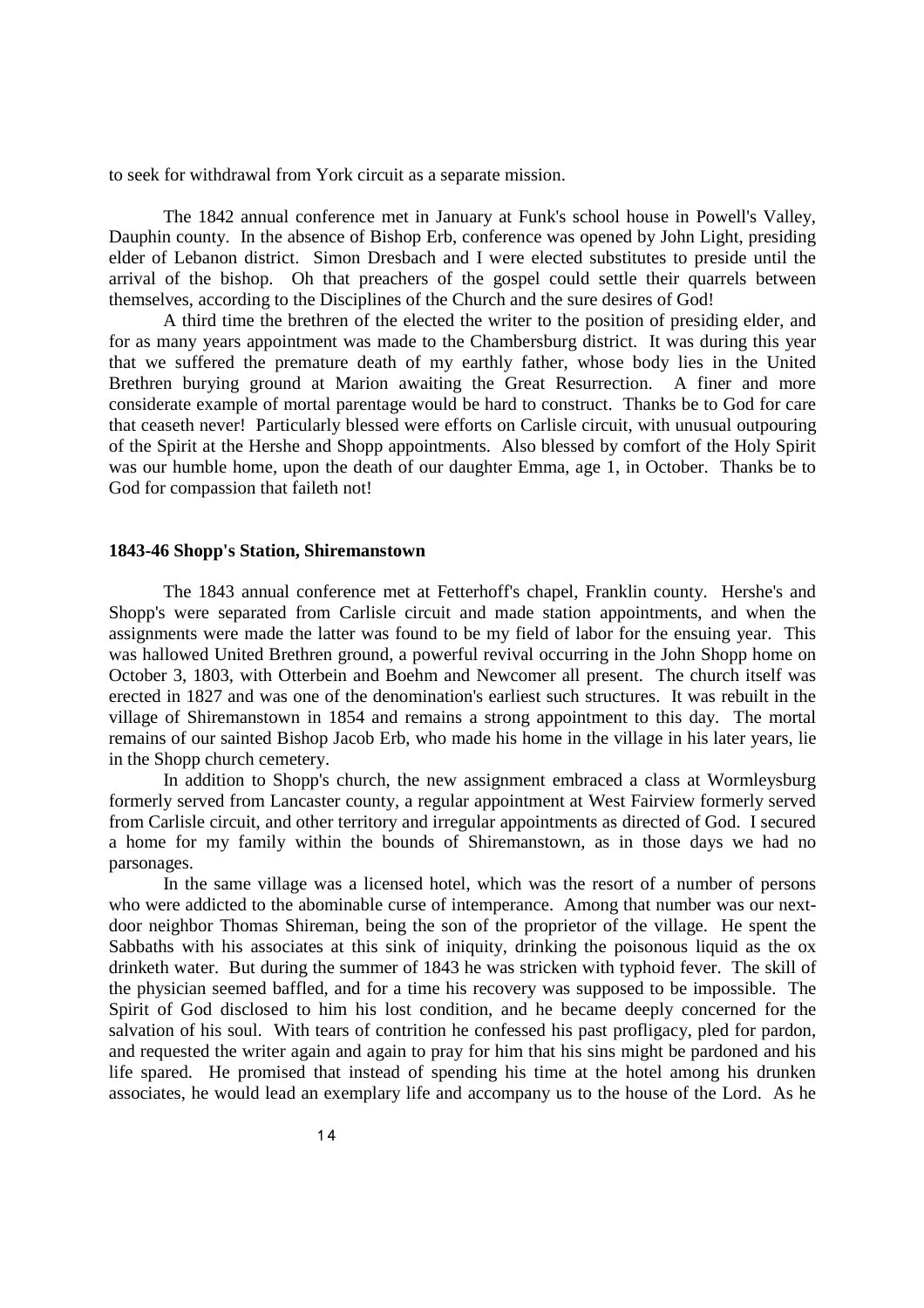was a man of considerable prominence, we were hopeful.

He began to mend, the scene was changed, and he was soon able to walk our streets again. We fondly hoped that our next-door neighbor would now become "a new creature in Christ Jesus." But instead of paying his vows, alas, he was after the lapse of a few weeks like "the dog who is turned to his own vomit again, and the sow that was washed to her wallowing in the mire." (II Peter 2:22)

Two miles south of our village, a notorious universalist A\_\_\_ H \_\_\_ carried on a distillery. Some defects were found about the chimney, and our neighbor, being a brick-layer by trade, was called to make the repairs. To economize time in distilling the poisonous beverage, they continued in full blast while our neighbor was at work over the boiler on the second floor. At an unexpected moment, the cap of a very large boiler was blown off with a great noise which was heard for miles. The whole contents of boiling liquid was dashed against the roof and came down a boiling shower upon our unfortunate neighbor, who was scalded from head to foot.

A physician was called, his clothing taken off, and the body wrapped in raw cotton. After receiving this explanation I immediately hastened to the place and beheld a scene which was indeed heart-rending. He was still conscious and remembered his late vows, but said" "It is too late now. I already feel the pangs of hell! I am lost! I am lost forever!" He tossed from side to side, screaming and raging like a maniac for 15 hours. Then his voice was hushed in death without a ray of hope.

He lived a Christless life, was wrapped in a Christless shroud, and laid in a Christless grave. Who among us would desire to die such a death? But what are the pains and excruciating agonies of 15 hours when compared to the second death?

The February 1844 annual conference was memorable to the writer. First, it was the privilege of Shopp's meeting house to host the conference. What a temporal responsibility. Second, I was invited to prepare the obituary of Father John Neidig. What a sacred responsibility. Third, David O'Farrell of the Virginia Conference was received on motion as a member of the Pennsylvania Conference. He was assigned Chambersburg circuit, my home attachment, with George Gilbert. It was there he was led of the Spirit to meet my younger sister Hannah and become my brother-in-law. Who but the All-knowing could perceive Brother O'Farrell from Virginia to be the one in whose home my mother would breathe her last, and who would be to me a kindred spirit closer than a brother.

During 1844 a general awakening occurred in Fishing Creek Valley, York county, and a number of souls were converted to God. An old Irish Catholic lay lived there, who had 3 sons: Francis, Charles and John. The two former were notorious drunkards, devoid of character and abusive to their families; whereas John was a sober, industrious and highly respected man. The Holy Spirit found way to those 3 brothers, and they were happily converted to God. When the news reached the old mother, she lamented greatly about her John. "O what a pity," she said, "for my John. But it may do Francis and Charles some good." And I am happy to say it did do them good. For after their hearts became changed by divine grace, they were baptized and united with the Church. They became men among men, and exemplified to the world that they had been with Jesus and learned of Him. They proved faithful until death, and those 3 brothers have gone to their reward.

A few years ago I was called to preach the funeral of Charles, who was highly esteemed in the community in which he lived and died. I visited and prayed with the old lady during her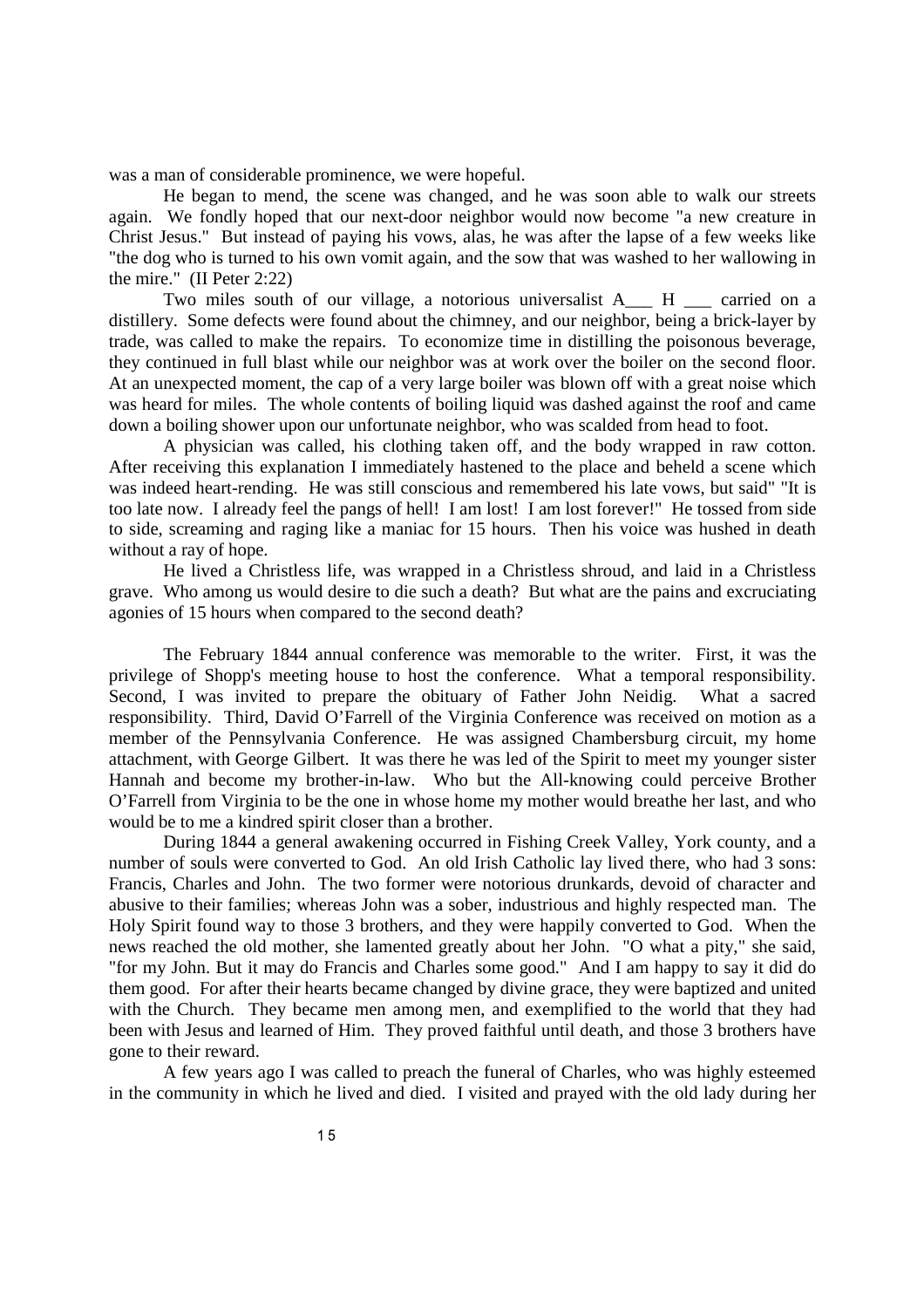last hours. But sorry to say, I found her ignorant of God and of the plan of salvation. As far as can be judged, her Catholicism "done her no good," for she died as she lived.

The February 1845 annual conference met at Highspire, Dauphin county. Bishop Kumler presided, with my new brother-in-law David O'Farrell and myself in attendance – the former attending conference without the matrimonial complexities that several years ago accompanied the writer to his first conference as a man of family. When the appointments were given out on the final day, I was returned to Shopp's station for a third year. God continued to pour out His Spirit and the work prospered.

As the time for annual conference neared, it was with considerable reflection, humility and gratitude that we pondered our stay at this place. Though there were but scattered appointments, two organized classes and only one church building when conference first heard "Shopp's station: John Fohl," the Lord graciously allowed the organization of classes and the erection of two additional church buildings.

In 1844, Salem church was erected in Fishing Creek Valley – the class having just been organized by the writer following a gracious revival. The church was built of brown sandstone quarried on the farm of Jacob Haldeman. Under the leadership of the writer, most of the materials, labor and hauling were donated. The simple architectural lines of the building, together with the massiveness of the masonry, bespeak the permanency of our work in this community. To this day the structure stands as a monument to the ability of God to supply the every need of His people.

In December 1845 Zion's Church of the United Brethren in Christ was dedicated In West Fairview – the class having been organized by the writer on June 17, 1843. The trustees were John Olwine, Moses Hoover, Henry Batdorf, Benjamin Erb, and Frederick May – the latter having donated the land. Word reaches the writer that this congregation has since erected a new building and is now the seat of a circuit appointment.

The year was spent without the comradeship of my brother-in-law O'Farrell. In the spring he and my sister Hannah temporarily removed to Grant county, Indiana, where they proved useful to the United Brethren cause by becoming charter members of the Salem class. Who but the All-knowing could perceive that this sojourn would be precursory to our families residing in those regions for some fifteen years, and that the cemetery of the Salem church would be the final resting place of my sister, niece and mother as the result of a third residence there by the O'Farrells.

#### **1846-47 Chambersburg Station, again**

The February 1846 annual conference met at Springville (now Florin), Lancaster county, with Bishop J.J. Glossbrenner presiding. Among the much business, it was discussed whether members of the Sons of Temperance could also be members of the Church of the United Brethren in Christ. It was the decided opinion of the conference and so resolved that "in view of our constitution, our brethren in the ministry and laity should not be associated with the order called the Sons of Temperance."

Owing to the distances involved in gathering the brothers and the desire to concentrate efforts to reach the lost, it was decided to divide the conference at the Susquehanna river into the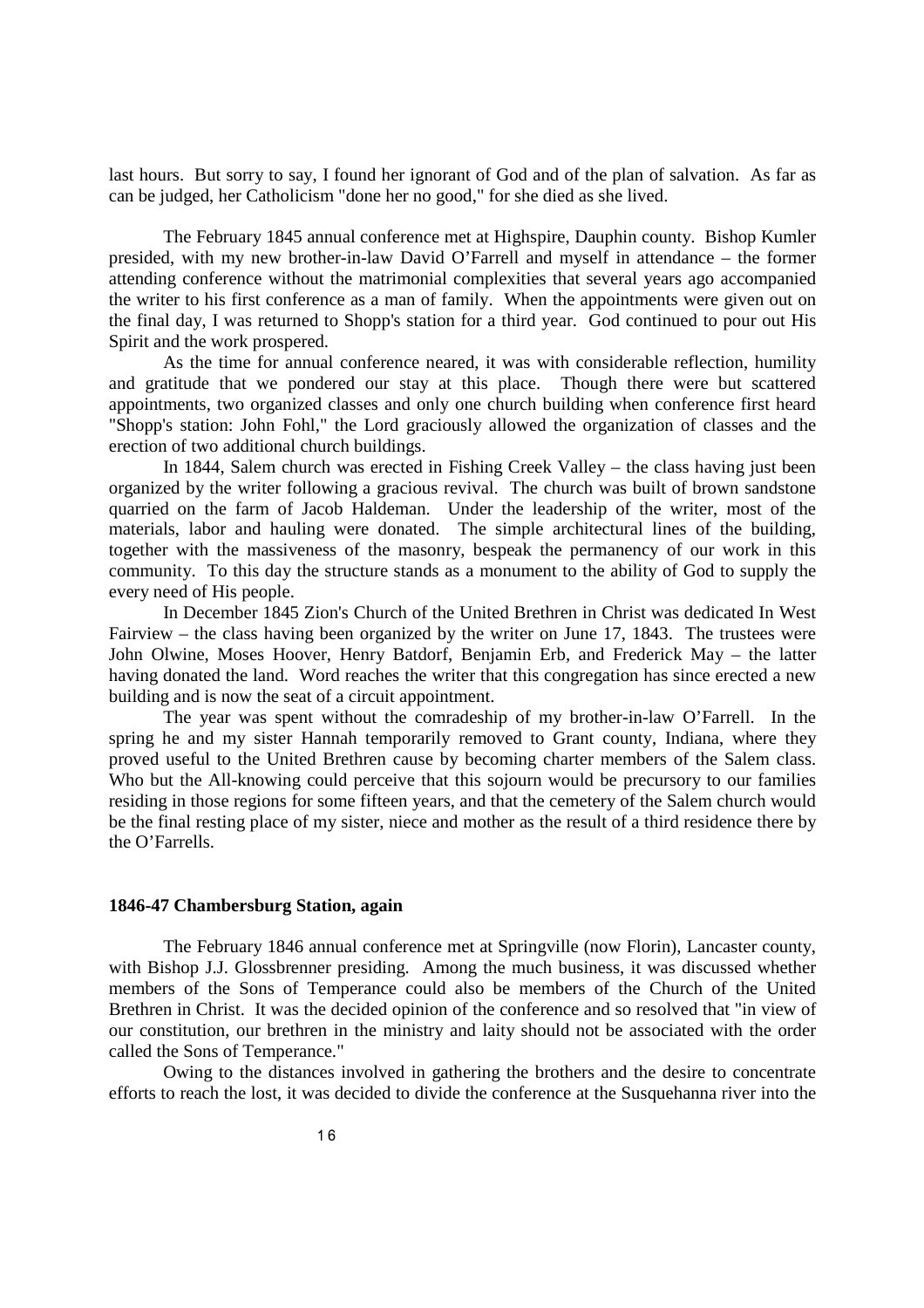East Pennsylvania and Pennsylvania conferences. The roll was called, each member answering either east or west to signify with which conference he wished to be a member. Although David O'Farrell and myself each responded for the east, I was assigned a second term at Chambersburg station. Greencastle having been connected with Chambersburg the previous year, the station now encompassed two appointments. Brother O'Farrell was assigned New Holland circuit with Christian Peffley, a gentlemen of considerable conviction and honor who some twenty years later would join with George Hoffman to form the United Christian church.

#### **1847-49 Littlestown Circuit**

The March 1847 annual conference met at Hershe's station, Cumberland county, with Bishop William Hanby presiding. The business of conference seemed to me to be conducted with unusual fervor. Through interesting circumstances, the first United Brethren work was attempted in Philadelphia. Brother J.W. Bonewell, a local pastor of the American Primitive Methodist church (begun in England under stimulation from the enthusiast Lorenzo Dow) asked that he and his congregation be considered by this conference – the East Pennsylvania Conference being unable to spare any preachers fluent in the English language. After debate it was determined that presiding elder George Miller visit Philadelphia, with discretionary power to receive the congregation and minister. This was accomplished and ratified at the next annual conference. Though 30 members grew to near 300 within a few years, and Bonewell entered the United Brethren itinerancy, the call to remain faithful and apart is a difficult one for those of the world. Support for the congregation was removed after a few more years, there being unwillingness in Philadelphia to take appropriate action regarding secret societies.

The conference entertained curious discussion on educational institutions. It was resolved that presiding elder John Russell, despite personal convictions to the contrary, write an admonitory letter to Brother Gilbert in reference to his preaching against studying or becoming learned. This writer was appointed to a committee of three to respectfully answer a letter received from the Virginia Conference in relation to a literary institution. It was resolved by recorded roll call that the conference consider Blendon Seminary at Westerville (formerly Methodist Episcopal, and purchased by the United Brethren to become Otterbein University) all sufficient as an institution of learning at this time and hereby opposes cooperation with efforts to establish another by the Allegheny Conference at Mount Pleasant. The latter resolution was justified a decade later when the remaining assets at Mount Pleasant were transferred to Westerville.

Other curious discussion evolved from the resolution that ladies be invited to attend as spectators during the sessions of conference. In this connection, this writer was appointed to prepare a few lines for the sisters of Hershe's station, who presented to the conference a petition praying reconsideration of the election of their pastor George Miller to the office of presiding elder. The letter of reply being adopted by the conference, the election of Brother Miller stood.

In confirmation of the action of the last annual conference, it was resolved that "no minister or member belonging to our Church can consistently be a member of the order of the Sons of Temperance or the Odd Fellows."

Seeking the will of the Almighty, and ready to serve wherever He deigned to lead, the writer was granted by conference resolution a transfer to any conference, whether east or west,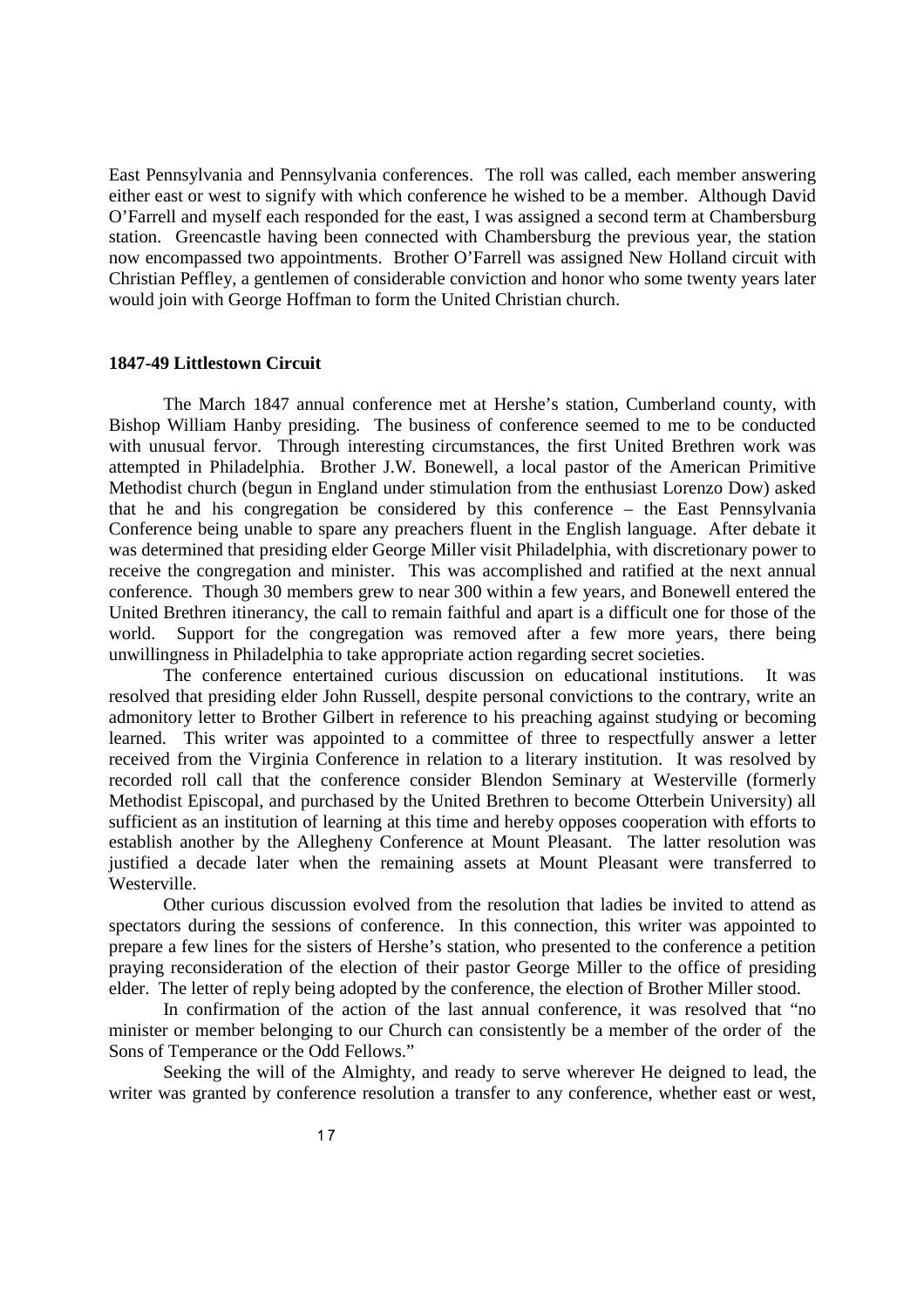that he might desire to join. Trusting in Him who has never been known to fail, however, I declared myself willing to travel without reserve.

When at the last the stationing committee reported the fields of labor for the ensuing year, the name John Fohl was read for Littlestown circuit. The United Brethren meeting house on the circuit, being the first Protestant house of worship in Littlestown, was erected in 1822 and dedicated by Bishop Newcomer. The land was given by father Philip Bishop, Sr, and the carpenter work performed by the father of Zephaniah Colestock. By coincidence, James M. Bishop and Z.A. Colestock comprised the ordination class of this conference.

Missionary efforts begun by my predecessors into the northern part of Adams county were expanded and enjoyed the blessing of our heavenly Father. Among the people who opened their homes for religious meetings were the Cline family in the vicinity of Idaville, the Stahle family in the vicinity of Centre Mills, Thomas Gardner of Latimore township, and others.

In March 1848 the writer was privileged to host the annual sessions of the Pennsylvania Conference at Littlestown, Adams county, the presiding bishop being John Russell. The General Conference of 1845 had elected an entire new board of bishops in the persons of Glossbrenner, Hanby and Russell. In the succession of three years, each has now administrated an annual session of this conference. All are able men of humble origins who seek to lift Christ and not themselves.

Returning to Littlestown for a second year proved indeed a sacred responsibility. Opportunities provided by the Spirit in the north doubled the number of appointments in this single year from 16 to 32, there now being 10 organized classes. God had multiplied the circuit, and now He would provide!

#### **1849-51 Franklin Mission**

The February 1849 annual conference met at Mower's church, Franklin county. The committee on boundaries proposed that Littlestown circuit be divided, and that the turn-pike leading from York to Chambersburg be the dividing line. All south of this line, with the addition of three Maryland appointments formerly served by the Virginia Conference, will retain the name Littlestown circuit. All north of this line will be designated Franklin mission. On motion the report was adopted.

It was resolved that this conference fully concurs with the brethren of the Allegheny Conference that the apparel of our preachers should be plain and not costly, shunning the appearance of evil, and that they may be examples of piety to the flock over which the Holy Ghost has made them overseers. It was further resolved that those who have wives and children use their influence that they be in like manner. Oh, brothers and sisters, I feel impressed at this writing to call especial attention to this matter and ask your indulgence.

My companion, with whom joys and sorrows were shared for 58 years, and who bade farewell to this world three years ago, was the mother of five daughters, all of whom were converted in early girlhood and not one of whom backslid. She who nourished them at her breast taught them to shun the superfluity of the world. How it pains me today to see mothers who profess to be followers of the Savior, and their daughters by their sides, dressed in the style of the world. They spend their money in buying these costly articles while millions of our fellows in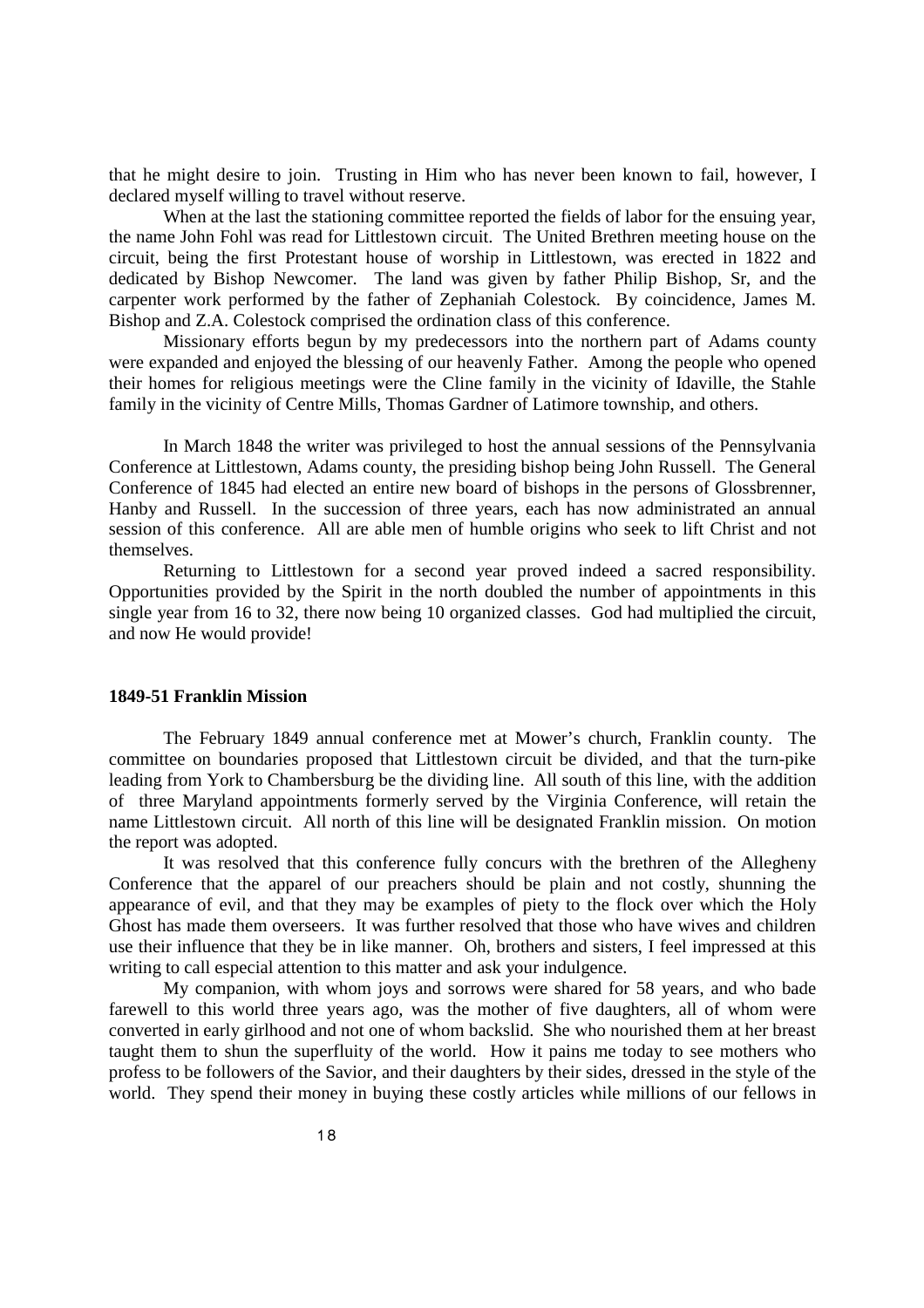India are starving for bread, and also millions elsewhere for the Word of Life. We are to be "transformed by the renewing of our minds." How vain and incongruous to see wives and daughters of preachers wearing jewelry, feathers and artificials.

The January 1850 annual conference meeting in York, re-appointed John Fohl to Franklin mission. Would that the conference could re-appoint common decency to some who profess the name of Christ. It was deemed necessary to adopt 10 rules to govern the body during the conference, each rule less necessary than the preceding for those of a mind to participate civilly. Rule #9: No member of conference shall leave after the conference appointments are read out until the final close. Rule #10: No member shall be allowed to peruse any newspaper, book, or pamphlet during the business of conference. What tom-foolery!

Appointments were established into York and Cumberland counties as far as Lisburn and Cocklin's church, near Shepherdstown. As our Father poured out his saving and reviving grace, His people formed into classes and erected structures for the gathering of more souls. A church building was erected and dedicated at Clines, and construction was begun on houses of worship at Gardner's and Franklintown.

God had blessed, and blessed abundantly, the efforts of His servant in the Pennsylvania Conference. After much prayer and consideration, we determined the Father's desire was that we join ourselves with the East Conference.

#### **1851-53 Lancaster Circuit**

The January 1851 annual session of the East Pennsylvania Conference met at Rank's church, Lancaster county. The meeting-house stands near the foothills of the Welsh Mountain, east of which is no United Brethren activity. The journey was a cold one, taking me to a part of the county into which I had not previously ventured. It was good to attend with my brother-inlaw David O'Farrell, and the joy of his company brought warmth and familiarity. I was at first admitted as an advisory member from the Pennsylvania Conference, and then received on transfer from my former association.

I was assigned Lancaster circuit with George Mark. At this time but two large circuits covered the county: Lancaster and New Holland. Twice the size of its companion assignment, Lancaster circuit required service of two men and encompassed some two dozen appointments. The circuit included the noted church building at Springville (now Florin), which structure enjoyed the double distinction of being the first such erected by the United Brethren in Lancaster county and the site of the 1846 annual conference that divided the original conference along the Susquehanna river to form the East Pennsylvania Conference.

David O'Farrell was elected conference book agent and appointed for a second year to Harrisburg mission, having completed two prior years on Lancaster circuit and two years before that on New Holland circuit. What knowledge I lacked of the county, my brother-in-law could provide.

In February the writer journeyed to attend the annual session of the Pennsylvania Conference at Jefferson, York county to present the report for Franklin mission. To the disappointment of several and the relief of others, the resolution relative to secret societies was postponed until the next annual conference. Does procrastination resolve? I think not. To the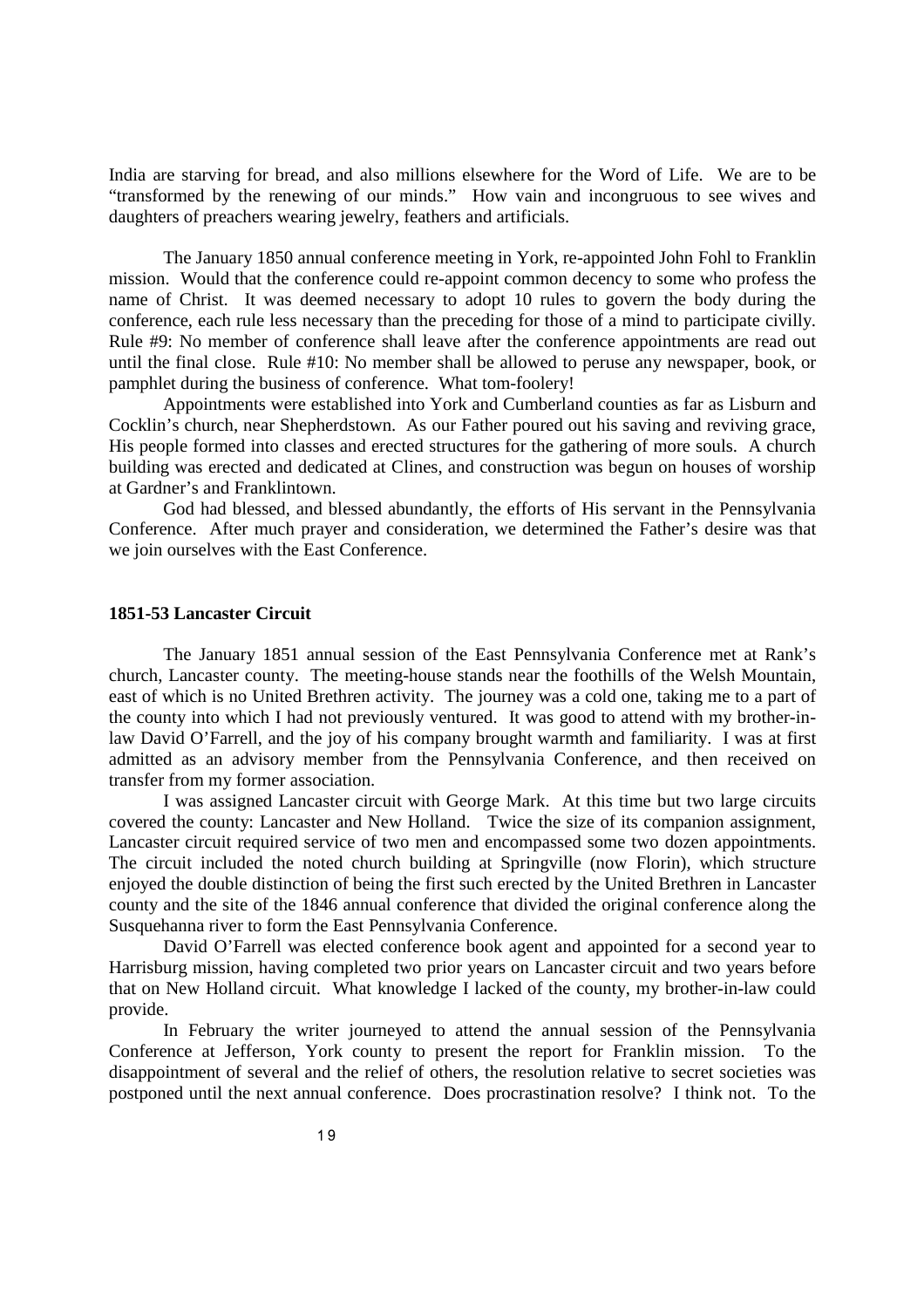credit of the brethren, the favorable action of the succeeding conference included the following three resolutions.

- Whereas this conference has learned with pain that in several instances the Discipline, touching secret societies, has been violated by the reception and retention of their members in church fellowship, and whereas for its peace and happiness as well as for its desire of good government this conference is determined to maintain the rule of Discipline on the subject, therefore, resolved that the preachers who may find their churches entangled with such alliances be required to rid them of them during this conference year and report accordingly to the next annual conference.
- Resolved that local beneficial societies without passwords, secrets and mysteries are not in the opinion of this conference in the prohibition clause above referred to.
- ◆ Resolved that we recommend the work "Plain Thoughts on Secret Societies" to our preachers and members as soon as the price is reduced to what is equitable and right.

The February 1852 annual session of the East Pennsylvania Conference met at Mountville, Lancaster county. Of the various duties that fell to the writer, some were pleasurable and others were not. What a responsibility to reside on a committee of 3 to plan for the devotional exercises of the conference. What a sacred task to reside on a similar committee to examine the applicants presenting themselves before the conference. In accordance with the Biblical instructions of our Lord, I was appointed to speak to George Gilbert regarding complaints. If not heard, I am to return with 1 or 2 others. If these are not heard, a committee will hear the case in a formal manner.

The reading of the appointments for the ensuing year placed John Fohl on the Lancaster circuit with John Stamm. I found Brother Stamm a man of particular conviction. Later elected presiding elder by his brethren, he was one of too few willing to stand in 1869 with George W. Hoffman in defense of Christian holiness and the Discipline of the Church. Our heavenly Father blessed the work on the Lancaster circuit. Though the travel was much, revivals and increases were the rewards of labor given in the name of Jesus.

David O'Farrell was returned to Harrisburg mission for a third year. The previous year a trustee board had been formed and purchased a substantial brick structure on Front Street, lot #52 in the town plan, previously erected by the Baptists. Though naming 100 members by the close of this year, the mission a decade later became so weakened and disorganized that the property was abandoned.

After much prayer and deliberation, it was determined that the fields to west were "ripe unto harvest" and that the Holy Spirit was prompting this writer to bear the message of scriptural holiness in those environs. As a consequence of this decision, and in anticipation of receiving heavenly direction, my brother-in-law David O'Farrell and myself returned our families to Franklin county.

#### **1853-67 White River Conference, Indiana**

The January 1853 annual session of the Pennsylvania Conference met at Littlestown, Adams county. Though no longer a voting member, I attended the meetings and was requested along with John Dickson and James M. Bishop to prepare the obituary for our recently deceased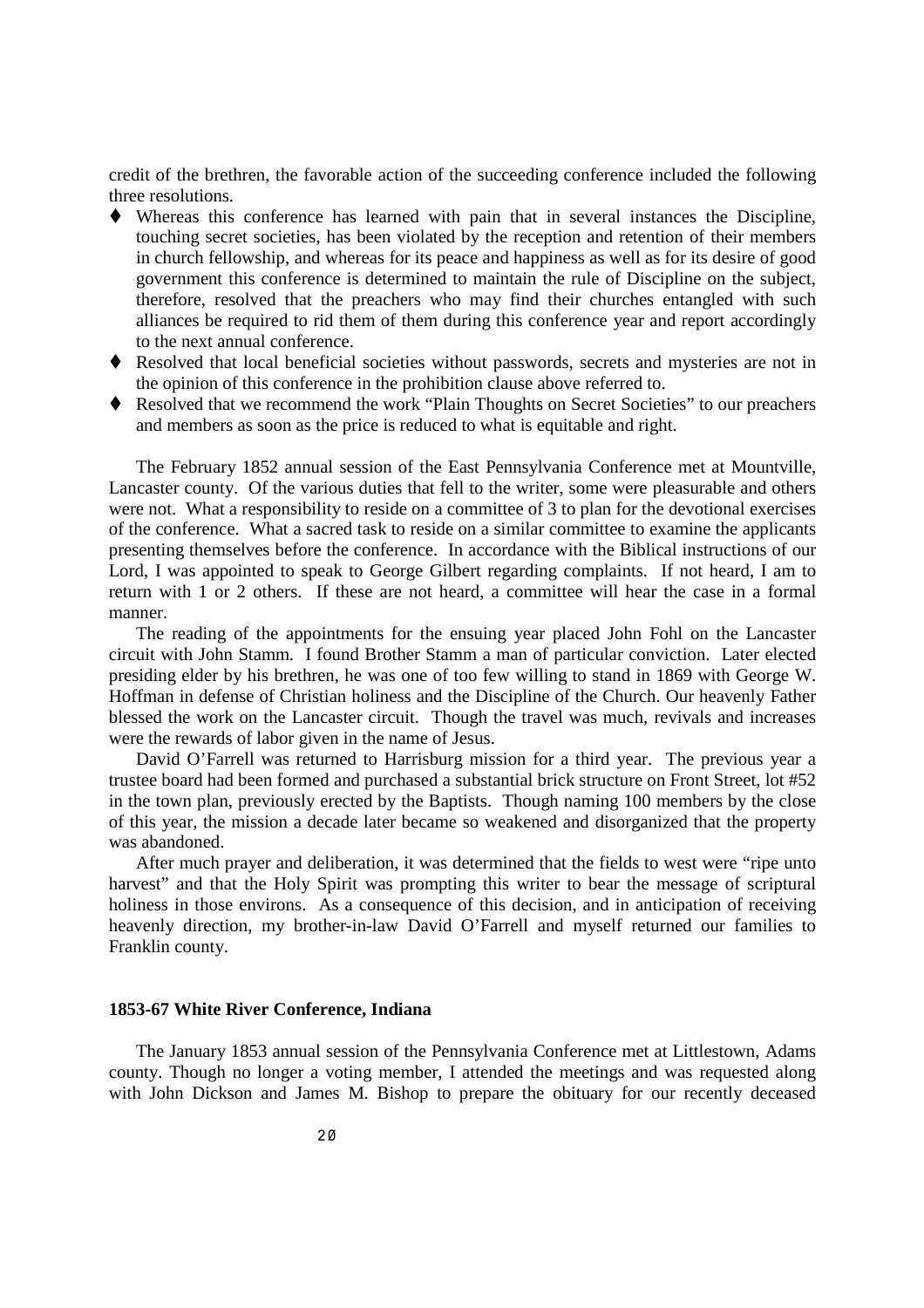Brother William Miller. How good to renew friendships. David O'Farrell accepted assignment to the Rocky Springs circuit, Franklin county.

The January 1853 annual session of the East Pennsylvania Conference met later in the month at Zion Church in Lykens Valley, Dauphin county, and reluctantly granted the writer, who was not present, transfer to the White River Conference in Indiana. David O'Farrell, who made the journey, was granted transfer to the Pennsylvania Conference. And so rolls of East Pennsylvania, at least for a season, will lack the names of Fohl and O'Farrell.

The travel to Indiana was truly a sojourn of faith. With wife, six children, and only such worldly possessions as necessary, the writer proceeded under protection of the Spirit through Pittsburgh, Columbus, Xenia and Dayton to new quarters in Dublin, Wayne county, our Heavenly Father having prepared the path each step of the way.

The annual meetings of the White River Conference were held in August. Added to the rolls each year were those whom God had prepared to gather souls in this portion of his vineyard. In 1853 Milton Wright was admitted to the conference. The following year my brother-in-law, the Spirit having confirmed in divers manners our prior assessment of the heavenly design, moved his family and my widowed mother from Pennsylvania to join us in the west. Granted transfer to White River Conference, he accepted appointment while I continued to labor on behalf of Sabbath School and Bible Society interests.

While efficiency of presentation and the passage of time discourage full detail regarding the conferences in Indiana, the next two come to memory as worthy of note. In August 1856, Wright and O'Farrell and Fohl were present all at Abington, Wayne county. Wright and Fohl were elected secretaries. The writer also had the privilege of serving on the Committee on Ordination, whose duty it was to examine those presenting themselves for the sacred office. Among the latter was Milton Wright, whose three years of diligent ministry God had abundantly blessed. He was a friend whom we were permitted to refresh with food and lodging on several occasions, and one whose conscience and convictions agreed with ours on the necessity to forsake all compromise with the world. He was ordained and posted to Andersonville circuit, Fayette county, to replace one who had been uncovered to be a Mason. In the early spring of 1857, Brother Wright accepted a call to join the Oregon mission for an anticipated service of at least two years with the possibility of receiving the divine call to remain at that post. Leaving Miss Susan Koerner, who consented to be his bride upon his return, if both of them were still willing and sensing the affirmation of Heaven, he bade his friends and family farewell.

At the following conference in August 1857, the writer was invited to deliver a discourse on behalf of Sabbath Schools. With my brother-in-law O'Farrell, I moved "that we in the future manifest more concern for the rising generation by organizing Sunday Schools where it may be considered expedient and endeavor to stimulate those already organized by a lecture or sermon upon the subject." The resolution passed without dissent and was directed to accompany the minutes of the Conference in the Telescope. In addition to serving on the committee on the first year's course reading, I was appointed by the chair on two committees of three to hear complaints against members. This pattern of usefulness at annual conference I was able to continue during the years in Indiana. O'Farrell was appointed to give the introductory sermon the evening before next year's conference. Wright was given transfer to Oregon Conference.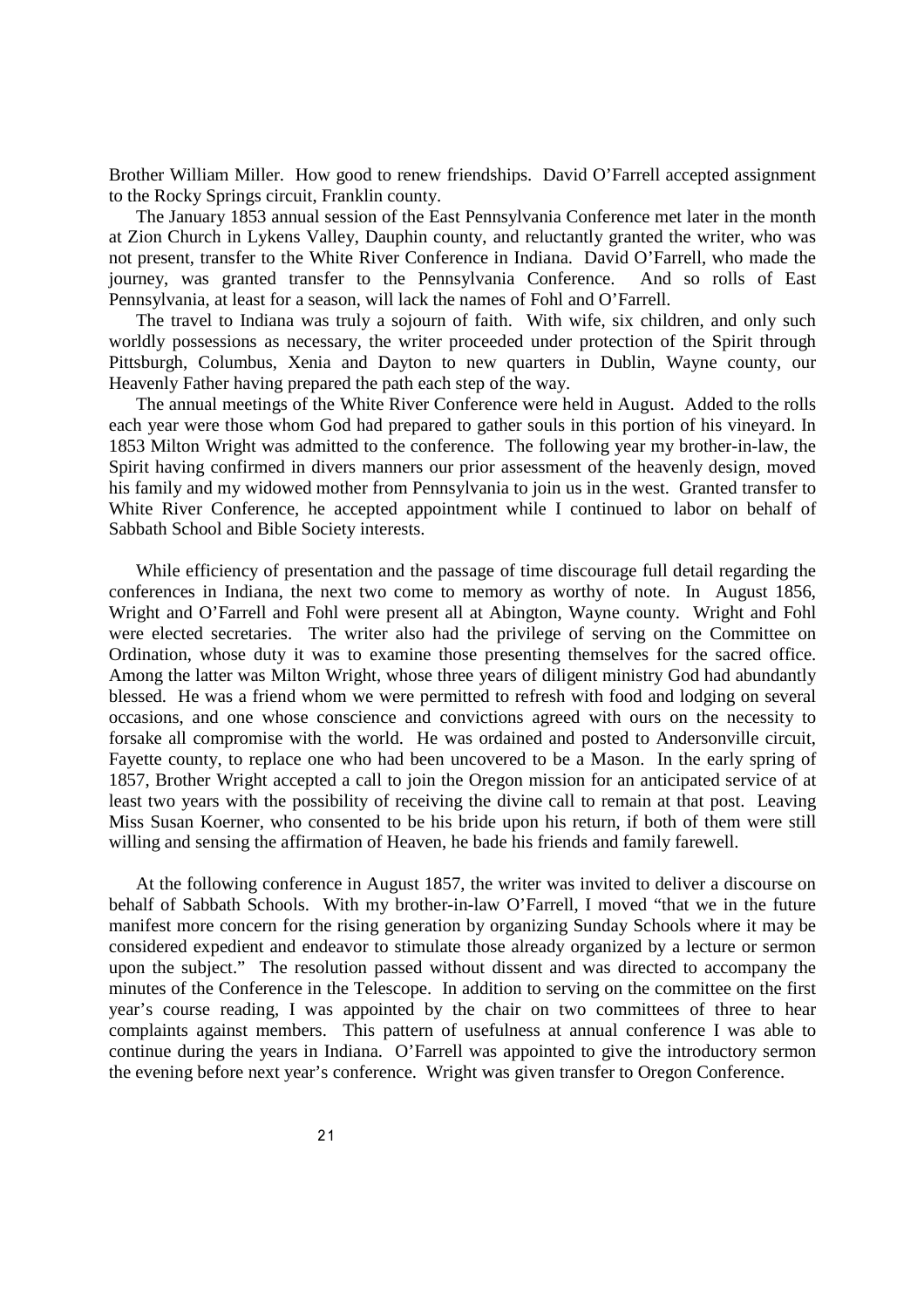It was my distinction to address the 1859 conference on behalf of missions and to present resolutions on the subject. Without dissent it was declared "that the members of this conference, both local and itinerant, will make zealous and persevering efforts…to create a deeper interest in the missionary cause and raise funds for the missionary Society by collections, donations and bequests." Wright returned from Oregon in November 1859. It was I who had the privilege of officiating at the marriage of Milton Wright and Miss Susan Koerner at 3 o'clock in the afternoon on Thanksgiving Day. Praise be to God for the honorable institution of marriage. Brother Wright spent the winter and spring teaching school and supplying pulpits as needed, including occasion for my brother-in-law (who was presiding elder of East district) while his little Eddy was ill.

In August 1860 O'Farrell was elected presiding elder of Marion district and delegate to the 1861 General Conference in Westerville, Ohio. He voted with all but three of the delegates in a near unanimous condemnation of secret societies. Either the law of the Church is enforced or it breaks down. To make certain of the enforcement of the law, it was prescribed that violators of the same should "be dealt with as in the case of other immorality." Oh that men would honor the law of the Word above the lure of the world!

Wright was elected presiding elder in 1861, and O'Farrell and Wright both elected to that position in 1862 and 1863. Thanks be to God for faithful leaders in positions of authority! But not all, I say with sorrow, were willing to follow their example and commit to lives of holiness. How often do those who feel the condemnation of their consciences strike out against the faithful. And so with divided opinion the conference of 1866, meeting in Dublin, did "recommend that Brother J. Fohl in the future endeavor to be less faultfinding and labor harmoniously with his ministerial brethren for the promotion of the cause of Christ in the U.B. Church." Knowing that Brother Wright would continued to stand for the right in Indiana, my brother-in-law O'Farrell and I made preparations to return our families to Pennsylvania.

I close the account of our western sojourn with the following true incident. From the beginning of his ministry, it was evident that God's call upon this writer was especially to the poor and outcast. In consequence, the exploration of isolated places where the people were destitute of the means of grace has always been of prime import.

Near the end our of labors in the west, I came to a place where a new school house had been erected on an eminence and felt impressed to preach there. Two men in the community were large land-holders and had under their control a number of farmers, woodchoppers and widows as tenants. I called upon these two gentlemen and was received very kindly. Stating the nature of the call, I said that by their consent I would be glad to preach in their school house. To this they both readily consented.

On the arranged Sabbath morning, a good attendance of the land-holders and their employees occupied the edifice. Among the widows was an old lady, Lydia Cox, who with her grandson of about seven lived in a hut. This woman was said to be very wicked. In the summer season she would spend a great part of the Sabbath in fishing and would swear like a sailor. I was told that she had not heard a sermon for 13 years. Yet this old lady, very poorly clad, with her ragged grandson, was attracted by the Holy Spirit to attend.

After preaching the first time, I offered to come again. They readily consented, and thus I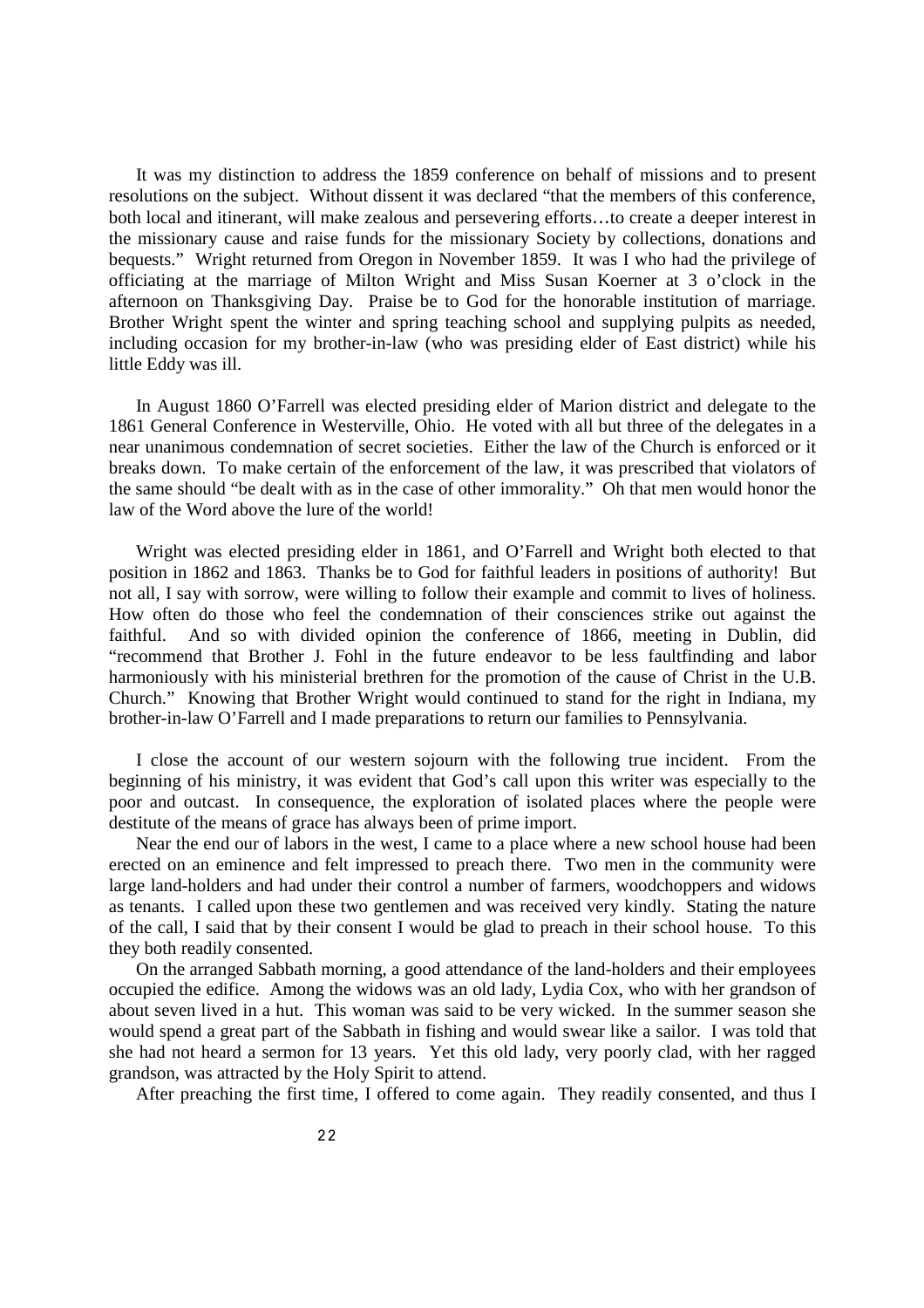continued preaching every four weeks for one year. I then proposed, if agreeable to their wishes, to preach for them day and night for one week – not calling it a series of meetings. To this they consented.

At the appointed time I came with a heart burdened for their salvation and imploring the blessing of God upon our feeble efforts. After 3 or 4 days, it was evident that the Holy Spirit was moving the hearts of the people. When the invitation was extended for the penitent to come to the altar, Lydia led the way. Weeping like Mary of old at the feet of Jesus, she was followed by the wife of one of the land-owners. Others came, and before the close of the week quite a reformation was effected in that neighborhood. God had gathered to Himself a people. We organized a church and called it Mars Hill. I continued to serve them a second year, preaching Christ and the resurrection and not asking any remuneration – in case it might militate against our usefulness, as some of them had been raised under the Quaker influence.

In the month of September, 1867, I told the people that our work in the west was done and we were impressed to return east to our native state, Pennsylvania, to labor and die. At the next appointment I would deliver my last sermon and depart, commending them to God and the word of His grace. Many wept, and the scene shall never be forgotten. After the benediction, Lydia Cox came forward and said, "Minister, will you go home and dine with me today?"

Having no lack of invitations and knowing that she was very poor, I sought the Lord. As refusal might tempt her to accuse the writer of being a respecter of persons and cause her to suffer spiritual loss, and as "Christ sought not to please himself," I readily consented to  $\alpha$ following on horseback as Lydia and her barefoot grandson led the way on a winding path through the forest.

Finally we came to an open place of probably half an acre. There stood the hut, about 12 by 15 feet, in which this humble widow and her grandson lived. The chimney, built of sticks and mud, was about six feet high. The joists were very low and her minister, being 6 feet 2 inches tall, had to stoop. As four or five hungry chickens clustered around in greeting, the kind hostess began to catch one to prepare for the dinner. As it was then about noon and I had little time to tarry, I persuaded her otherwise.

Although the wind was furious and the chimney so low, an effort was made to kindle a fire. Soon the hut was filled with smoke so dense that we were compelled to seek fresh air. But finally the kind hostess announced dinner ready and, after a blessing upon the food, we undertook to eat. All told, we had the darkest and hardest bread this writer ever saw, a saucer of molasses and a cup of either coffee or tea – I being no longer able to remember distinctly which of the two.

After eating as best as I could, I told the kind hostess that we should kneel and give thanks. Knowing this would be our last intercourse on earth, I implored the blessing of God to abide with us all until we should meet again in our Father's kingdom. We both wept freely. After rising from prayer our kind hostess said, "Brother Fohl, you have been my minister for two years and I never gave you anything, and I have nothing to give you now but my cat. She is a very good cat of four colors." To gratify her wishes, I readily consented.

She then procured a little poke of about 15 inches, well smoked, in which she had some medical roots she had gathered to sell to doctors to obtain a little change. She gave me a root, saying, "Chew it, as it is healthy." The cat was caught and forced into the poke, with a cord affixed to hang it over the horn of my saddle. The hungry horse carried home its rider and the cat – the latter being the wages for two years of labor among that dear people.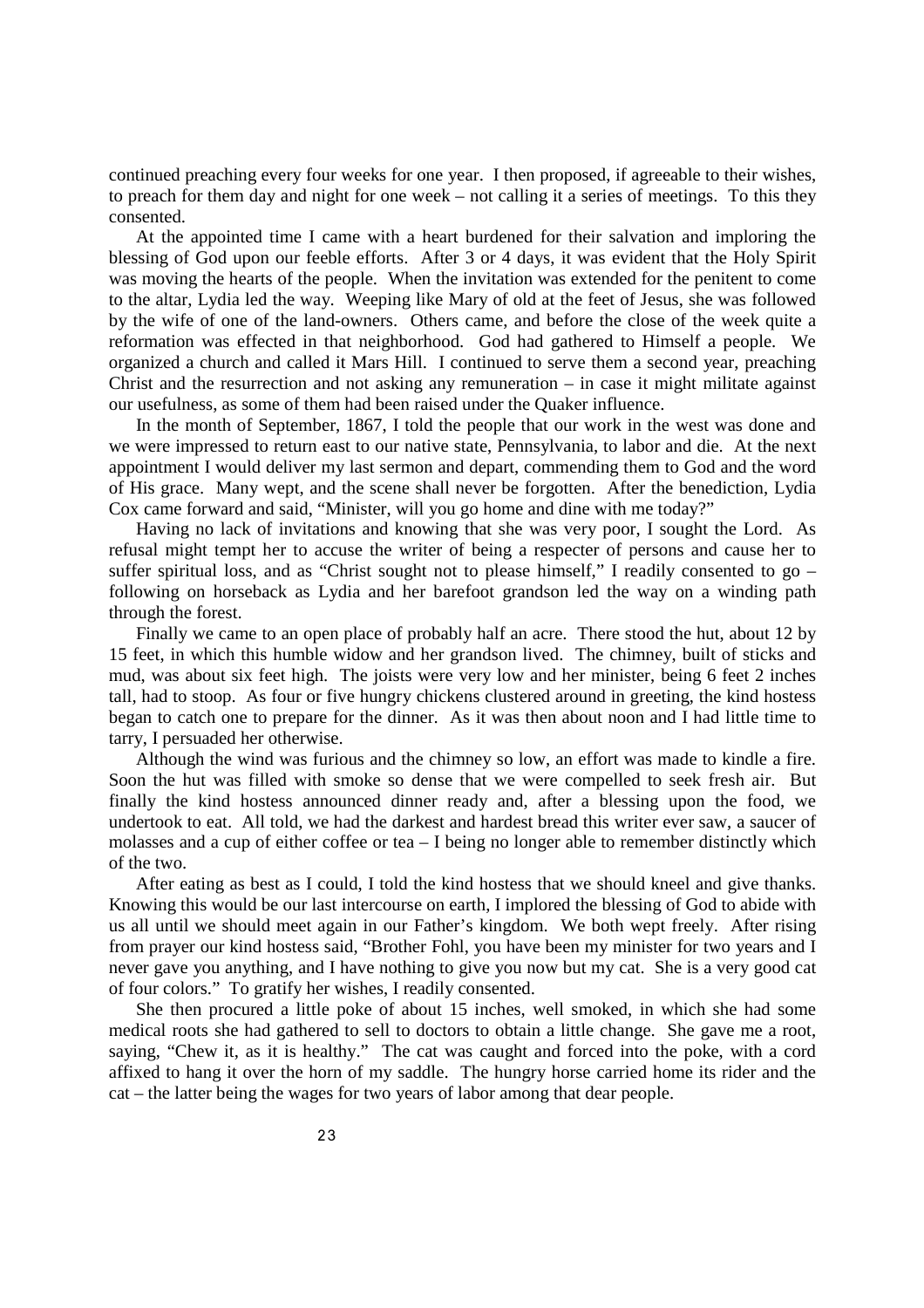Yet I am consoled with the blessed assurance that a record is kept in an upper court. And in that day when the books shall be opened and the accounts adjusted, those will be disappointed who labored for the sake of honor and filthy lucre alone and the true ambassadors of Christ who had his glory and the salvation of souls alone in view will be rewarded. Praise the Lord!.

#### **1867-68 Shippensburg and Plainfield**

The January 1867 session of the Pennsylvania Conference met at West Fairview, Cumberland county. O'Farrell, though still a member of the White River Conference, was assigned to York Springs circuit, and I continued to serve the cause of Christ under the direction of the Spirit. During November I supplied both Shippensburg mission station and Plainfield circuit with preaching, the brother assigned to the latter having declined to travel the circuit and thus creating the need for arrangements all the year.

#### **1868-69 York Springs**

The January 1868 session of the Pennsylvania Conference met in York, York county, and there arose some confusion on my status. My brother-in-law was seated as an advisory member to present the report for York Springs. I was received by transfer into the Pennsylvania Conference "on the statement of Rev. D. O'Farrell that such transfer had been given by the said White River Conference." I was assigned to the Baltimore  $2<sup>nd</sup>$  church (English), to follow Zephaniah Colestock. While the preaching at Baltimore  $1<sup>st</sup>$  and  $3<sup>rd</sup>$  churches continued in German, this congregation had been established in 1855 as an English mission and first supplied by Nehemiah Altman, a converted German Jew. H.A. Schlichter was assigned to York Springs.

Willing to serve where appointed and anointed by the Spirit which confirms the work of earthly hands, but not willing to neglect family and reason to serve the world, I earnestly sought God's will. It was determined that Brother Schlichter supply the pulpit in Baltimore and that I follow my brother-in-law on York Springs circuit. The substitution of 9 appointments for a settled station was confirmed by the Spirit the following conference when my successor was presented 13 appointments to fill.

The February 1868 session of the East Pennsylvania Conference met in Allentown and was attended by my brother-in-law O'Farrell. He was received on transfer from the White River Conference and assigned to Mt. Joy circuit, Lancaster county. This circuit included the historic church at Florin, at which my brother-in-law and I attended the memorable 1846 annual session that divided the conference along the Susquehanna river and declared that the denominational constitution forbade membership in the Sons of Temperance, even though its goals were more noble than those of other secret societies. The Florin congregation had four classes, one of which was German.

Storms had been brewing in the East Pennsylvania Conference over the establishment of Lebanon Valley College. While none oppose education, it must never be supposed that headlearning from a school can substitute for heart-warming from the Spirit. The wisdom of the previous conference had assigned George W. Hoffman, outspoken preacher of holiness and opponent of preacher factories, to Annville station. When he invited that old soldier of the Cross Bishop Russell to preach on June 30, the good Father Russell preached on "Knowledge puffeth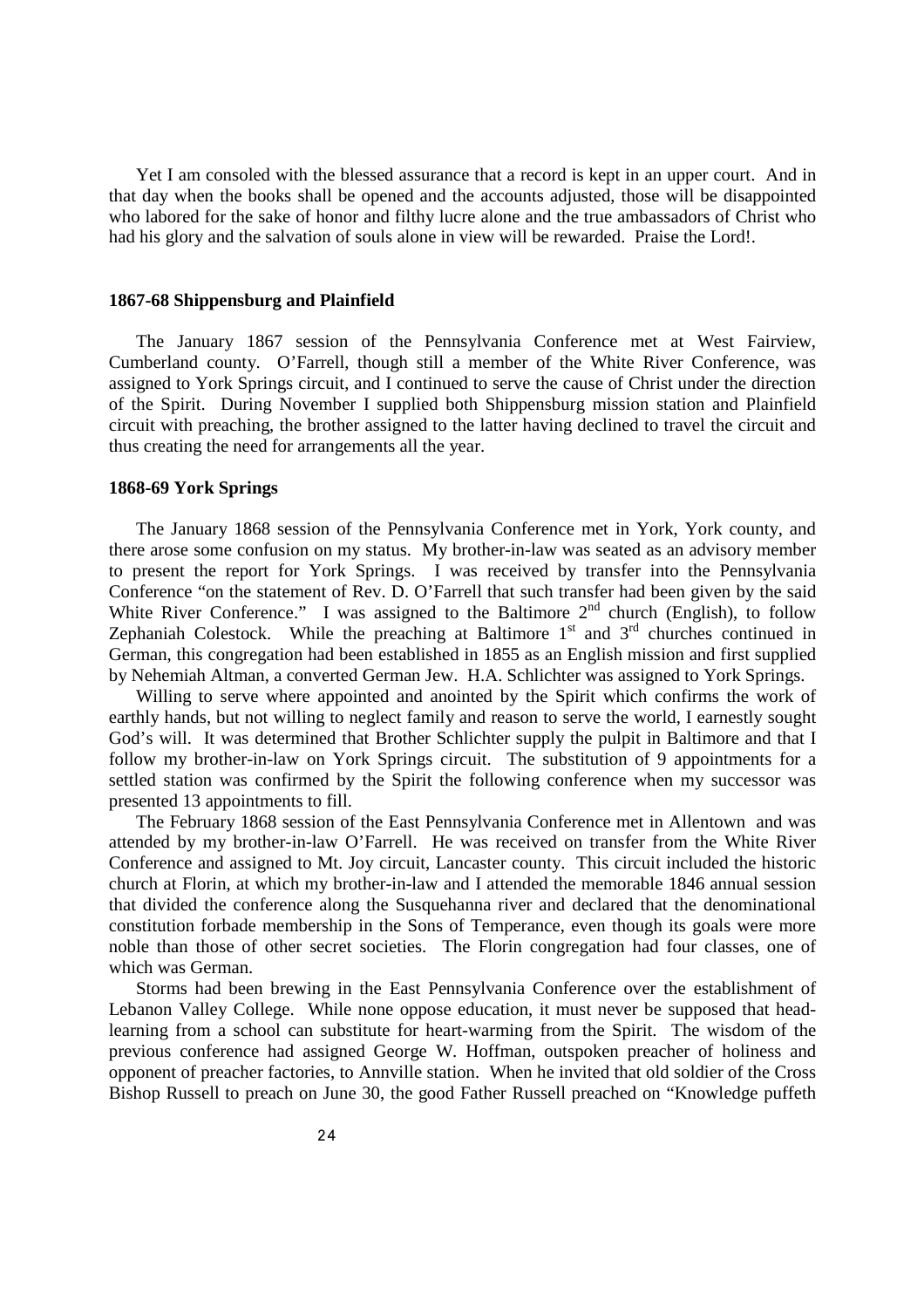up" and over a quarter of the students were moved to withdraw. Relieved of his charge in August, Hoffman's love for the Savior and His Church compelled him to return in 1869 to accept appointment to Sinking Springs.

#### **1869-70 Alto Dale**

The January 1869 session of the Pennsylvania Conference met at Chambersburg, Franklin county. Although I was unable to attend, the cause of holiness was championed by Brother James M. Bishop who moved, when it came time to examine the moral and official character of the members, "that all the members of this Conference be asked the following question – 'Are you in connection with any secret society, or are you in sympathy therewith?'"

During the year three sainted pilgrims of the conference made their final journey to the heavenly reward. The obituary of Rev. Martin Lohr was prepared by Jacob Smith and followed by moving sentiments delivered by J.M. Bishop. The obituary of H.Y. Hummelbaugh was prepared by Jacob Hoke. The obituary of Rev. Samuel Huber was prepared by Jeremiah P. Bishop. What a memorable time, I am told, for those in attendance. Praise God for those who have faithfully run the race and thank him for those who continue with uncompromising faith.

Greencastle circuit was divided, the new part to be called Alto Dale circuit and appointed to John Fohl. This work embraced several appointments and 4 organized classes: Alto Dale, Quincy, Fetterhoff's and Mt. Union – all but the last in possession of church buildings. Before the year was complete, a class was organized at Fayetteville and preparations made to erect a church edifice there.

The February 1869 session of the East Pennsylvania Conference was hosted by D. O'Farrell at Mt. Joy. He was appointed to New Holland, where he had been the first pastor of record when the circuit was created in 1846. In the intervening years, a house on Main Street had been purchased for the circuit parsonage, eliminating the need for appointees to secure their own accommodations.

A most remarkable session of the East Pennsylvania Conference this proved to be. For some years there had been controversy over modern trends within the church – the baptizing of infants, the wearing of rings and fashionable clothing, bearing arms in war, membership in secret societies, and the support of preacher factories. Some had left the conference in previous years, but this was to be occasion for those who saw no future for reform to make the break. Solomon Weidman surrendered his license and Ephraim Light withdrew. The names of George W. Hoffman (the perceived leader of the reform movement), George Landis and John Stamm were erased from the rolls. The removal of these respected leaders and their followers weakened many congregations.

The crisis arose because Hoffman had traveled in December from his appointment at Sinking Springs to hold Watch Night services at the private house of Frank Balsbaugh. There were seekers, and the meetings continued and grew in numbers. The attendance became so large that the meeting was moved into Fishburn's church, where it continued with immense crowds and an uncommon awakening. In all over 130 persons professed conversion, but the revival produced jealousy among those with unlike religious zeal and convictions. Following the East Pennsylvania Conference at Mt. Joy, many of these persons held a conference at Union Deposit, where it was agreed that George W. Hoffman, assisted by others, should be their regular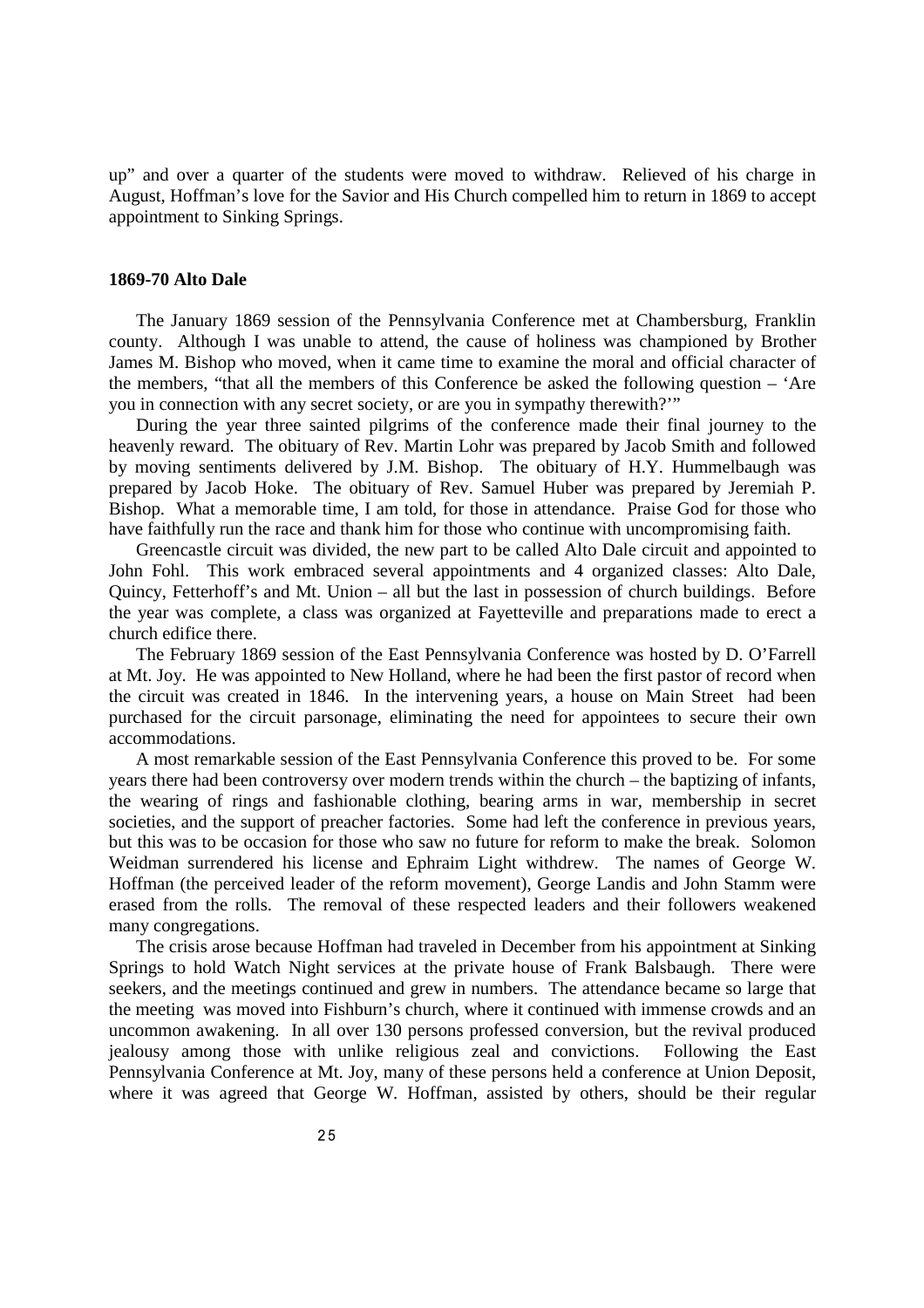preacher.

O what problems when temporal rules replace true religion. Can no one stem the tide? Early in the conference O'Farrell submitted a resolution recognizing as a binding obligation the command, "Remember the Sabbath day to keep it holy" and that we "most heartily disapprove of spending the day in visiting, worldly conversation, or in sleep." This was adopted. On the final day, following the withdrawals and erasures, one was still emboldened to offer a resolution strongly endorsing the present rule on secrecy, and instructing the delegates to General Conference to use their influence to have it maintained in our discipline. This was voted down, there being but two affirmative votes.

#### **1870-71 Mercersburg**

The January 1870 session of the Pennsylvania Conference met at Newville, Cumberland county. The previous year Mercersburg mission had been united with St. Thomas circuit to form Mercersburg circuit. Now John Fohl was being appointed to settle the dust. The class at Mercersburg had been organized during 1867 of former members of the Methodist Episcopal church. Trustees had been elected twice (first from the circuit at large, later locally) for the purpose of obtaining a house of worship; still the class worships in homes. Where there is no vision, the people perish; where there is vision but no venture, the people still perish.

O'Farrell was appointed by East Pennsylvania Conference to a second year at New Holland.

#### **1871-72 Mount Joy**

The February 1871 session of the Pennsylvania Conference met in Baltimore MD. The election for presiding elder resulted in 32 votes for Zephaniah Colestock and 27 votes for Jacob Smith. Brother Smith offered his resignation as an elder, and on motion of Brother Colestock he was given a day to consider the matter. What politics! Both come from good stock, but seem more concerned about the praise of men than following the Discipline. Zephaniah Colestock is from Littlestown, which gave the blessed Bishop family to the United Brethren Church, and his father was the earthly carpenter of that structure. Jacob Smith of Franklin county first enjoyed salvation during the memorable November 1838 revival at which my beloved Mary and others professed the Savior. As I pondered the direction of the Conference and the promptings of the Spirit, I declined to be available for appointment.

The March 1871 session of the East Pennsylvania Conference met at Mountville, Lancaster county. Here I answered the call and was given to the ministry at Mt. Joy. Previously a circuit, Mt. Joy was made a station appointment at this conference. O'Farrell was assigned to serve Hummelstown and Highspire, the two circuits having been combined at this conference to a single appointment.. The work on each these circuits, particularly at Fishburn's and at Neidig's, was considerably disrupted as a result of the Hoffmanites (as the followers of George Hoffman had come to be called). Without formal organization, they gathered separately across the region under the direction of former conference pastors sympathetic to the cause.

At Mt. Joy we held, as has been my custom at every appointment, a series of meetings. A number of souls were won to Christ. Among the converts was an elderly lady of about sixty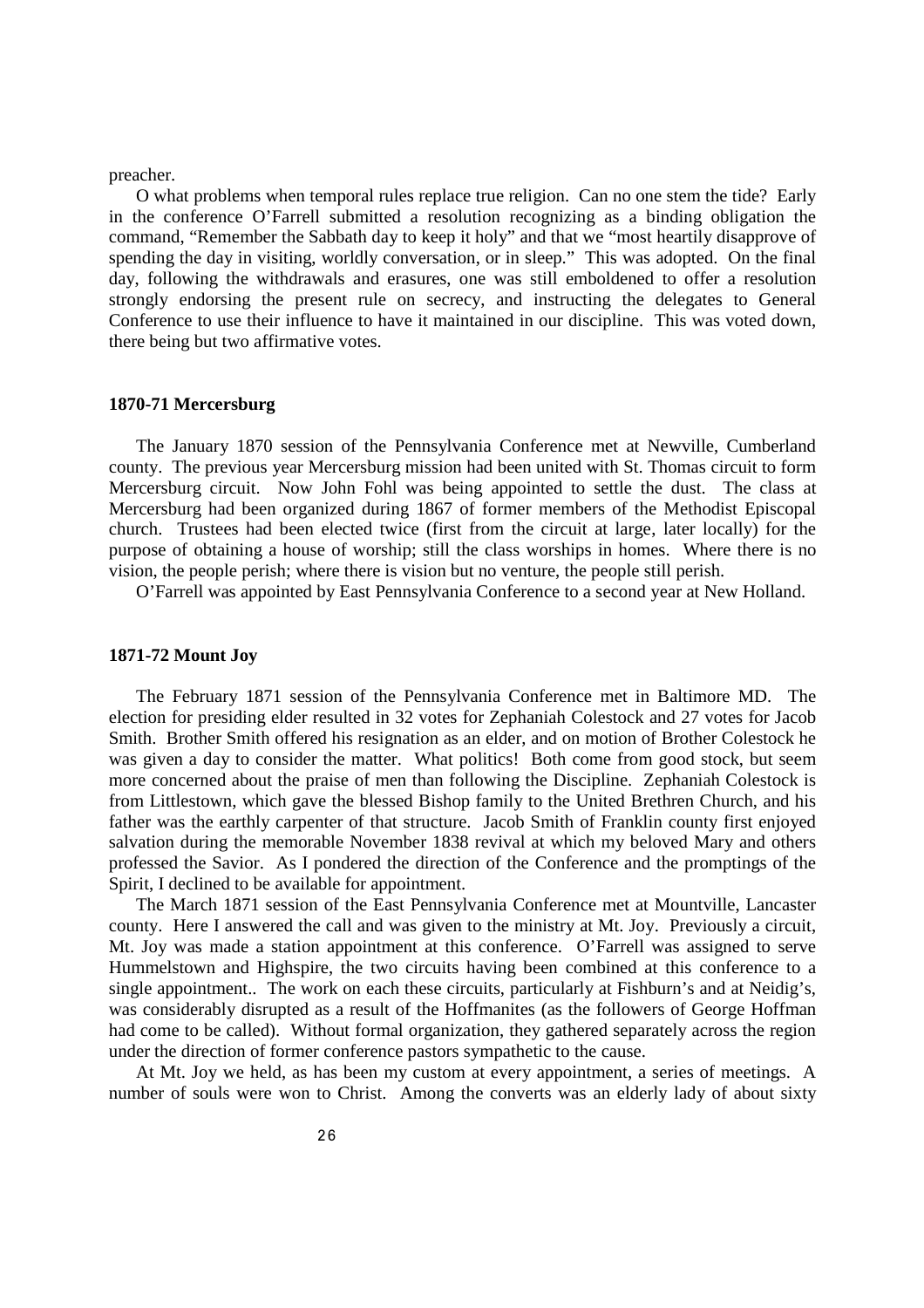years. This not only created joy and gladness among the people of God, but seemingly in the entire community – as she was called a "tartar," being a disturber of peace and having an unruly tongue and an ungovernable temper. She gave evidence that the work of regeneration was thoroughly done, and was accordingly received into the church.

In my pastoral work I soon called to visit her with the design of speaking to her particularly in reference to her besetting sin – with, however, some degree of diffidence. She soon relieved my mind by introducing the subject herself, saying, "Brother Fohl, I have indeed experienced a great change. I am determined by the grace of God to save my soul, but I apprehend one trial. I am naturally high strung, and when excited I have an ungovernable temper for which afterward I feel very sorry." I replied that I could give her an infallible recipe. She of course was anxious to know what it was. I replied that if any thing occurred in her daily life to irritate or excite her mind that she should keep her mouth shut. By so doing she could easily "bridle her tongue." I am happy now to report that my counsel was kindly received, and the aged convert proved faithful. I am told that she died some time ago with the assurance of a blessed immortality. The law may restrain, but only the religion of Christ can reform.

#### **1872-79 Retired, but not retiring**

Thirty-six years after accepting my first appointment to Clearfield, I became convinced by the Spirit it was time to clear the fields for others. Mary and I returned to Chambersburg, the town of her childhood and the home of our daughter Annie and son-in-law D.D. Sollenberger. My brother-in-law served one more year in East Pennsylvania, this on the Highspire circuit – the circuit, along with Hummelstown, having been sufficiently strengthened to support the work of an itinerant. In 1873 he and Hannah returned with their daughter Eddy and my mother to the work in Indiana.

My heart saddens to think of the difficulties in Chambersburg and across the Church created by those who refused to submit to authority. Some say it was Fohl who refused to submit, but my conscience declares before God that such was not the case. The reader is no doubt familiar with the particulars. Proceeding with compassion rather than malice, the writer refers to public records those interested in confirming the names of specific individuals involved in the following account.

When a Constitution that clearly forbids membership in secret societies is regarded by neither congregation or pastor, it becomes the duty of the presiding elder to intervene. Should the presiding elder fail to act, it becomes the duty of the Conference to reprimand. When compromise with the world replaces conviction with the Word, the name of Christ suffers open shame. Yet in 1876 the Pennsylvania Conference did compromise. After much debate and clear demonstration of the folly of such action, it moved to "beseech and admonish all of our ministers and members to abstain from all connection" with secret societies but "favor the abrogation of our present law and the passage of one more in harmony with our practice."

It was at the same conference that a second mission congregation was established in Chambersburg. When those of the Chambersburg mission, including the writer, expressed clear desire to follow the Constitution in all matters, the presiding elder who had previously failed to act declared the work "an utter failure" and the conference of February 1877 ceased to recognize the efforts. When the entire matter was brought before the May 1877 General Conference in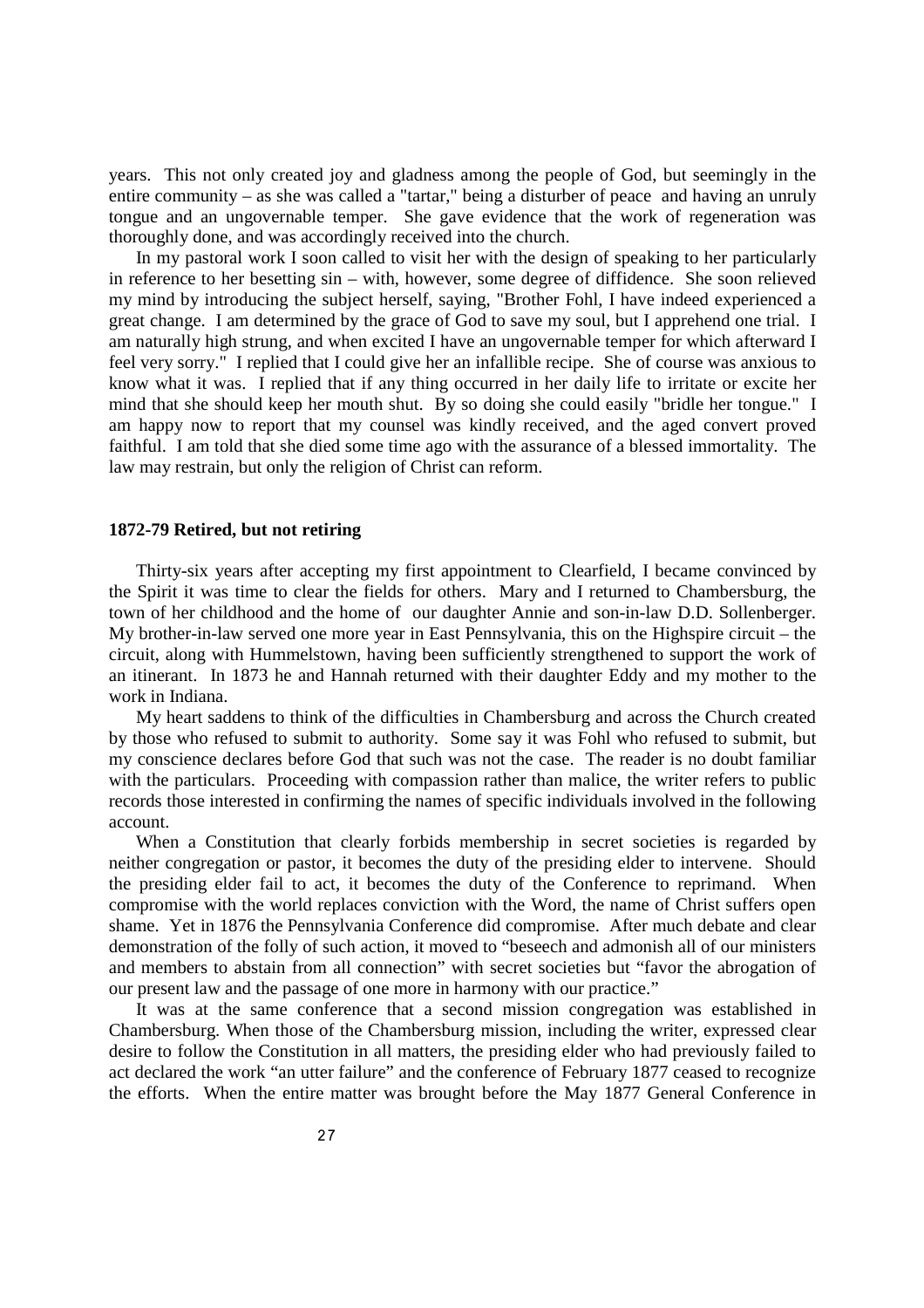Illinois, that body declared there were irregularities in the proceedings and rulings "by which the rights of some parties have been prejudiced" but declined to assume jurisdiction in the case. Believing the mission to be of God, courageous souls continued the work in a private house on East Broad Street as an act of faith and petitioned the conference of February 1878 to restore the classes as they had been so conditioned in 1876. Instead, grievances were advanced against John Fohl, James M. Bishop and August Bickley: While they may not have violated the letter of the Discipline, they have plainly violated its spirit. We recommended that they receive the censure of the Conference, and also that the Chair admonish them to desist in the future.

Affirming as Peter and the other apostles that "We ought to obey God rather than men," the mission was continued. In April 1878, seeing there was no redress of their grievances to be had from the powers that be, and determined to have a house of their own where they could worship in peace, the people bought the church building on the northeast corner of Second and King Streets from the Second Congregation of the Methodist Episcopal church. In March 1879, at the Pennsylvania Conference annual session meeting in Chambersburg, grievances were advanced declaring that officiating for a congregation within the bounds of the Chambersburg station was contrary to the Discipline. The name of James Bishop was erased from the conference journal. John Fohl and August Bickley were granted, at their own request, dismissal from the Conference.

#### **1879-99 New Directions**

How can man deny the work confirmed by the Spirit? And they, continuing daily with one accord in the temple, and breaking bread from house to house, did eat their meat with gladness and singleness of heart, praising God, and having favour with all the people. And the Lord added to the church daily such as should be saved.

In July 1879 a meeting house in Chambersburg was deeded to the United Zion's Children, an organized group having separated from the Brethren in Christ in Dauphin and Lebanon and Lancaster counties many years prior and now seeking to establish missions in the west. Some gathered with them, but problems over doctrine and practice – strict Anabaptism and plain dress – were soon apparent. A small group continues to this day under leadership of Rev. William Tarner. O for an umbrella under which the faithful United Brethren remnant might gather!.

In spring 1880 I received from O'Farrell in Indiana the news of the death of my mother. She was 95. While her body failed, her sharp mind and perceptive spirit continued to praise God until the final glory. My brother-in-law had considered moving even farther west for some time, and now removed to Kansas.

In May 1880 the Spirit led the writer to Campbelltown, Lebanon county, for the annual session of the United Christian Church – for such was the name under which the Hoffmanites had formally organized a few years prior. On motion of George Hoffman, the writer was admitted as an advisory member and accepted appointment to visit and preach within the stations as often as practical. O to be used again of God in proclaiming the Word of Life freely within the beloved Church!

Once the writer supposed that a United Christian mission might be established in the west – but the Spirit seemed to lead otherwise. Hoffman, Peffley, Stamm and others O'Farrell and I knew well. What principled men of God to gather the faithful together in the east, and how the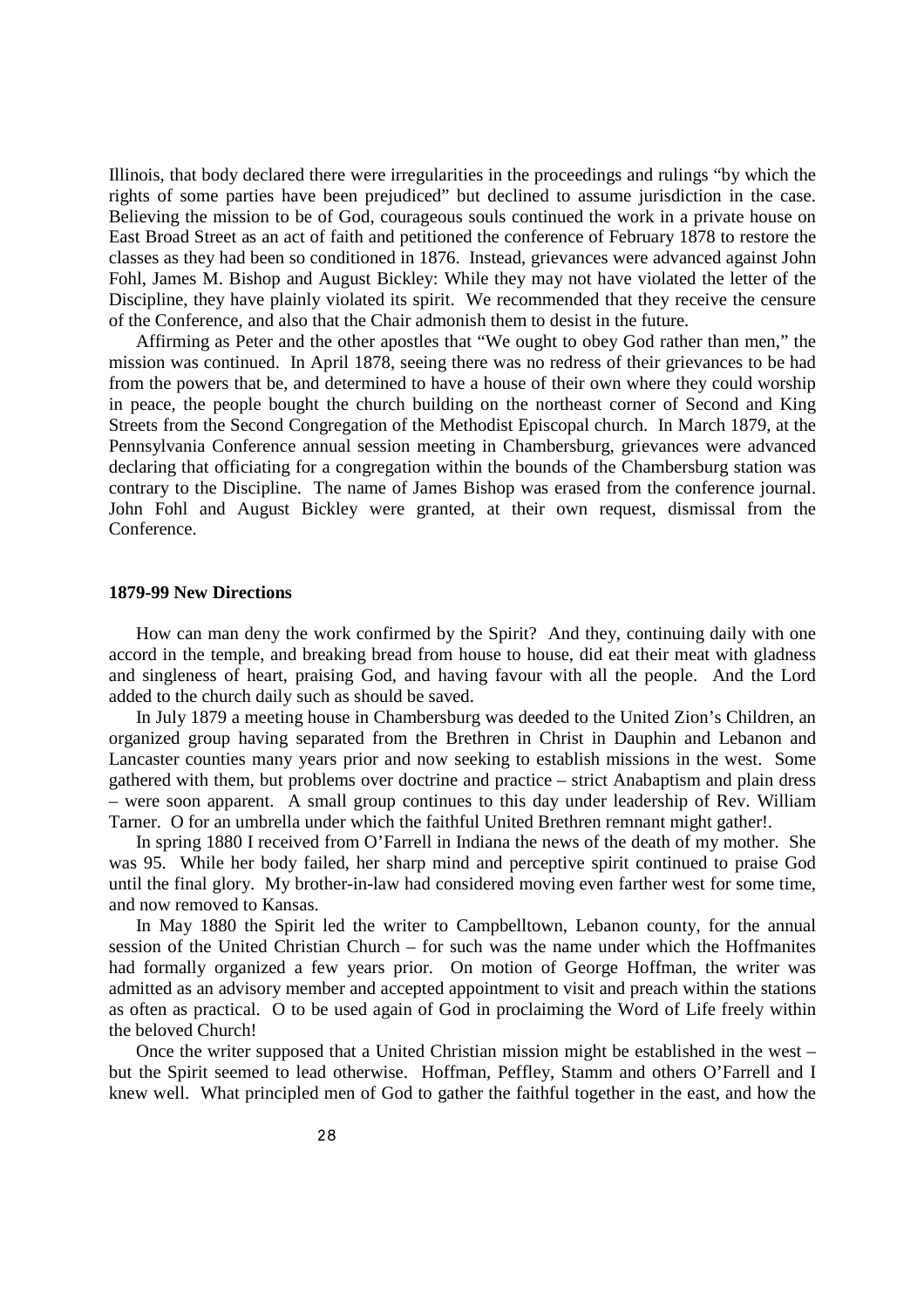effort was blessed of Him who pours forth the Spirit. The movement of these brothers to strict Anabaptism and their insistence on plain dress, and the distances involved, determined that the efforts in Chambersburg should continue seeking the will of the Spirit.

Our friend and kindred spirit Milton Wright had been elected bishop in 1877. The counsel of his correspondence was inspiration. When his continued support of the letter of the Constitution denied him re-elected in 1881, he proved a faithful servant and returned to his own Conference as presiding elder and publisher of a monthly journal against secret societies and their recognition by the church. Praise God.

When the 1885 General Conference met in Fostoria, Ohio, Wright was re-elected bishop. The movement to revise the Constitution was now on a course that could not be stayed, though Bishop Wright unalterably opposed each step taken.

In April 1887 I was privileged to make a tour of some months to visit my daughter in Connecticut. That summer I received word of the death of my brother-in-law O'Farrell in Kansas. He was 65, an age that once to me seemed old – but not so now. It was reported in the Telescope: He died the most peaceful and happy death I have ever witnessed. A few moments before his death he said, "Thank God, I am almost across. It is getting brighter every step I take." Precious in the sight of the Lord is the death of his saints.

The 1889 General Conference was to begin in York on Thursday, May 9. Bishop Wright traveled from Dayton to Chambersburg to spend a few days in preparation. On Sunday May 5, exactly 11 years to the day that we took possession of the King Street building, Bishop Wright preached from Micah at 10 o'clock. At 2 o'clock he taught the entire Sabbath School on Matthew 24. Monday he met with Bishop Dickson, who shared our sympathies and convictions. That evening Bishop Wright dined at the writer's humble table, and we conversed and prayed. His wife Susan, who had remained at Dayton, continues quite ill. His sons Orville and Wilbur engage in the printing business and other mechanical interests. Their printing of conservative United Brethren pamphlets for their father and others continues to earn them recognition in heaven and on earth. The intercourse extended into the night. Wright was preparing to dissent, and others had promised their support.

On Monday, May 13, following "adoption" of the new "constitution," Wright and others walked out of the meetings on Newberry Street to continue the true sessions of General Conference in the Park Opera House using the original constitution. Bishop Dickson, though torn in spirit, remained with the majority as he had forewarned.

After much litigation, secular courts decreed the liberals (the name given to those of the 1889 constitution) to be the legal continuation of the denomination and the rightful owners of all buildings deeded to the denomination. The radicals (the name given to those who followed Bishop Wright) were forced to reorganize and, for the most part, erect new church buildings. And so the "United Brethren (Old Constitution)" exists today as a separate denomination with faithful conferences and congregations parallel to those of the majority faction that changed the discipline to suit their practices. When all was settled, the King Street congregation joined faithful sister congregations in the re-formed Pennsylvania Conference.

Wright informed me that Susan celebrated her physical independence on July 4, 1889. In spring 1891 I received news of the death of my sister Hannah in Indiana. She was 65, the same age at which her companion had left this earthly world four years prior. Her remains lie at Salem beside those of her daughter and our mother.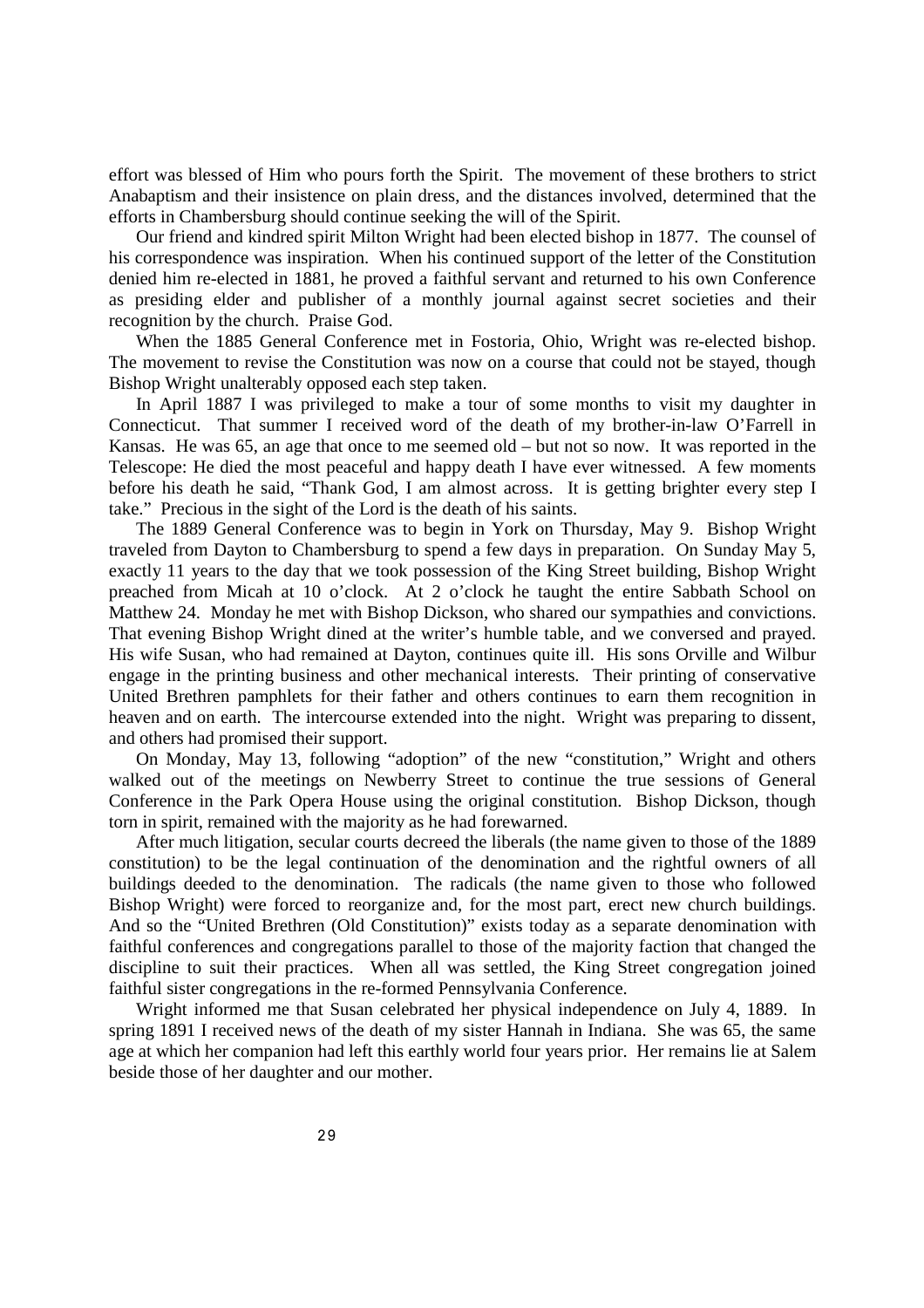In my advancing age I continued to feel the same readiness to go forth as in former years, but the chilly winters kept this worn and fragile earthen vessel near the fire. For a few years, however, I was impressed in the summer season to take extensive eastern missionary tours. Being well-furnished with excellent tracts and cards for holy living, I explored parts of eastern Pennsylvania and into New York – pointing sinners of all classes to the Lamb of God that takes away the sin of the world.

Once after spending some time in New York City, feeling somewhat weary and the day being far spent, I sought lodging in a large stately hotel on one of the principle streets. Upon entering I was hailed by the proprietor, a well-dressed and intelligent-looking gentleman about 35 years old. Strange to tell, the host seemed very inquisitive to know from whence I hailed and what was my calling. I told him I was traveling as a missionary and my business was to win souls for Christ. He said, "I am Roman Catholic and am anxious to know what doctrine you preach."

I proposed to him if he would call his neighbors and customers after supper, I would by his consent preach in his bar room. He readily consented. Supper being ended, the invited guests came and were seated in the bar room. Last of all came our host, leading his wife – an intelligent, fine-looking lady. I arose and preached to them Jesus as our only Savior. At the close a large robust man seized my arm, saying, "Come to the bar and I will treat you." Though I respectfully declined, he insisted to the point where I told him plainly that if he did not release me I would call for an officer.

From New York I passed to New Haven and visited the far-famed Yale University. From thence I visited Cheshire and Waterbury. Then I spent 5 days in Boston, attended a number of meetings, and witnessed some remarkable scenes. While there I felt impressed to take a voyage on the great deep. Being introduced as a missionary to the proprietor of one of the largest vessels in port, I was kindly furnished a free pass. After 4 days and 4 nights of the most dense fog that had been experienced for years, which exposed us to considerable danger, we landed safely late Saturday night in Baltimore.

On the Sabbath I worshiped in the memorable Otterbein Church. During my stay I lodged in the old parsonage erected almost 100 years ago by our worthy founder. I stood by his grave in front of the church. In this city the Pennsylvania Conference convened in 1840, at which time your humble scribe was elected presiding elder – and continued for 3 consecutive years, the entire present conference being the district. Those were days of union and great prosperity for the church. Now after the lapse of 60 years, that noble body of ministers who then met in the city of Baltimore have all been called to their humble reward save this one. Surely we have here no continuing city. The Lord grant that we may meet in heaven after the conflict of life is ended.

On September 11, 1895, Mrs. Fohl and I left Chambersburg for a western tour. We tarried over night in the city of Dayton, Ohio, and had the pleasure of visiting our printing office and having a talk with the managers and employees – all of whom gave evidence of prosperity. We missed seeing Bishop Wright, who was holding conferences in Wisconsin. From thence we went to Marion, Indiana, which during the 18 years since we were there has become a city of more than 20,000 inhabitants – with 8 glass manufacturing factories, all run by natural gas. We visited the State Soldiers Home and had the opportunity of holding up Christ as our only Savior to a large number of inmates. We also had the honor of preaching to a large assembly in the church connected with the cemetery in which our own dear mother and younger sister are now resting until the resurrection morn.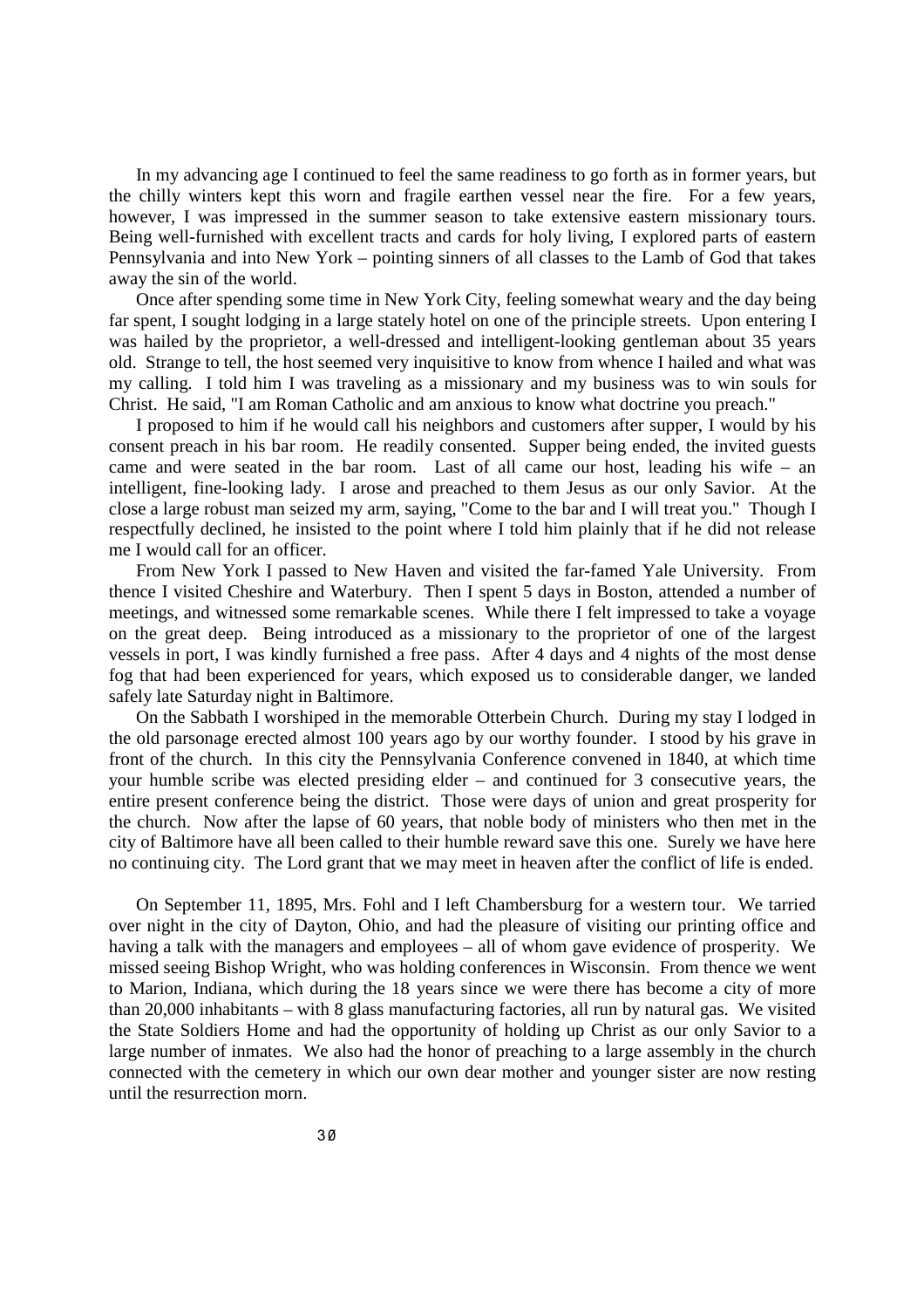From thence we visited Wabash county and talked to a large congregation. On October 1st we went to Indianapolis, where we had the pleasure of meeting our eldest and youngest sons and their families, who had resided there for some years. We also had the privilege of holding religious services at different places. An electric elevator to the top of the Soldiers and Sailors' monument, over 300 feet high and costing the sate over \$200,000, afforded a humbling and captivating sight of a city of 175,000 inhabitants. During our stay here the city election was held and the "whiskey ring" achieved a signal victory, from which we may infer that wickedness abounds to a fearful extent.

From that city we came to Dublin, Indiana, to which place we had emigrated with our family in 1853 and remained in the vicinity until fall 1867. There we had the pleasure of renewing our acquaintance with many warm-hearted friends, preaching on Sabbath morn in the Friends (Quaker) church, and in the evening in the United Brethren church. Aware this would perhaps be our last earthly interview here, we took an early train the next morning and by the blessing of kind Providence arrived safely at Chambersburg the following day. Praise the Lord!

My Mary received her coronation February 18, 1897. I continue teaching and preaching at King Street and abroad as the Spirit directs. My Annie and son-in-law D.D. Sollenberger have identify with the Methodists, whose structure stands beside the Masonic Temple. Their home on Washington Street is beside the house in which my Mary was raised. What a reminder of the faithfulness of God in preserving those who obey his call.

#### **1900 A New Millennium**

On September 25, 1900, we celebrate the  $100<sup>th</sup>$  anniversary of the founding of the United Brethren Church, for which occasion I have been asked to write these memoirs. Bishop Wright leads the Pennsylvania Conference at our church in Carlisle September 20-23 before departing to convene the Erie Conference September 27. How good it will be to see my friend again. Our churches in Carlisle, Mechanicsburg and other parts of Cumberland county do not match the liberals in numbers, but thanks be to God that He reveals his truth to the faithful. I am content in the kingdom of God and not the democracy of the world. I pray for the true United Brethren Church.

Marvelous have been the changes, both in church and state, that the Father has permitted His servant to observe. I am now the only surviving member of the Pennsylvania Conference with 64 years or more of service. Reared in a family of ten children, all of whom with my dear parents having passed over the river of death, I am now at the age of 85 and waiting for the call. The river has never appeared so narrow, nor heaven so near, as now. My kindred, friends, and the greater part of our membership with whom I enjoyed sweet fellowship have long since bade me adieu.

As a church we need higher attainments, as the general tendency is too much conformity to the world. The duties of reading God's word, secret prayer, and family worship are not enjoined upon our membership as in the former years. And as a result we are shorn to a great degree of our spiritual strength. According to the teaching of God's word, many who are ranked nominally, when weighed in the balance, will be found wanting – "for if any man have not the spirit of Christ, he is none of his."

To fill our mission acceptably before God we need the baptism of power all along the line.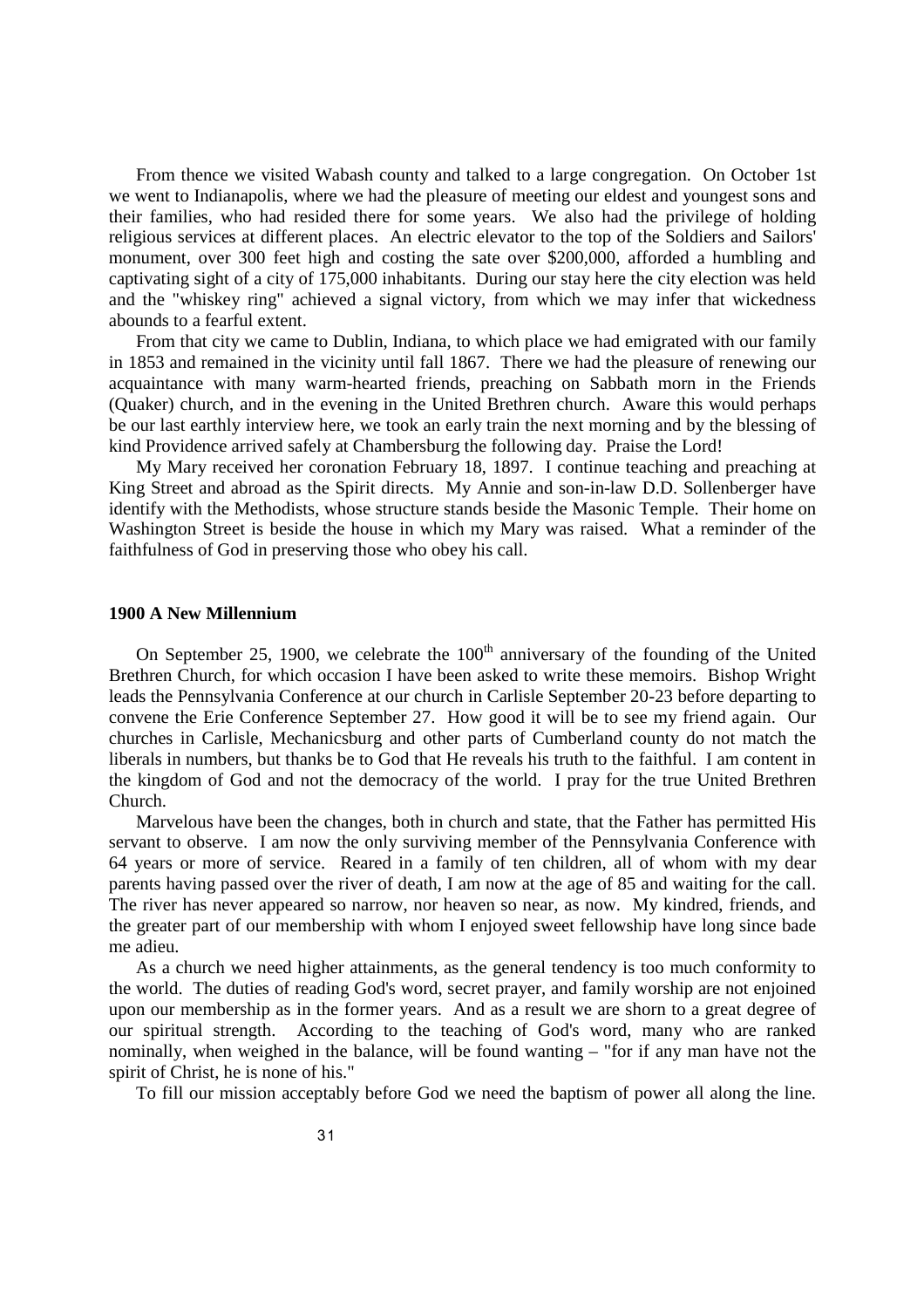Shall we not have it by humbling ourselves before God, and confessing out faults one to another, and consecrating ourselves anew to God by giving the Holy Ghost the right of way? Then we may expect prosperity throughout our boundaries. I am now mingling with the second generation and expect soon to be identified with the redeemed hosts in the kingdom of heaven.

I close by providing the reader summaries of the ministries of Fohl and O'Farrelll, the family of John Fohl, and a brief account of scriptural Christianity found in the writer's correspondence published in the Evangelical Visitor of the Brethen in Christ and the Christian Conservatorof our own denomination.

#### **Appendix A: the ministry of John Fohl**

- 1836-37 Clearfield circuit (Pa Conf)
- 1837-38 Washington circuit
- 1838-39 Chambersburg circuit
- 1839-40 Chambersburg station
- 1840-43 presiding elder, Chambersburg District
- 1843-46 Shopp's [Shiremanstown]
- 1846-47 Chambersburg station
- 1847-49 Littlestown circuit
- 1849-51 Franklin circuit
- 1851-53 Lancaster circuit (East Pa Conf)
- 1853-67 non-itinerating (White River Conf)
- 1867-68 [supply] (Pa Conf)
- 1868-69 York Springs
- 1869-70 Alto Dale [Mont Alto]
- 1870-71 Mercersburg
- 1871-72 Mt Joy (East Pa Conf)
- 1872 retired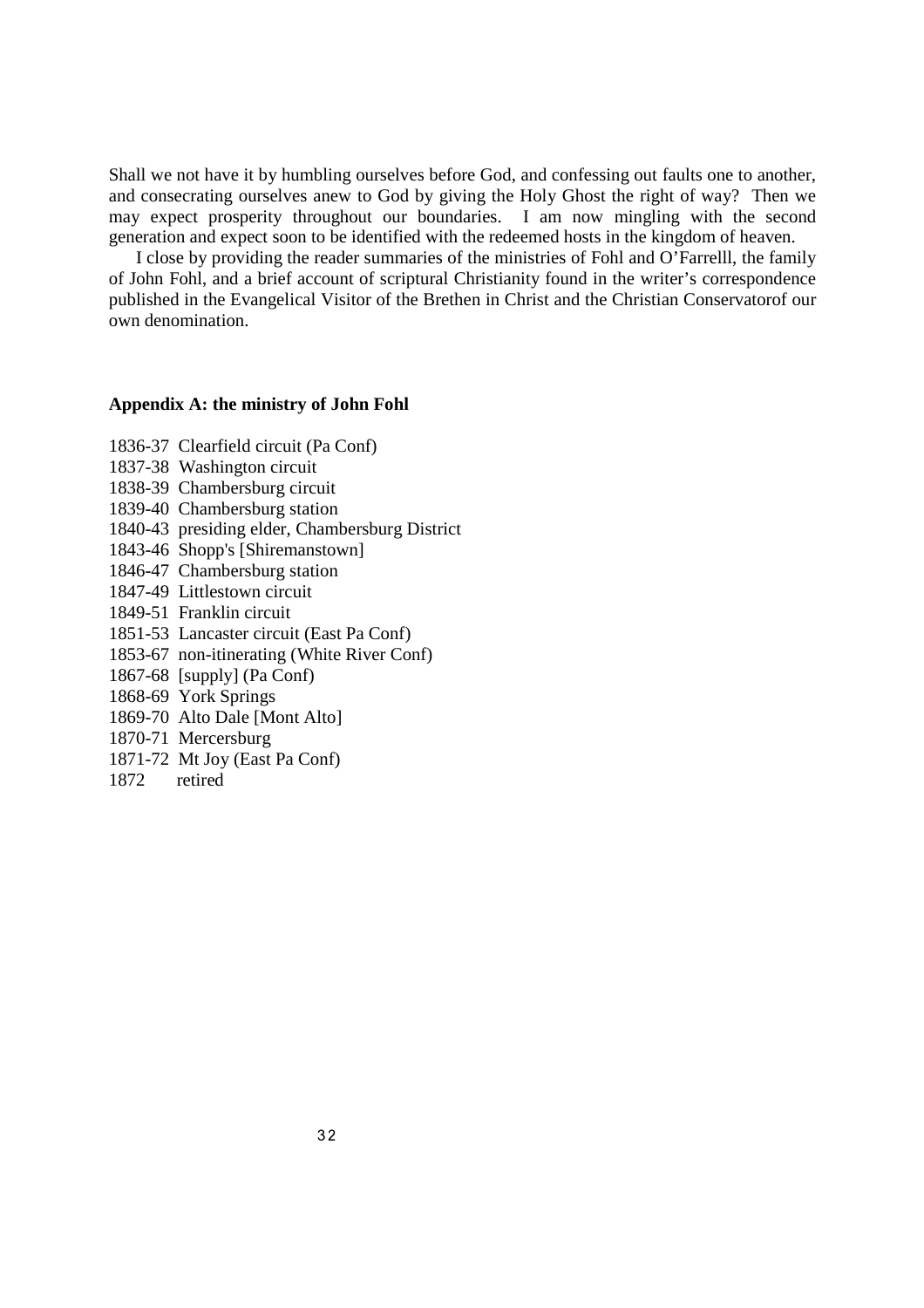#### **Appendix B: the ministry of David O'Farrell**

1844-45 Chambersburg circuit (Pa Conf) 1845-46 [no assignment, living in Indiana] 1846-48 New Holland (East Pa Conf) 1848-50 Lancaster 1850-53 Harrisburg 1853-54 Rocky Springs (Pa Conf) 1854-55 Dublin (White River Conf) 1855-56 ? 1856-57 Marion 1857-58 Fall Creek 1858-60 presiding elder, East District 1860-61 presiding elder, Marion District 1861-62 Antioch 1862-63 presiding elder, Indianapolis District 1863-64 presiding elder, Marion District 1864-65 Antioch 1865-66 Salamony 1866-67 [no assignment] 1867-68 York Springs (Pa Conf) 1868-69 Mt. Joy (East Pa Conf) 1869-71 New Holland 1871-72 Hummelstown-Highspire 1872-72 Highspire 1873-74 Williamsburg (White River Conf) 1874-75 Dundee 1875-76 presiding elder, Dublin District 1876-77 Lincolnville 1877-80 [location] 1880-84 ? (Osage\* Conf) 1884-87 Parsons

\*The Osage Conference (later re-named Neosho) was created in 1869 and included parts of Kansas and Missouri.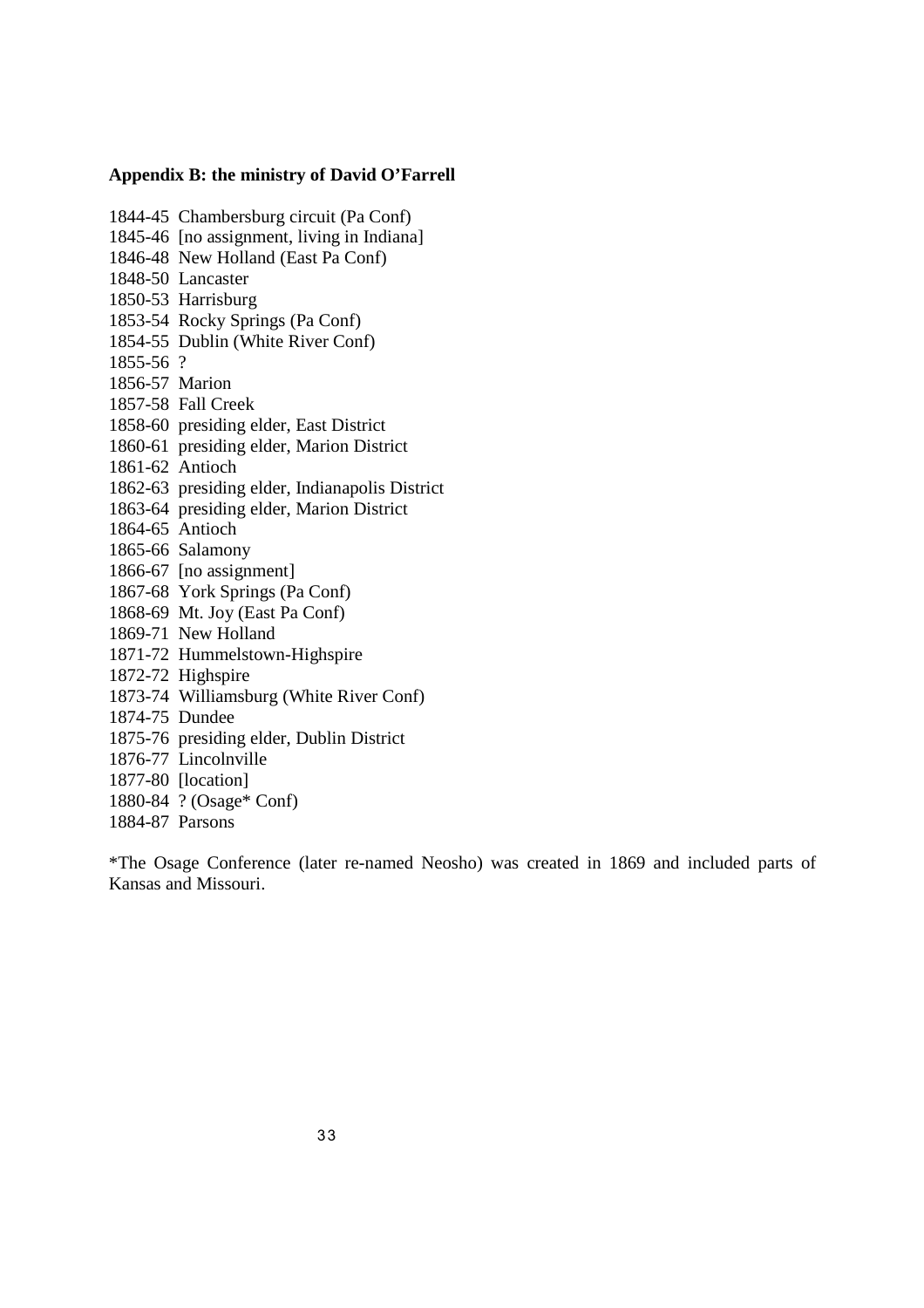34 **Appendix C: the family of John Fohl**  1. David Fohl (c1740-12/?/1812) m. 4/21/1767 Elisabeth Schaedin (c1740-c1808) 2. Elisabeth Fohl (11/2/1768-1844) m. John Michael Hoffman 2. Johannes Jacob Fohl (6/30/1770-1828) m. Margaret Bittinger - sister of Michael Bittinger 2. Catharina Margaretha Fohl (9/30/1775-?) m. Stough 2. Magdalena Fohl (c1776-?) m. Michael Bittinger - brother of Margaret Bittinger 2. Johannes Fohl (11/5/1782-8/30/1842) m Susannah Gilbert (5/20/1784-2/24/1880) 3. Susannah Fohl (7/2/1812-4/11/1843) m. Solomon Feighner1811-7/12/1886) 3. Rev. John Fohl (6/7/1815- ) m. 3/7/1839 Mary Radebaugh (3/5/1820-2/18/1897) 4. Emma Fohl (6/4/1841-10/4/1842) 4. Cassie (Catherine) Fohl (12/3/1842-11/5/1876) m. Maple 4. Annie A. Fohl (10/13/1844- ) m. David Denison Sollenberger (2/10/1848- ) 5. Mary F. Sollenberger (2/15/1876-5/6/1879) 5. Lallie Sollenberger (4/24/1879- ) m. Joseph I. Hickley 4. Charles H. Fohl (3/16/1848-8/30/1879) 4. Dr. Benjamin Franklin Fohl (7/16/1856- ) m. Fannie Davis (12/9/1858- ) - dau of Peter W. Davis 4. Sarah Leona Fohl (1861- ) m. G. Howard Peters (1860- ) 5. Ruth L. Peters (1892- ) 4. John R. Fohl 4. William Otterbein Fohl 4. George M. Fohl 4. Bernard A. Fohl 4. Susan Fohl m. Franklin Hotchkiss 3. George Gilbert Fohl (1822-1856) m. 1846 Jane Peyton (1822-1900) 4. Elizabeth Fohl (1847- ) m. David K. Appenzellar (1842- ) 5. Russell Appenzellar (1880-1885)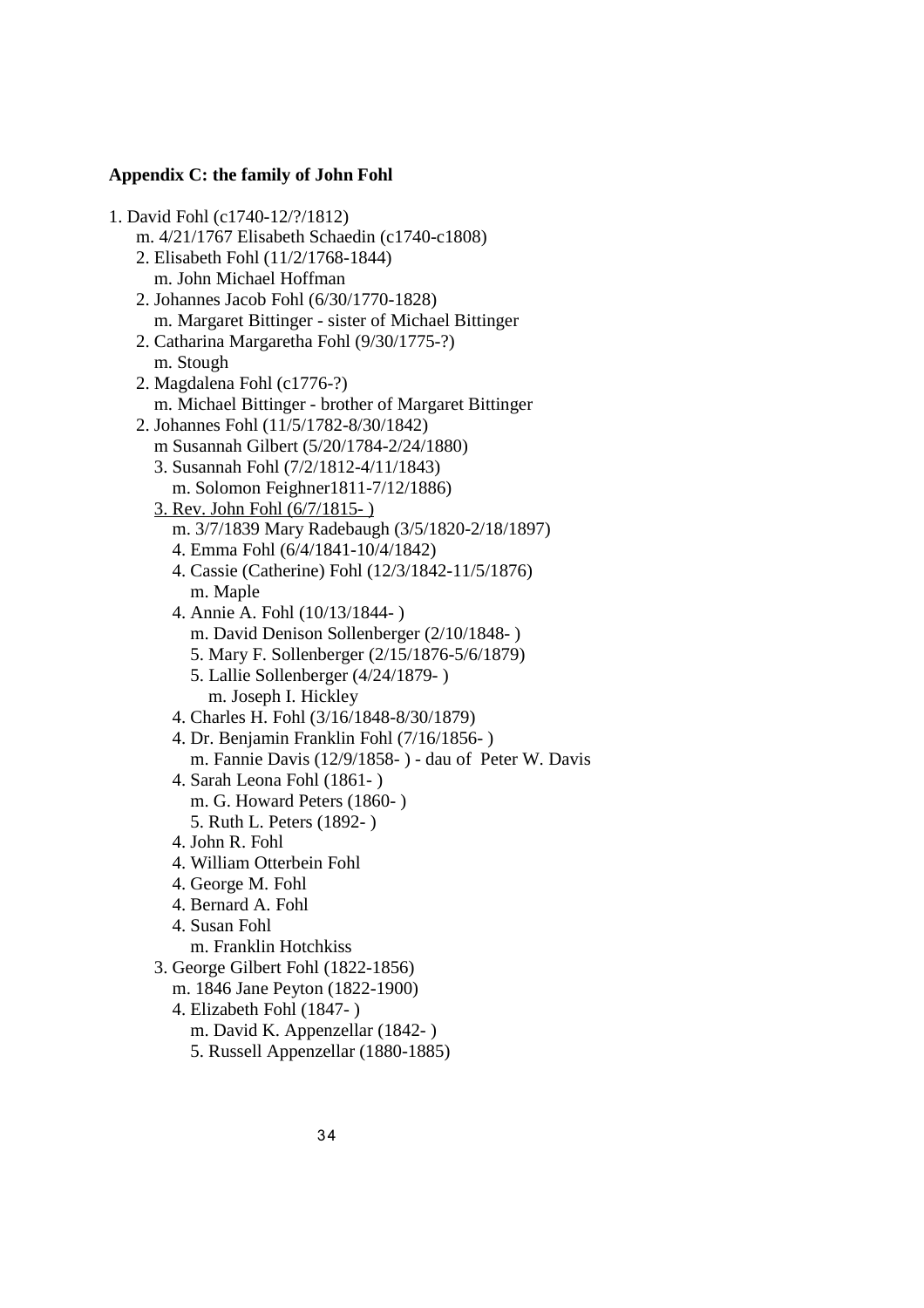3. Hannah Fohl (1/2/1826-4/13/1891) m. Rev. D. O'Farrell (11/22/1821-6/28/1887) 4. Robert O'Farrell (?-1854) 4. Edwina O'Farrell (11/5/1853-11/20/1875)

#### Appendix D: Contributions of Rev. John Fohl to the *Evangelical Visitor*

|    | no. date        | pages | title                                             |
|----|-----------------|-------|---------------------------------------------------|
| 01 | 01/01/93 13-14  |       | The Body of Moses (Jude 9)                        |
| 02 | 01/15/93 25     |       | Honest Christianity (corrupt ministry)            |
| 03 | 02/01/93 38     |       | Our First Mission (personal: 1835)                |
| 04 | 02/15/93 51     |       | Melchisedec                                       |
| 05 | 03/01/93 69-70  |       | Blessing the Children (against infant baptism)    |
| 06 | 07/01/93 198    |       | Sixty-First Spiritual Birthday (personal)         |
| 07 | 09/15/93 278-9  |       | Let Your Women Keep Silence in the Churches       |
| 08 | 01/15/94 26-7   |       | Consolation (letter by John & Mrs. Fohl)          |
| 09 | 04/01/94 100    |       | She Nursed a Child (Moses, etc.)                  |
| 10 | 05/15/94 148    |       | A Brand Plucked (a lady's conversion)             |
| 11 | 06/01/94 161    |       | Depravity and Its Cure                            |
| 12 | 06/15/94 178-9  |       | The Guiding Hand (personal: 1849, house fire)     |
| 13 | 08/15/94 250-1  |       | From the East (liberal ministers)                 |
| 14 | 09/01/94 259    |       | A Fearful Incident (1843, Shiremanstown)          |
| 15 | 09/15/94 275-6  |       | Amusements (looseness thereof)                    |
| 16 | 10/01/94 291    |       | Evidences of Christ's Coming                      |
| 17 | 11/15/94 350-1  |       | After the Revival (dangers)                       |
| 18 | 12/01/94 367-8  |       | Victory Over Death                                |
| 19 | 01/15/95 21     |       | Past and Future                                   |
| 20 | 03/01/95 69     |       | The Way of Salvation (no denominations)           |
| 21 | 04/01/95 101-2  |       | Here and There (personal: review of his ministry) |
| 22 | 06/15/95 183    |       | From an Aged Christian (personal)                 |
| 23 | 07/01/95 207    |       | Second Coming of Christ                           |
| 24 | 07/15/95 212-3  |       | Obedience (to Christ)                             |
| 25 | 08/01/95 227-8  |       | A True Incident (personal: Indiana, a cat)        |
| 26 | 08/15/95 247    |       | Latter Day Religion                               |
| 27 | 12/01/95 357    |       | An Incident (personal: 1844, York Co)             |
| 28 | 01/15/96 23     |       | Growth in Grace                                   |
| 29 | 02/15/96 58-9   |       | Heaven                                            |
| 30 | 04/15/96 113    |       | The Ministry (each does his part)                 |
| 31 | 05/01/96 132-3  |       | The Great Commission                              |
| 32 | 05/15/96 148-9  |       | Depravity (sins deprives us of blessings)         |
| 33 | 06/15/96 179-80 |       | Feed My Lambs (God supplies)                      |
| 34 | 07/01/96 193-4  |       | Swine's Flesh (against eating pork)               |
| 35 | 07/15/96 210-2  |       | Our First Circuit (personal: 1836, Clearfield)    |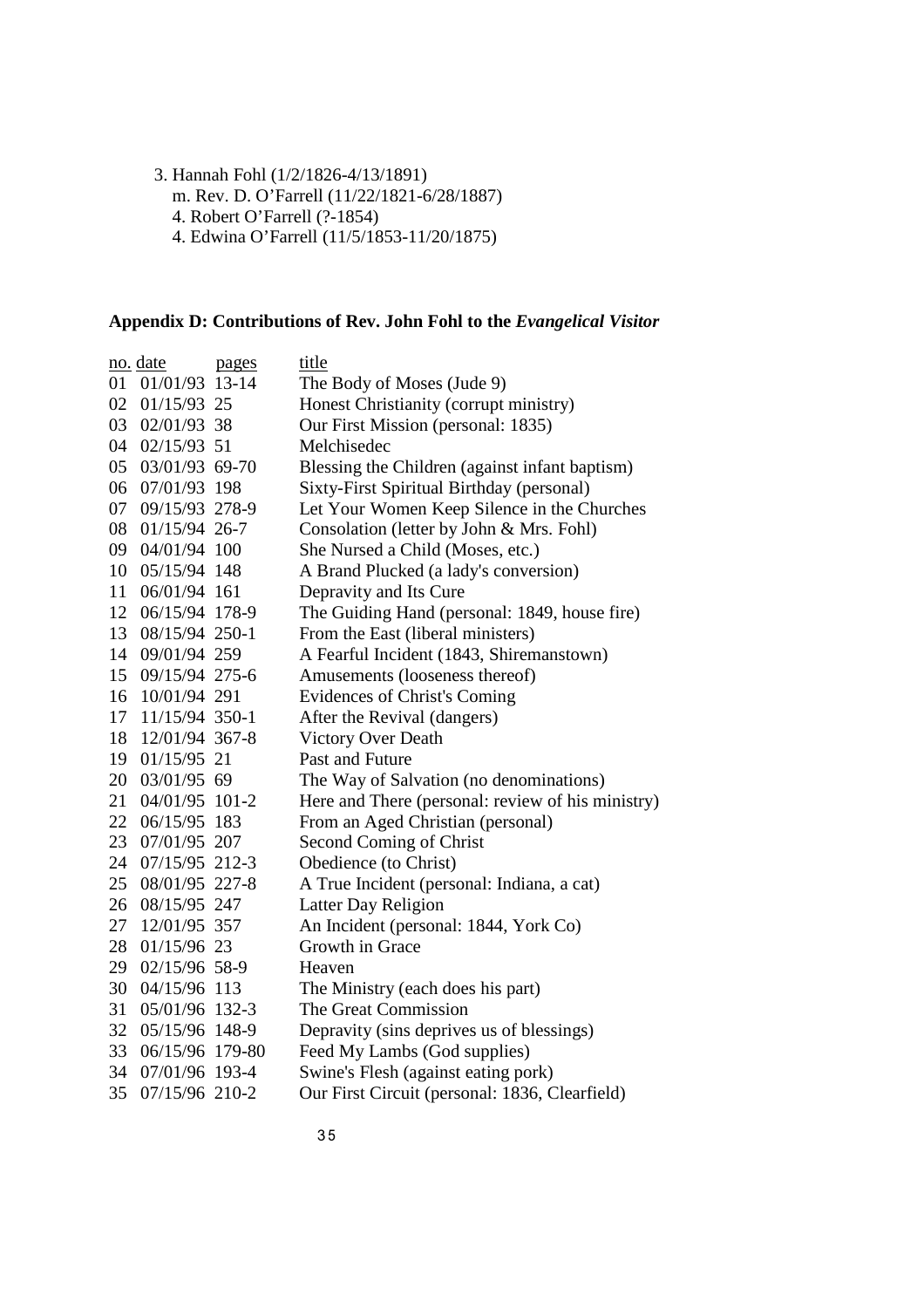| 36 | 08/15/96 245-6   | Looking Unto Jesus                                |
|----|------------------|---------------------------------------------------|
| 37 | 09/01/96 261     | The Necessity of a General Judgment               |
| 38 | 09/15/96 284-5   | Born Again                                        |
| 39 | 11/15/96 338-9   | Deluded (don't be)                                |
| 40 | 12/15/96 372-3   | How a Revival Began (1838, Chambersburg)          |
| 41 | 01/15/97 23      | Keep Your Mouth Shut (controlling the tongue)     |
| 42 | 02/15/97 50-1    | City of God (heaven)                              |
| 43 | 03/15/97 84      | Close of the Present Century                      |
| 44 | 05/01/97 130-1   | Reiteration of Judgments (scriptural judgments)   |
| 45 | 06/01/97 162-3   | Corrupt Ministry (worse than murder or treason)   |
| 46 | 06/15/97 180     | Anniversary Thoughts (personal)                   |
| 47 | 09/01/97 277     | That Mustache (ministers should shave it off)     |
| 48 | 09/15/97 300-1   | Examples (be one)                                 |
| 49 | 10/01/97 319     | Closing of the Nineteenth Century (time is short) |
| 50 | 12/01/97 400-1   | Second Coming of Christ                           |
| 51 | $01/01/98$ 6-7   | Ministry and Prayers Answered (personal)          |
| 52 | 02/15/98 68-9    | The Witness of the Spirit (leading the believer)  |
| 53 | 03/01/98 82      | Time Is Short (prepare for the future)            |
| 54 | 06/15/98 222     | The Great Commission                              |
| 55 | 08/15/98 303-4   | Old Time Religion (we need it)                    |
| 56 | 09/01/98 322     | Radical Truths (corrupt ministry)                 |
| 57 | 11/01/98 403     | Early Piety (importance of youthful belief)       |
| 58 | $01/01/99$ 4-5   | Victory Over Death (hope of eternal life)         |
| 59 | 01/15/99 22-3    | I Came to Kindle a Fire (fire in scripture)       |
| 60 | 02/15/99 63      | Higher Life (sanctification is not perfection)    |
| 61 | 03/15/99 105-6   | An Incident (1837, Rocky Springs)                 |
| 62 | 05/01/99 168-9   | Two Conversions (dark to light, Satan to God)     |
| 63 | 06/15/99 225     | Spiritual Birthday                                |
| 64 | 07/01/99 244-5   | Melchisedec                                       |
| 65 | 08/15/99 302     | <b>Rights of Women</b>                            |
| 66 | 09/15/99 344-5   | Rewards (for service)                             |
| 67 | 10/01/99 362-3   | What Sin Has Done (evils of sin)                  |
| 68 | 02/15/00 61      | The Assurance of the Believer (sanctification)    |
|    | 69 03/01/00 84-5 | <b>Christ Our Savior</b>                          |
| 70 | 03/15/00 104-5   | An Open Letter (plainness, jewelry)               |
| 71 | 04/01/00 127-8   | <b>Children Obey Your Parents</b>                 |
| 72 | 04/15/00 147-8   | <b>Heavenly Recognition</b>                       |
| 73 | 05/15/00 183-4   | Resurrection (Easter, second coming)              |
| 74 | 06/15/00 224-5   | A Review (personal)                               |
| 75 | 07/01/00 242-3   | Church Order (disturbances in church)             |
| 76 | 07/15/00 265-6   | The True Church (salvation, spirit baptism)       |
| 77 | 08/01/00 283-4   | Time Is Short (life is brief)                     |
| 78 | 09/01/00 326     | A Mystery (unidentified poem)                     |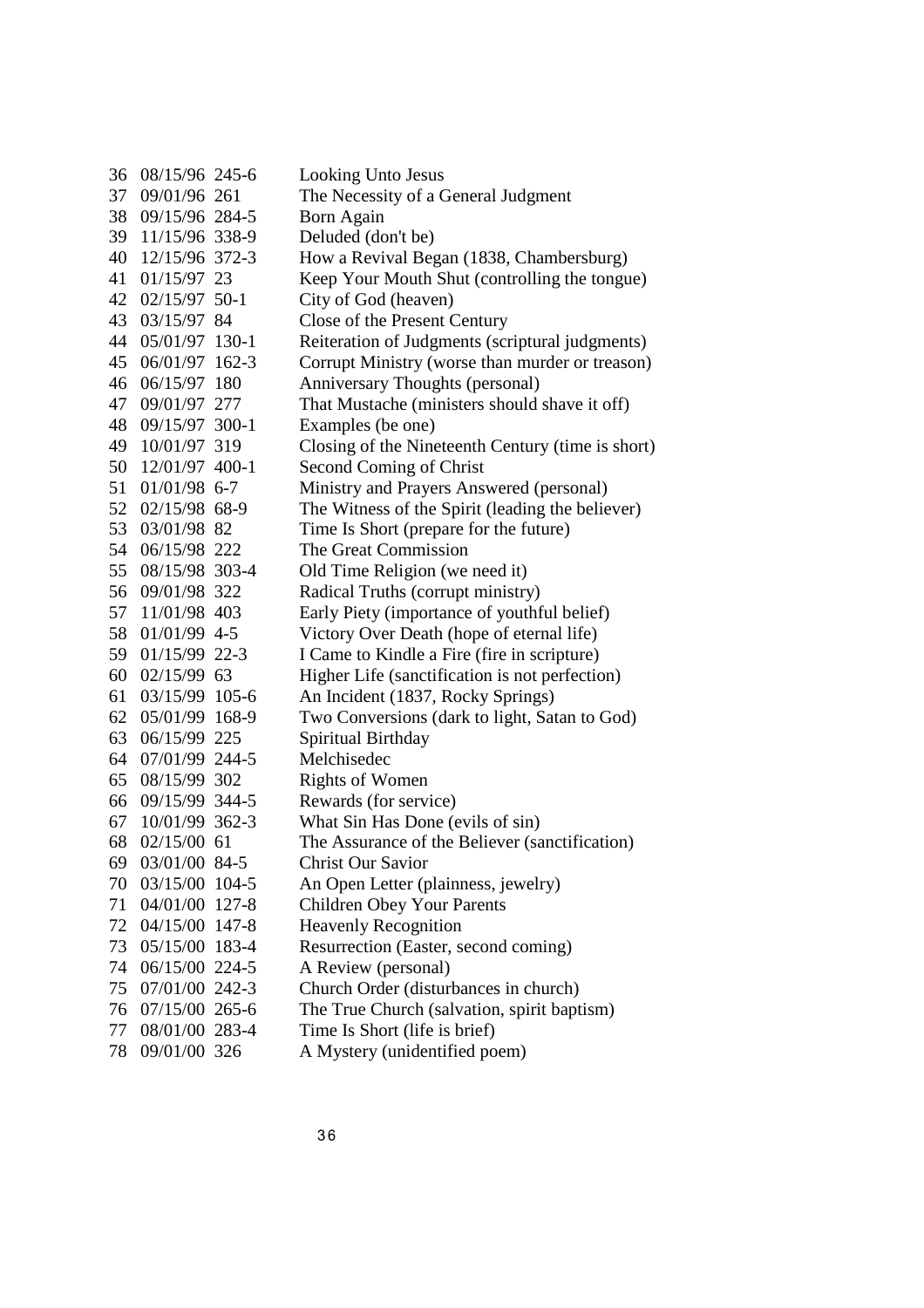### **Appendix E: Contributions of Rev. John Fohl to the** *Christian Conservator*

|    | no. date      | page           | <u>title</u>                                     |
|----|---------------|----------------|--------------------------------------------------|
| 01 | 04/29/86 3    |                | Humility (oppose conformity and pride)           |
| 02 | 09/29/87 1    |                | Experience and Incidents (his conversion)        |
|    | 04/28/87 3    |                | personal news (visit to daughter in Conn)        |
| 03 | 10/06/87 3    |                | Experience (1832-35)                             |
| 04 | 10/13/87      | $\mathbf 1$    | Experience (enters the ministry)                 |
| 05 | 11/03/87      | 3              | Experience (Clearfield circuit)                  |
| 06 | $11/10/87$ 4  |                | Faithfulness (need for new birth)                |
| 07 | 11/24/87      | -1             | Journeys (Clearfield circuit)                    |
| 08 | 12/22/87 3    |                | Experience (1837)                                |
| 09 | 01/19/88 3    |                | Experience (1837)                                |
| 10 | 03/01/88 2    |                | Experience (1838)                                |
| 11 | 05/10/88 2    |                | Experience (his marriage)                        |
| 12 | 03/28/89 3    |                | Heaven (new birth necessary)                     |
| 13 | 09/12/89 3    |                | Early Piety (conversion less likely with aging)  |
| 14 | 10/31/89 3    |                | Bible View (creeping liberalism)                 |
|    | 15 12/05/89 3 |                | A Church received (Reading PA)                   |
| 16 | $01/10/90$ 6  |                | My Tour (eastern PA)                             |
| 17 | 09/04/90      | -1             | Sad State of the Churches (backsliding, etc)     |
| 18 | 11/27/90 1    |                | To Die Is Gain (Philippians 1:21)                |
| 19 | 04/09/91 2    |                | Plain Thoughts (Telescope, mustaches, evil)      |
| 20 | 04/30/91 2    |                | Time (shortness of life)                         |
| 21 | 06/17/91 2    |                | We Ought to Know (God's will)                    |
| 22 | 08/26/91      | 2              | Indorsement (against Calvinism)                  |
| 23 | 12/16/91      | $\overline{2}$ | Restitution (pay your debts)                     |
| 24 | 02/10/92 2    |                | Melchisedec (was he really Noah's son Shem)      |
| 25 | 03/23/92 3    |                | The Church and the World (lack of true religion) |
| 26 | 05/04/92 2    |                | A Comparison (church and school)                 |
| 27 | 06/22/92 2    |                | Birthday (60th spiritual birthday)               |
| 28 | 06/29/92 2    |                | Our First Mission (1832)                         |
|    | 29 09/21/92 4 |                | Pennsylvania (Radicals doing well vs. Liberals)  |
| 30 | 10/12/92 2    |                | A Cause (holiness)                               |
| 31 | 12/28/92 2    |                | Moses (reject idolatry)                          |
| 32 | 03/08/93 2    |                | So-called Infant Baptism (pro consecration)      |
| 33 | 07/12/93 2    |                | <b>Sixty-First Spiritual Birthday</b>            |
| 34 | 12/06/93 1    |                | Two Bibles (we are a Bible people read)          |
| 35 | $02/21/94$ 3  |                | She Nursed a Child (pious mothers)               |
| 36 | 04/25/94 2    |                | Spiritual Pollution (human depravity)            |
| 37 | 05/09/94 4    |                | A Brand Plucked (near-death conversion)          |
| 38 | 05/23/94 4    |                | Letter (sixty-second spiritual birthday)         |
| 39 | 05/30/94 2    |                | Old Land-Marks (corruption in the church)        |
| 40 | 06/13/94 2    |                | The Guiding Hand (1849 incidents)                |
| 41 | 08/01/94 3    |                | Letter (recent travels)                          |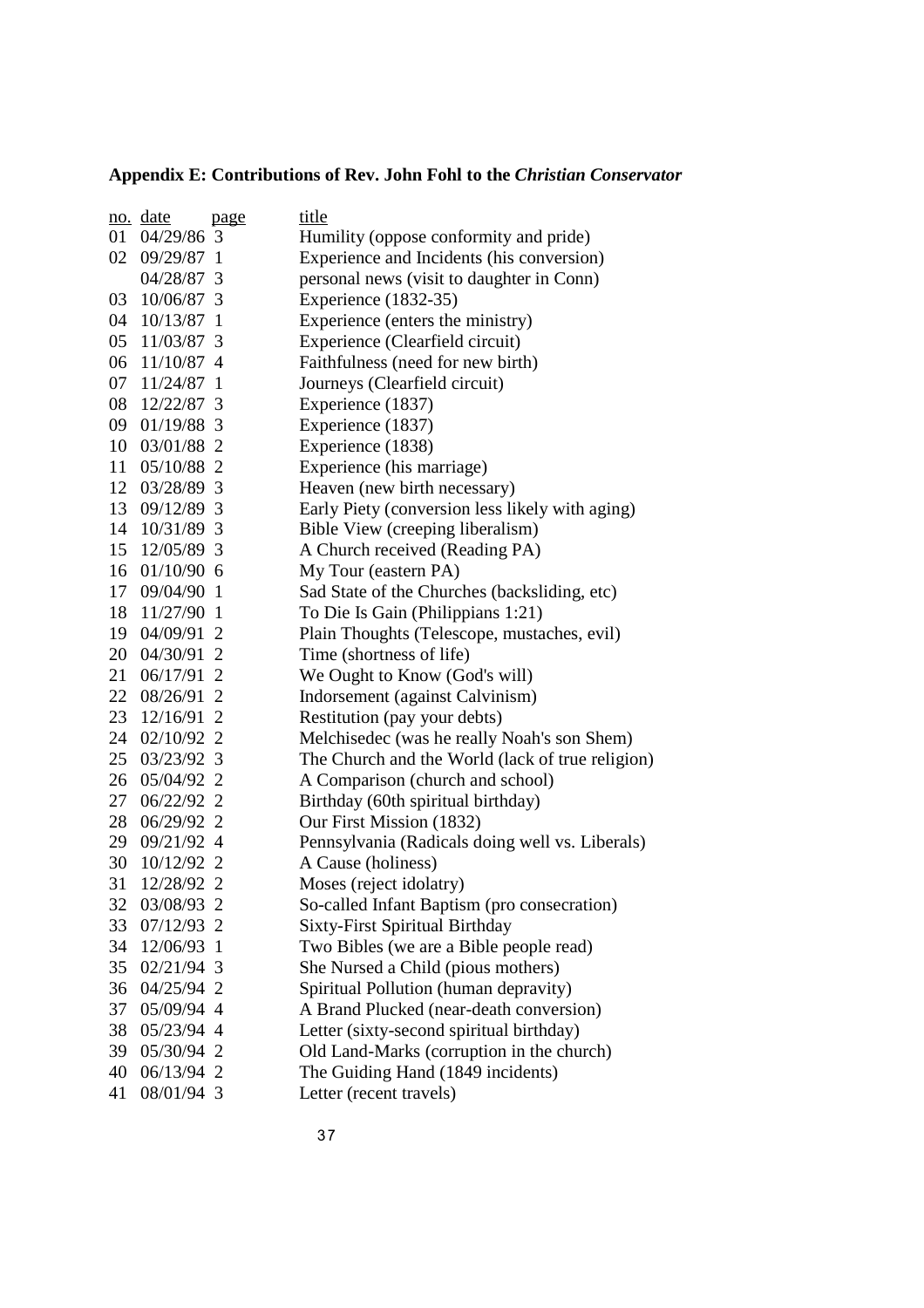| 42 | 08/22/94 3    | A Fearful Incident (1843 Shiremanstown)            |
|----|---------------|----------------------------------------------------|
| 43 | 09/12/94 2    | A Solution (worldly entertainment)                 |
| 44 | $10/10/94$ 3  | The Second Coming (man of sin is the pope)         |
| 45 | 11/14/94 2    | Revivals, Converts, and the State of the Church    |
| 46 | 11/28/94 2    | Christ Only                                        |
| 47 | 02/27/95 2    | Here and There (1890's, eastern tour)              |
| 48 | 02/06/95 3    | Past and Future (signs)                            |
| 49 | 03/06/95 3    | A Corrupt Ministry (blind leading the blind)       |
| 50 | 06/19/95 2    | A True Incident (1860's, Indiana)                  |
| 51 | 07/10/95 3    | The Second Coming of Christ                        |
| 52 | 07/17/95 3    | Obedience (dress, denial, etc)                     |
| 53 | 09/10/95 2    | An Open Letter (liberal churches, preachers)       |
| 54 | 11/13/95 3    | Western Tour (1895 visit to Indiana)               |
|    | 55 11/10/95 3 | The Condition of the Church (lazy preachers)       |
| 56 | 12/25/95 3    | An Incident (1844, York Co)                        |
| 57 | 02/05/96 3    | Heaven                                             |
| 58 | 03/11/96 3    | Depravity (deal with sin)                          |
| 59 | 04/29/96 2    | The Great Commission (throughout history)          |
| 60 | 05/27/96 2    | Feed My Lambs (time is short)                      |
| 61 | 07/22/96 2    | Swine's Flesh (don't eat pork)                     |
| 62 | 07/29/96 2    | <b>Looking Unto Jesus</b>                          |
| 63 | 08/26/96 3    | The Necessity of a General Judgment                |
| 64 | 09/30/96 2    | True Religion (regeneration and sanctification)    |
| 65 | 11/04/96 2    | Deluded (by sin)                                   |
| 66 | 12/09/96 2    | How a Revival Began (1838, Chambersburg)           |
| 67 | 01/13/97 3    | Keep Your Mouth Shut (1871, mt. Joy)               |
| 68 | 01/20/97 2    | Closing of the 19th Century (be pr epared)         |
| 69 | 02/17/97 3    | City of God (lack of ministerial consecration)     |
| 70 | 03/31/97 3    | Death (spiritual, natural and eternal)             |
| 71 | 07/28/97 5    | Sustained (through a recent illness)               |
|    | 72 08/25/97 4 | The Ordinances (foot-washing, baptism, etc)        |
| 73 | 09/29/97 3    | The Closing Century (modernism)                    |
| 74 | 11/17/97 2    | Second Coming of Christ (signs and wonders)        |
|    | 75 02/16/98 5 | The Witness (the Holy Spirit)                      |
| 76 | 03/23/98 3    | Ministry and Prayer Answered (1838, Md)            |
| 77 | 03/30 98 3    | Time Is Short (resist the world)                   |
| 78 | 05/18/98 4    | Anniversary (66th spiritual birthday)              |
| 79 | 06/18/98 3    | The Great Commission (focus on missions)           |
| 80 | $10/12/98$ 6  | Early Piety (conversion is less likely with aging) |
| 81 | 12/12/98 5    | Victory Over Death (first and second Adam)         |
| 82 | 01/25/99 4    | Rev. C. Newcomer – An Incident (a good death)      |
| 83 | 07/26/99 3    | Rights of Women (preach, but not administrate)     |
| 84 | 09/13/99 2    | Sin (sin kills)                                    |
| 85 | 02/07/00 4    | Christ Our Savior a conversion incident)           |
| 86 | 03/07/00 2    | Obedience (parental love fosters obedience)        |